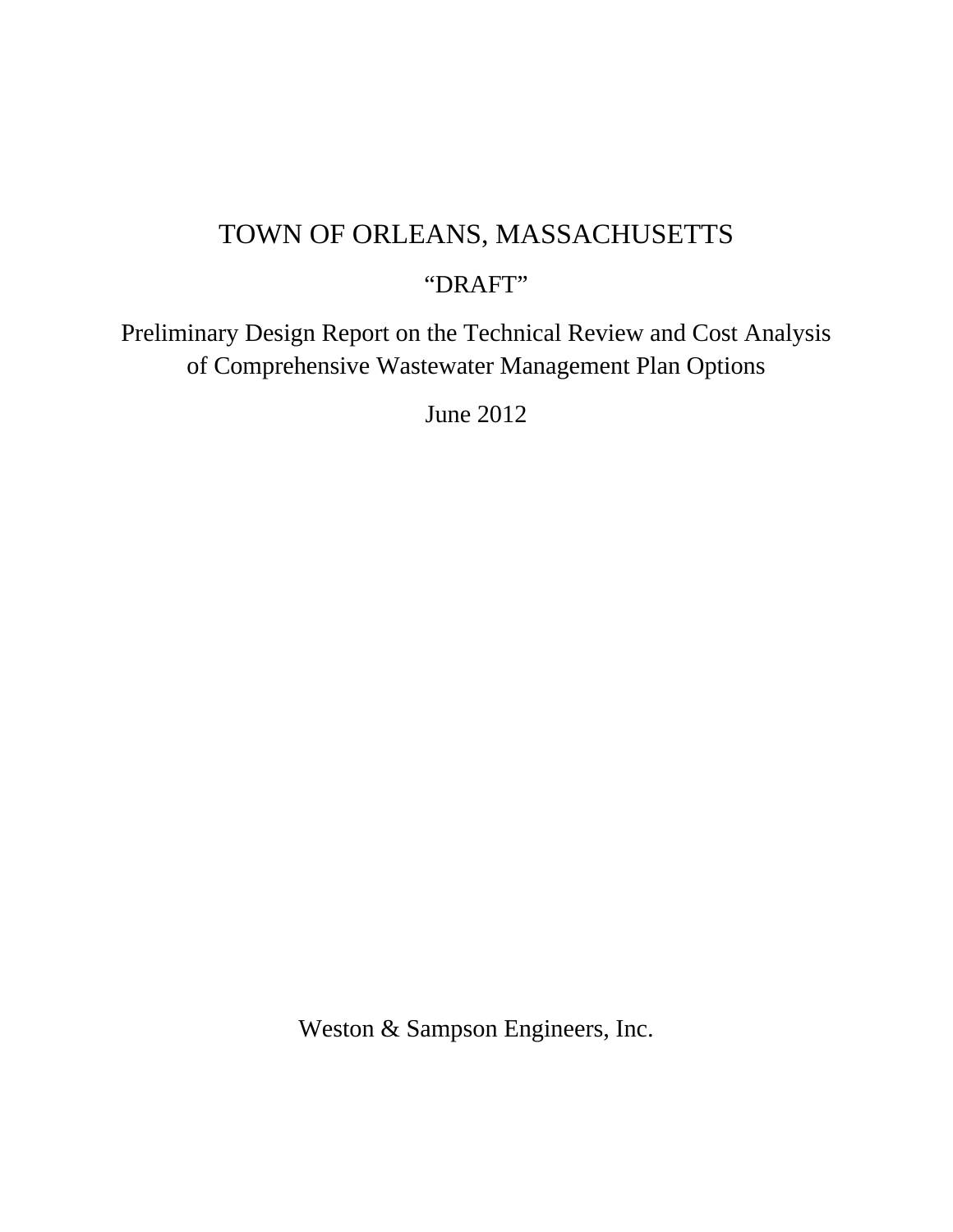# **TABLE OF CONTENTS**

#### **1.0 INTRODUCTION**

- **2.0 TASK 1 Public Presentation on the Designer's Approach to Completing the Study**
- **3.0 TASK 2 Preliminary Design of Centralized Hybrid System Alternative** 
	- **3.1 Collection System**
	- **3.2 Treatment & Disposal System**

**Section 3.0 Figures and Tables** 

- **4.0 TASK 3 Preliminary Design of Septic Tank Effluent (STE) Alternative** 
	- **4.1 Collection System (including siting of wastewater treatment and disposal sites)**
	- **4.2 Treatment & Disposal Systems**
	- **4.3 STE System Experience (Pending)**

**Section 4.0 Figures and Tables** 

- **5.0 TASK 4 Public Presentation on the Design Alternatives**
- **6.0 TASK 5 Comprehensive Cost Estimate for Design Alternatives** 
	- **6.1 Collection System**
	- **6.2 Treatment & Disposal Systems**
	- **6.3 Total Costs & Life Cycle Analysis**

**Section 6.0 Figures and Tables** 

- **7.0 TASK 6 Public Presentation on the Comprehensive Cost Estimate**
- **8.0 TASK 7 (Pending) Public Presentation of the Draft Design Report**
- **9.0 TASK 8 (Pending) Public Presentation of the Final Design Report**
- **10.0 CONCLUSIONS & RECOMMENDATIONS (Pending)**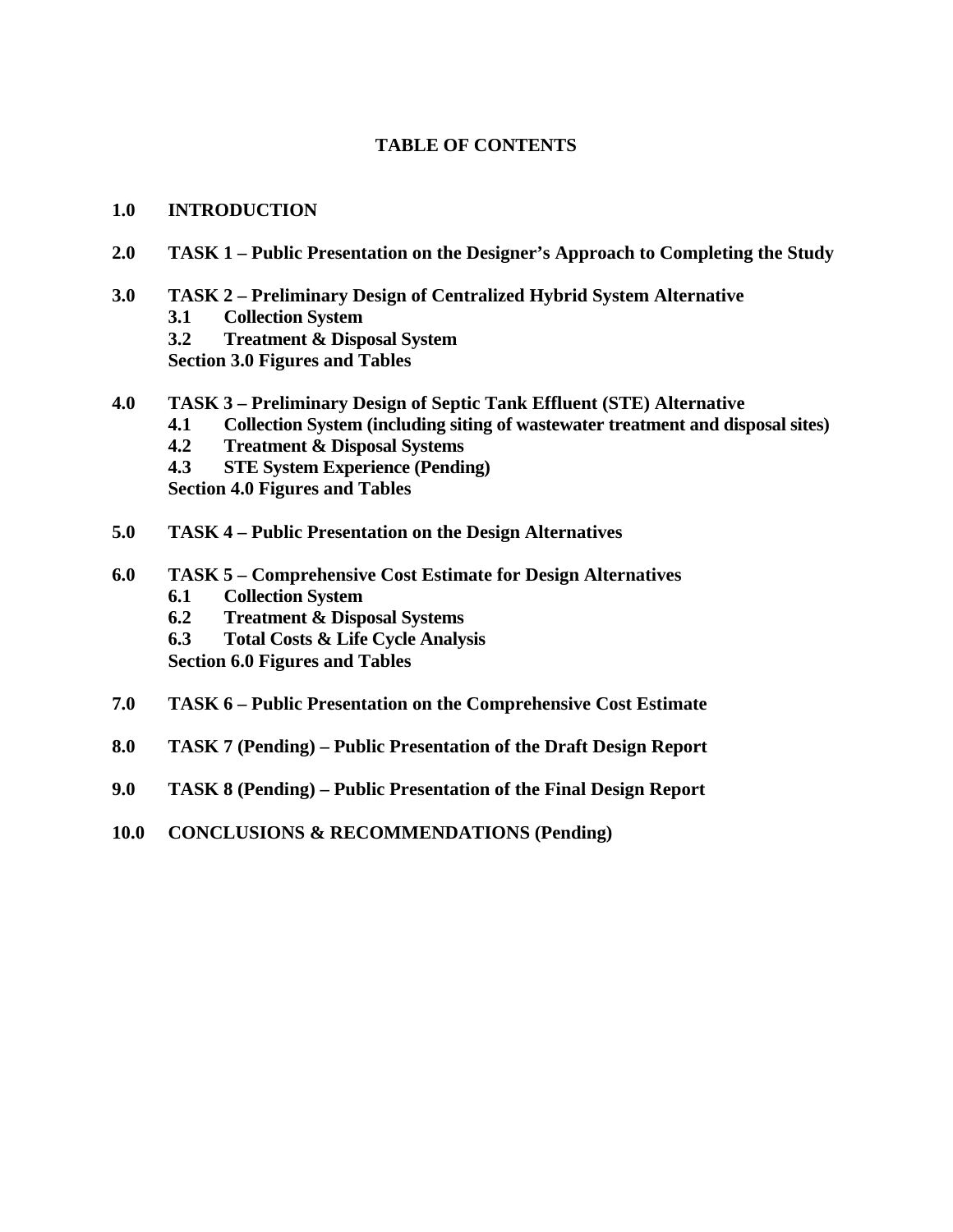#### *LIST OF APPENDICES –*

- APPENDIX A PUBLIC PRESENTATIONS
- APPENDIX B PIPE & PUMP STATION SIZING CALCULATIONS (HYBRID SYSTEM)
- APPENDIX C PROPOSED PUMP STATION LOCATIONS
- APPENDIX D EFFLUENT DISPOSAL SITE SCREENING
- APPENDIX E PIPE & PUMP STATION SIZING CALCULATIONS (STE SYSTEM)
- APPENDIX F BACK-UP QUANTITY CALCULATIONS
- APPENDIX G BID TABULATIONS
- APPENDIX H ASSESSOR'S LAND VALUE DATA
- APPENDIX I WWTF COST TABLES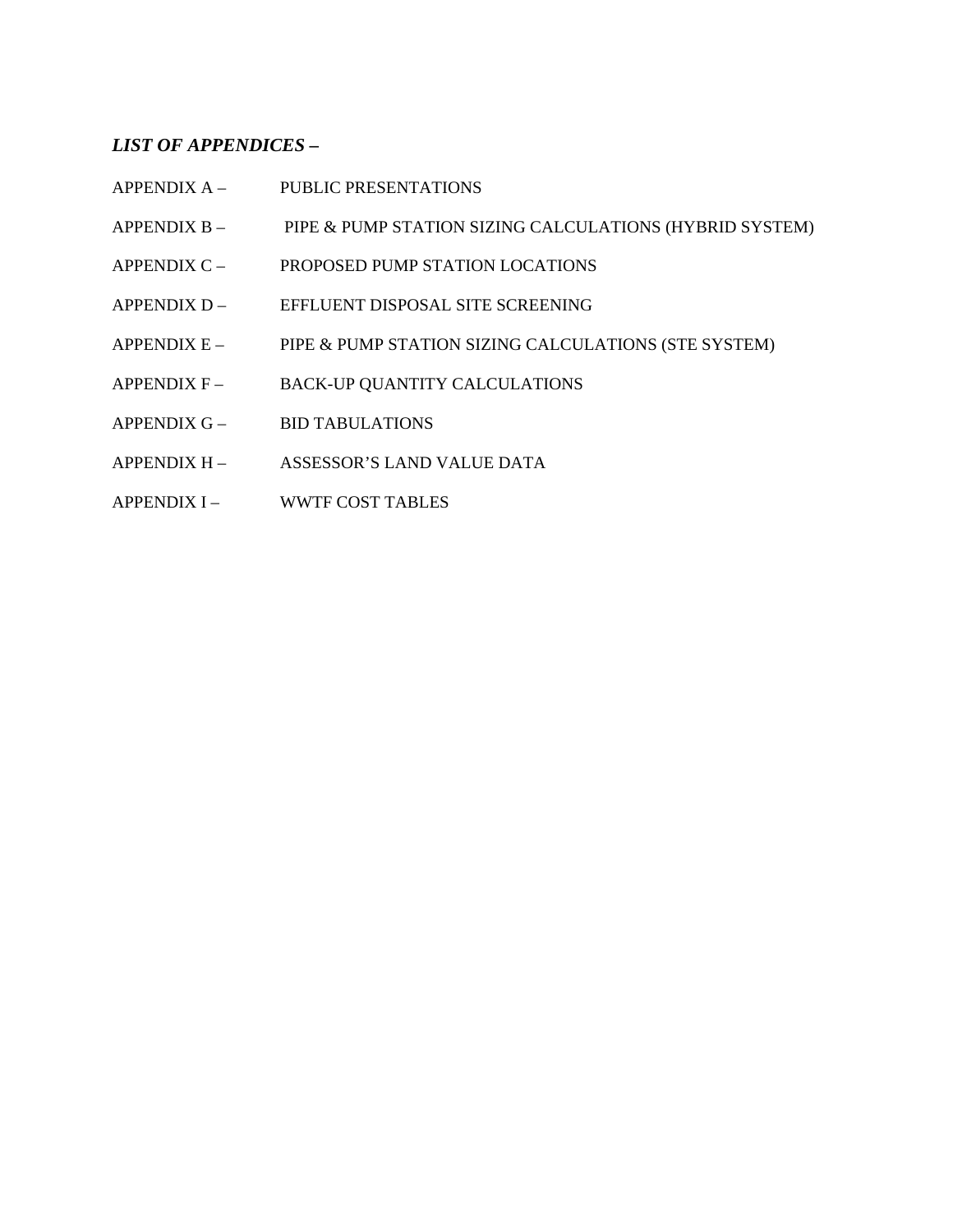### **1.0 INTRODUCTION**

The Town of Orleans has been very active in pursuing all reasonable options to address its wastewater management needs for the past decade or more. With the completion of the Comprehensive Wastewater Management Plan (CWMP) the Town has established a sound foundation to protect its groundwater, freshwater ponds, and marine receiving waters for the foreseeable future. As with most Cape Cod communities, Orleans has been a participant in the Massachusetts Estuaries Project and looking to address the nitrogen total maximum daily loads (TMDLs) for its coastal waters.

Orleans is a bit unique in that it has an existing septage treatment facility located in the Town that is owned by the Orleans Brewster Eastham Groundwater Protection District. In addition there are possible regional implications of the wastewater planning, with many of Orleans' watersheds tributary to Pleasant Bay extending well into the Town of Brewster. As such there are real opportunities for regional collaboration with Brewster (and to a lesser extent with Eastham) on watershed issues going forward.

An independent review of the CWMP process has been completed by and through the Cape Cod Wastewater Protection Collaborative, in support of the Orleans CWMP development process. That review presented an independent evaluation of critical elements of the CWMP. The report that resulted from that review highlights where the CWMP could be enhanced including the development of updated and refined cost estimates.

As stated in the Request for Qualifications (RFQ), the main goals of this project are 1) to develop and/or refine the centralized sewage collection, treatment and disposal system as outlined in the CWMP, 2) develop an alternative system based on Septic Tank Effluent (STE) collection, treatment and disposal concepts, and 3) develop comprehensive cost estimates for each of the above established design options for comparison purposes and for use in moving the plan forward.

The specific project scope was defined as the following eight (8) tasks:

- Task 1 Conduct a public presentation at a Board of Selectmen's meeting that outlines the Designer's approach to completing each aspect of the study as outlined in the Scope of Services.
- Task 2 Preliminary engineering design of a centralized, gravity based, sewage collection network with a centralized treatment and disposal system as outlined in the Town's CWMP.
- Task 3 Preliminary engineering design of an alternative system based on Septic Tank Effluent (STE) collection with sewage treatment and disposal, using cluster or satellite facilities, if and where appropriate.
- Task 4 Conduct a public presentation at a Board of Selectmen's meeting to demonstrate that the two preliminary engineering design options have progressed sufficiently in detail to proceed to the cost estimating phase.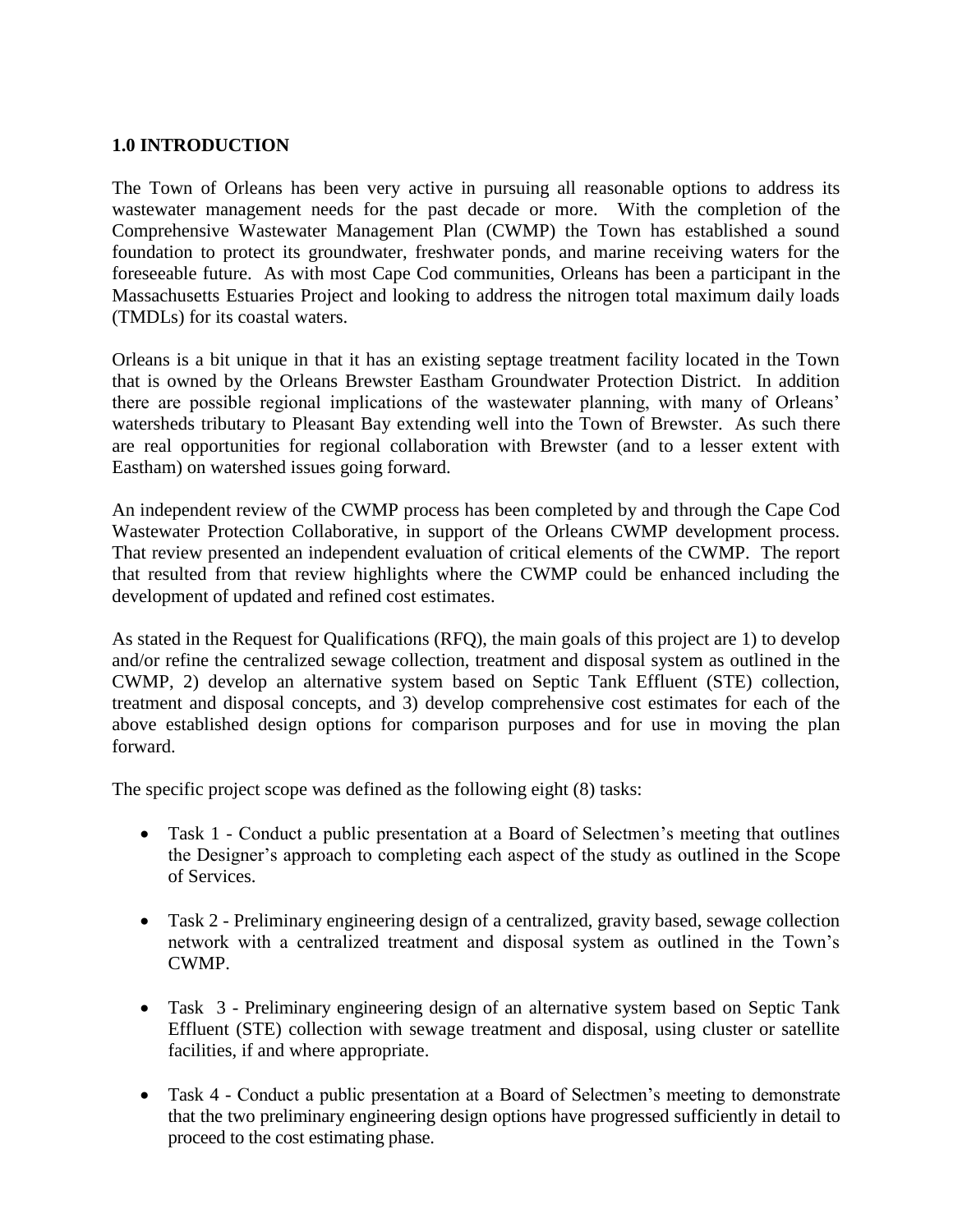- Task 5 Develop comprehensive cost estimates for each of the two design options being studied utilizing the services of an independent professional cost estimator.
- Task 6 Conduct a public presentation at a Board of Selectmen's meeting to review the results of the cost estimates that were developed in Task 5.
- Task 7 Conduct a public presentation at a Board of Selectmen's meeting that details the draft final report and the Designer's recommended option.
- Task 8 Conduct a public presentation of the final report at a Board of Selectmen's meeting.

Completion of these tasks is described in detail in subsequent sections of this report.

# **2.0 TASK 1**

Under Task 1, an initial public presentation was conducted at the November 16, 2011 Board of Selectmen's meeting. The purpose of this initial presentation was to introduce Weston  $\&$ Sampson to the Board and to outline our approach to completing each aspect of the study as outlined in the Scope of Services.

Prior to the presentation, a kick-off meeting was conducted with Town staff to 1) establish the primary lines of communication; 2) confirm goals and expectations of the project; 3) compile/review existing information; and 4) identify key issues.

The project goals as previously discussed were confirmed as follows:

- Perform preliminary engineering and detailed cost analysis to determine the most cost effective way to address the wastewater management needs of the Town.
- Develop and or refine the conceptual centralized sewage collection, treatment and disposal system associated with the recommended option of the CWMP (Plan 2 – Figure 11-1).
- Develop an alternative system based on Septic Tank Effluent (STE) collection, treatment and disposal concepts.
- Develop comprehensive cost estimates for each of the above established design options for comparison purposes and for use in moving the plan forward.

The key issues surrounding completion of the project were identified as 1) establishing well defined system layouts for the two options, and 2) providing a clear basis of the cost estimates. Emphasis was made on providing transparency in the evaluation and 'apples to apples' comparisons of costs, specifically with regard to TMDL equivalence and private property costs.

A complete copy of the PowerPoint presentation from the November  $16<sup>th</sup>$  meeting is included in Appendix A.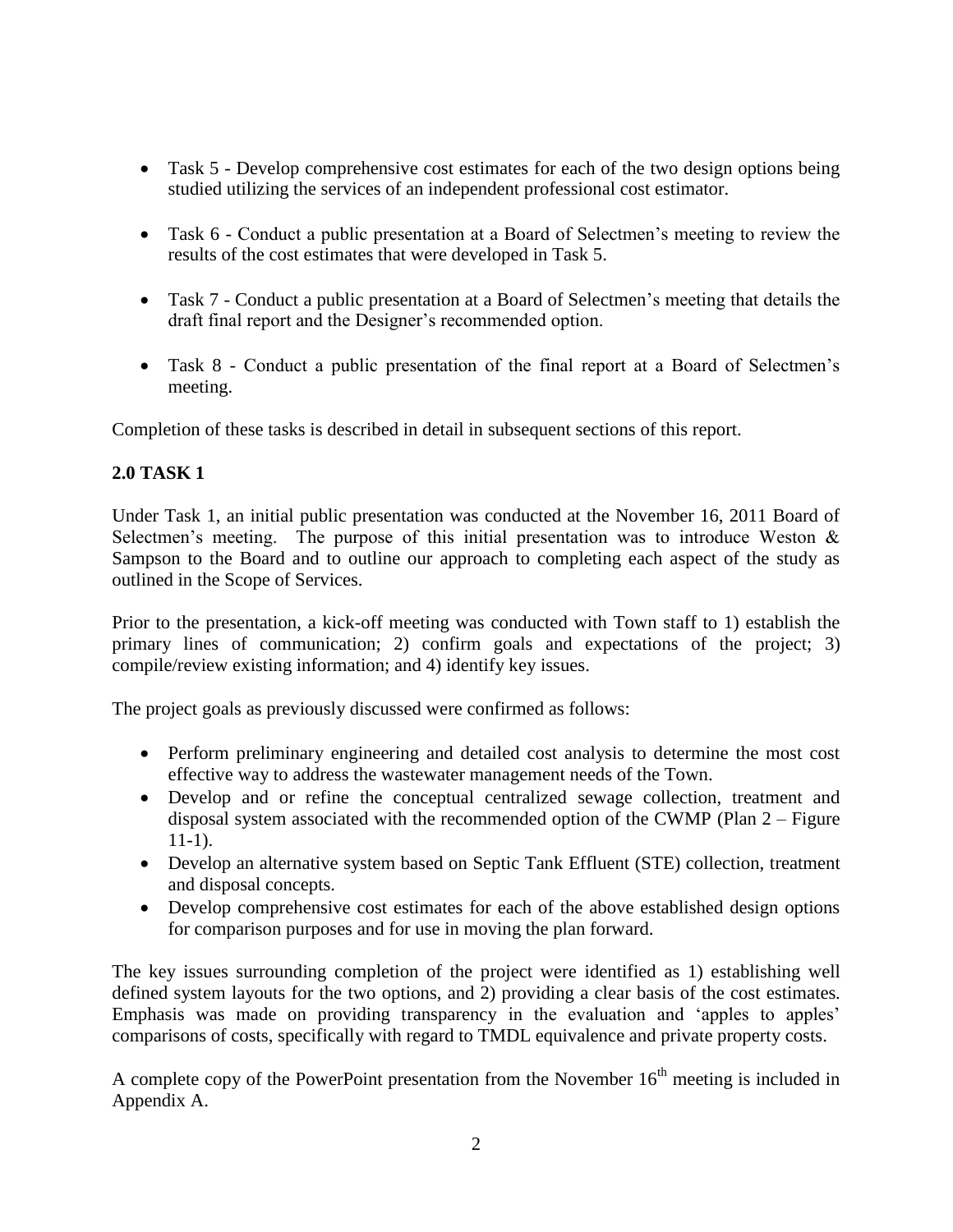# **3.0 TASK 2**

As mentioned above, Task 2 involved the preliminary engineering design of a centralized, gravity based, sewage collection network with a centralized treatment and disposal system. The specific goal was to develop and or refine the conceptual centralized system associated with the recommended option of the CWMP (Plan 2 – Figure 11-1), working toward the following:

- Development of a detailed collection network sufficient to form the basis of a unit priced comprehensive estimate.
- Identification of general locations of pump stations and "cross country" branches, if necessary.
- Preliminary design of a sewage treatment and disposal facility, incorporating the latest technological advances and energy efficiency, to be located on the existing Tri-Town Septage Treatment Facility Site as described in the CWMP.

In preparing the preliminary design for the centralized system, we separated our analysis into the two basic elements of wastewater management: 1) collection; and 2) treatment and disposal.

#### **3.1 Collection System**

The collection portion of a centralized system can consist of the following conventional technologies for conveyance of the wastewater to the centralized treatment and disposal site:

- Conventional gravity sewers, pump stations, and force mains
- Individual grinder pumps and low-pressure sewers
- Some combination of these technologies (a hybrid system)

#### Conventional Gravity Sewers

A conventional gravity sewer system consists of sewer lines that allow residential, commercial, and industrial customers to discharge into a sanitary system consisting of gravity pipes, which flow downhill, and are not pressurized. Extremely flat or hilly terrain poses a problem to gravity sewer installations since the gravity sewers must continually slope downward. This results in the sewer becoming increasingly deep or the need for a wastewater pump station. Pump stations are located at low points to collect and pump the wastewater to the WWTF or to the nearest high point in the collection system, where the process of gravity flow continues. Pump stations may also be required where wastewater must be transported between drainage basins. Wastewater is pumped from the pump stations to the centralized treatment and disposal site (or to the closest gravity manhole that flows to the centralized treatment and disposal site) via a pressurized pipe called a force main.

#### Pump Stations

Different types of pump stations include similar components; however their configuration, site orientation, size, above or below ground location, etc. will vary depending on the type of pump station. The most typical pump stations include: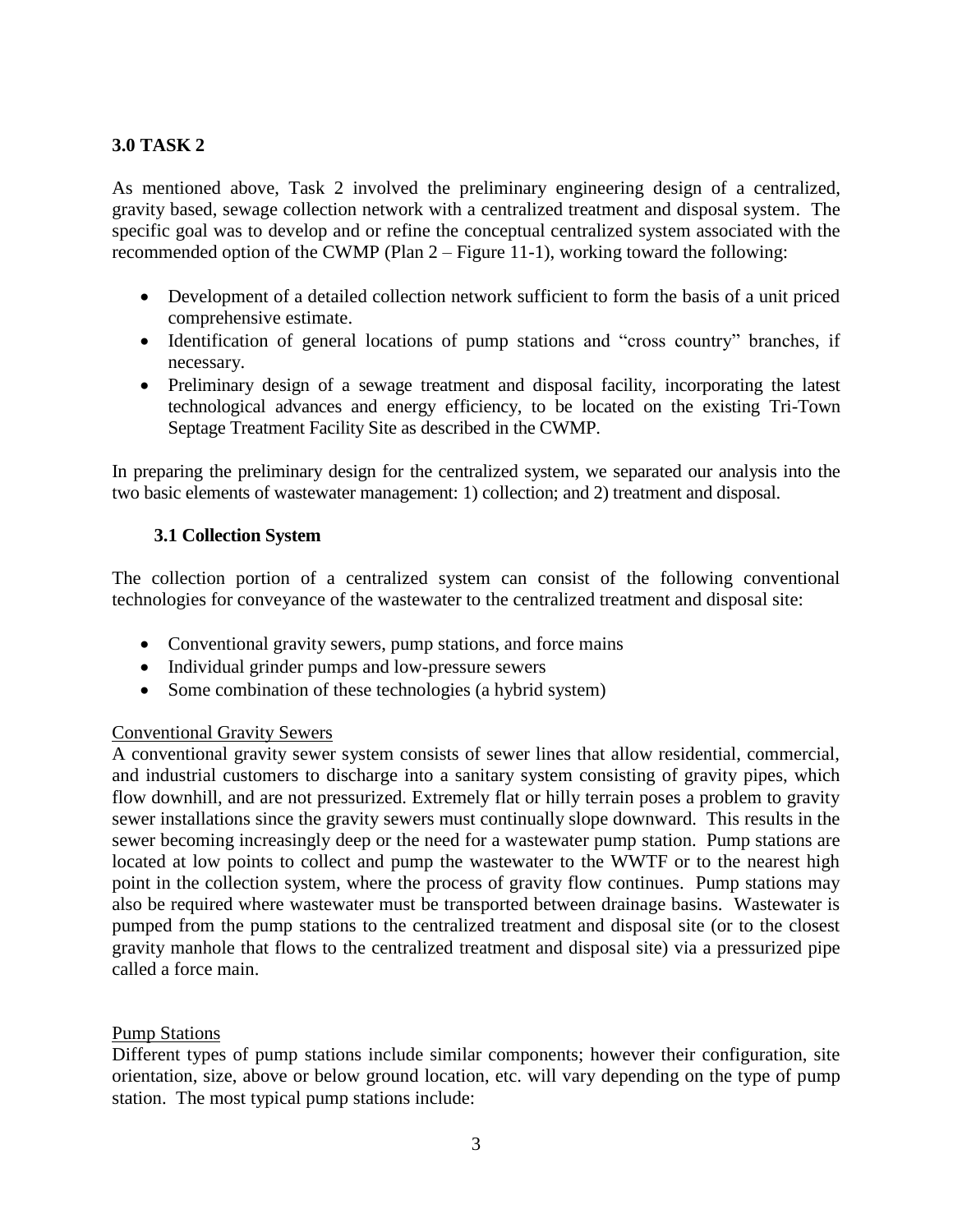Custom pump stations are typically appropriate for high flows at centralized and/or main pump station locations. Components are usually located in multi-level above and below grade cast-inplace concrete structures. Finish above grade structures are often brick buildings with ventilation for enclosed equipment including a standby generator. All components including pumps, piping, valves, channels, comminuters, motors, and controls are often located within the building at various levels of the structure. Some custom stations are equipped with odor control facilities.

Package pump stations are generally appropriate for mid-range flows as part of neighborhood collection and conveyance systems. Above ground components often include an electric service cabinet and standby generator, each housed in separate weather proof enclosures, and access hatches to the below ground chambers. Below ground components typically include the wetwell and the packaged dry-pit pump enclosure complete with pumps, valves, piping, and controls. Some package pump stations include smaller, above ground buildings to house the generator, electric cabinet and access hatch.

Submersible pump stations are usually appropriate for lower flows as part of smaller neighborhood collection and conveyance systems. Above ground components often include an electric service cabinet and standby generator, each housed in separate weather proof enclosures, and access hatches to the below ground chambers. Below ground components typically include the submersible pumps within the wetwell and a separate valve vault. In this type of design, the entire pump and motor are immersed in the wastewater. The pump sits close to the wet well floor and the liquid enters directly into the volute; there is no suction piping. The motor is attached directly to the top of the pump. Some submersible pump stations use above ground buildings to house the generator, electric cabinet and access hatch. This arrangement requires that a crane be used to remove the pump(s) from the wet well for operation and maintenance checks.

#### Low-Pressure Sewers

A low-pressure sewer system has proven to be a viable alternative where implementation of gravity sewer systems is impractical and/or uneconomical. A low-pressure sewer system includes small diameter pressure sewers fed by individual grinder pumps at each source. A pressure sewer system makes use of small diameter piping, buried at a relatively shallow depth (typically five feet deep) following the profile of the ground. Standard manholes are not required in a pressure sewer system. Instead, flushing connections/drain manholes are installed at the end of branches and where major changes in directions or size of pipe occurs.

In a low-pressure sewer system, each customer will utilize an individual grinder pump for discharge of sewerage into the main. Each grinder pump unit is equipped with a grinder pump, check valve, tank, and all necessary controls. The units can be located outdoors close to each customer's existing septic tank or cesspool so that the connection to the existing service pipe exiting the building can be made easily. The units can also be located inside the building if permissible under local plumbing codes.

A low-pressure sewer system collects and transports the wastewater from each customer located in low points to the nearest gravity sewer. Within the right-of-way, air relief manholes with air and vacuum valves would be installed at all high points and terminal flushing manholes would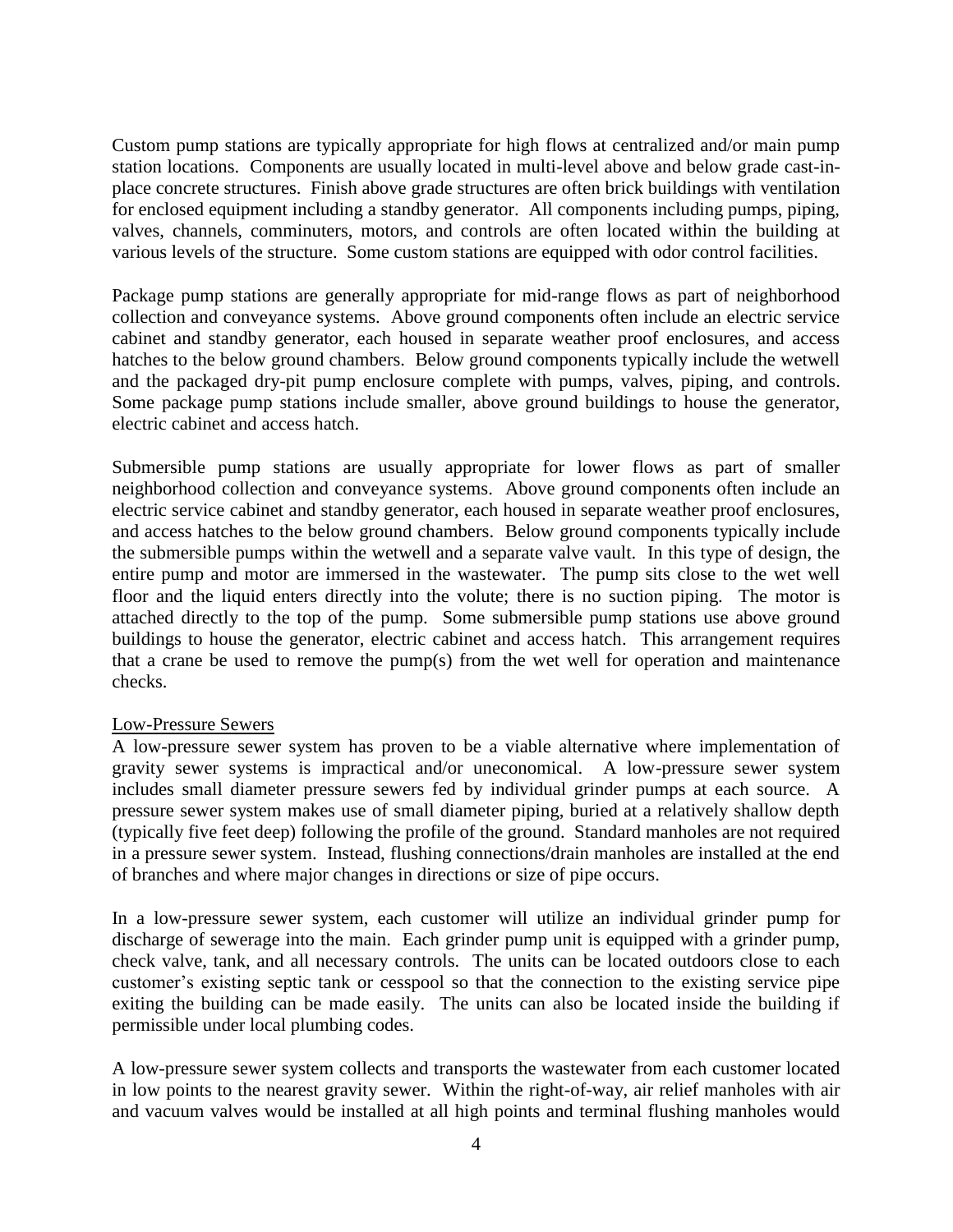be installed at end runs. In addition, cleanouts and drain manholes would be installed at all low points and approximately every 1,000 feet to provide access for periodic maintenance.

#### Hybrid System

A hybrid system is a combination of conventional wastewater collection system components, grinder pumps, and pressure sewers. These combined systems are designed to maximize the use of gravity sewers, however, where the topography or subsurface conditions (ledge, groundwater, coastal areas, etc.) warrant, grinder pumps and low-pressure sewers are utilized to reduce capital construction costs and to reduce long term I/I in the system.

#### Preliminary Design

The general layout provided in the CWMP depicts a gravity collection system with approximately 60 wastewater pump stations and the associated force mains. Based on this high number of pump stations, the general topography of the area, and our experience with similar communities, we feel strongly that a centralized sewer system for Orleans lends itself well to a hybrid system that maximizes the use of gravity sewers where they are determined to be cost effective and makes use of low-pressure sewer systems with on-lot grinder pumps in limited areas where topography warrants it and their use is advisable. Based on this, we moved forward with refinement of the recommended CWMP layout to be a hybrid system.

Understanding that the linear nature of a collection system leads to significant cost implications in the overall wastewater management process, we approached the hybrid design with consideration of the following primary cost drivers:

- The size and depth of the pipe
- Number of manholes and other structures
- Number and size of municipal pump stations
- Number of individual on-lot pumps
- Subsurface conditions
- Method of Installation
- Surface Restoration

Consideration of these factors is covered in more detail later in the report. In general, the focus of the preliminary design was to provide gravity sewers where they could be installed at depths less than 12 feet. Depths between 12 and 20 feet were only considered along the spine of the system (i.e. interceptor type sewers) where a significant number of properties would benefit from the deeper gravity sewers and low-lying isolated neighborhoods would have a nearby gravity option, thereby minimizing the number of homes on any given low-pressure system. Individual on-lot grinder pumps and low-pressure sewers were considered for low-lying homes and neighborhoods with too few homes to establish the cost effectiveness of a municipal pump station. In the preliminary layouts of the low-pressure systems, efforts were made to minimize the number of pumps connected to any one system, thereby reducing the size of the low-pressure sewer lines and the hydraulic complexity of the individual systems.

Our general approach to the preliminary design of the centralized hybrid collection system was as follows: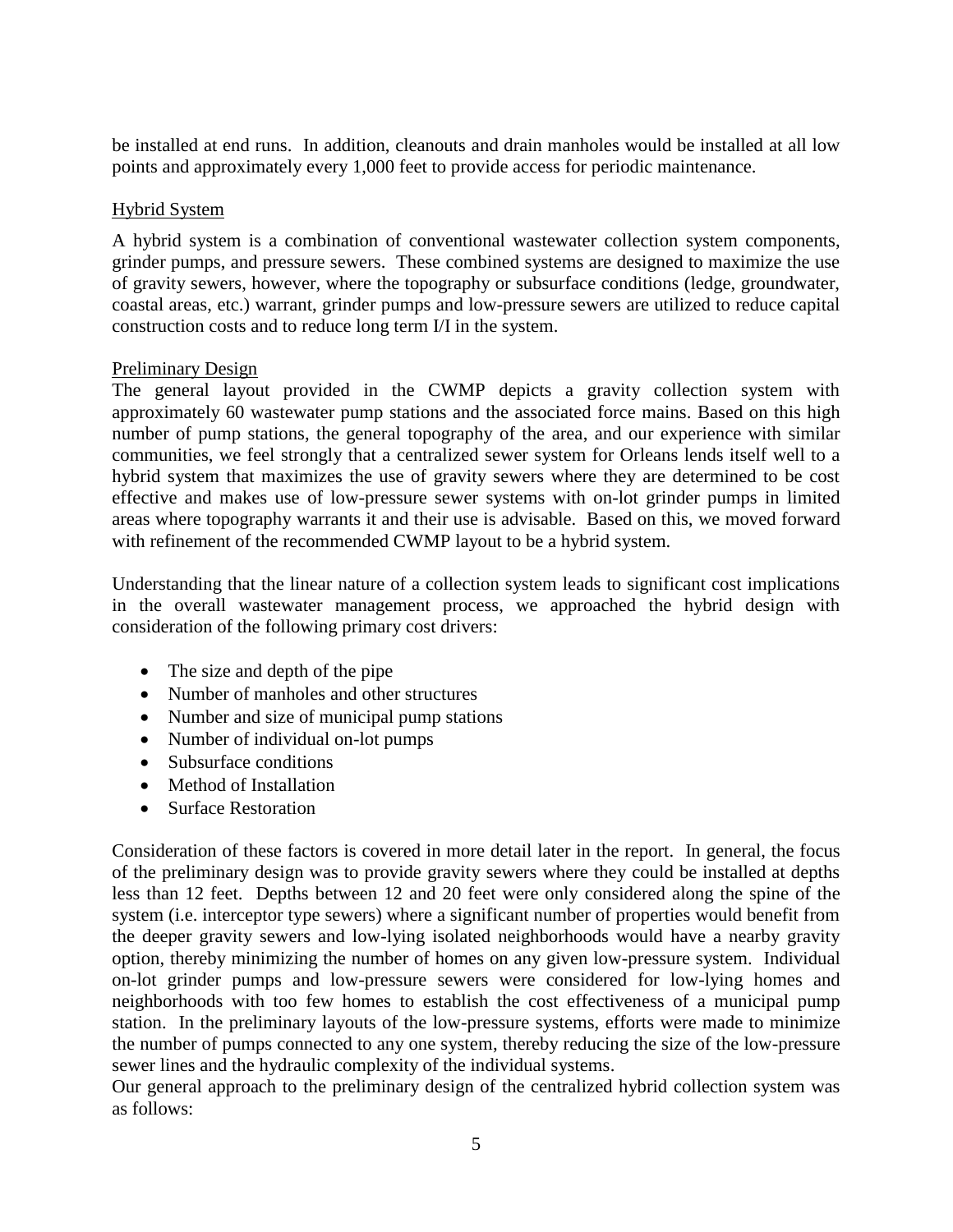- Prepared a base map of the project area using available GIS mapping. The base map includes available information pertinent to the preliminary design including, but not limited to, topography, existing buildings/structures, roads, wetland resource areas, property lines and street right of ways.
- Performed field reconnaissance in support of the initial system layout, using the CWMP conceptual layout as a starting point and incorporating the hybrid system discussed above as appropriate.
- Generated selected street profiles and preliminary proposed sewer profiles from the existing contours to "fine tune" the layout.
- Performed further field reconnaissance to better define proposed pump station sites and cross country branches and to finalize the proposed layout of the collection system.

The final recommended layout of the centralized hybrid wastewater collection system is depicted in Figure 3-1. A detailed breakdown of the steps taken and data compiled during the preliminary design, including critical criteria and/or assumptions used in developing the layout is as follows:

- The CWMP presented a recommended option of a centralized sewer system with a conceptual layout for the Town of Orleans. The centralized sewer system would ultimately flow to a new wastewater treatment facility to be located at the site of the existing septage treatment facility. The purpose of our work was to start with this conceptual layout and generate a preliminary design layout of a hybrid centralized sewer system (i.e. – combination of gravity sewers, low-pressure sewers, and pump stations) using our knowledge of the area and expertise in wastewater collection system design.
- As stated above, a base map of the project area was created using the available GIS mapping that was provided by the town. The base map included 2-foot contours interpolated from 4 foot contours of the topography of the town. These contours were adequate to prepare a preliminary design of the proposed sewers. Additional survey with more accurate contour lines, however, will be required for final design.
- With 200-foot scale maps of the town, a windshield survey was performed by driving all streets included in the CWMP recommended plan. This survey allowed us to see the topography of the land. High and low spots in the topography were identified to assist us in determining what streets could flow by gravity into central collection areas (i.e. – pump station tributary areas) and what streets would require low-pressure sewers with individual on-lot grinder pump units. We also identified potential pump station locations, environmentally sensitive areas, and potential cross-country easements. In addition, we identified specific streets where profiles would be necessary to further assist in the layout of the hybrid collection system.
- Upon completion of the windshield survey, we created a draft preliminary layout of the proposed hybrid collection system identifying locations of gravity sewers, low-pressure sewers and pump stations. Our analysis determined 19 proposed pump station locations with subsequent hybrid sewer collection tributary systems.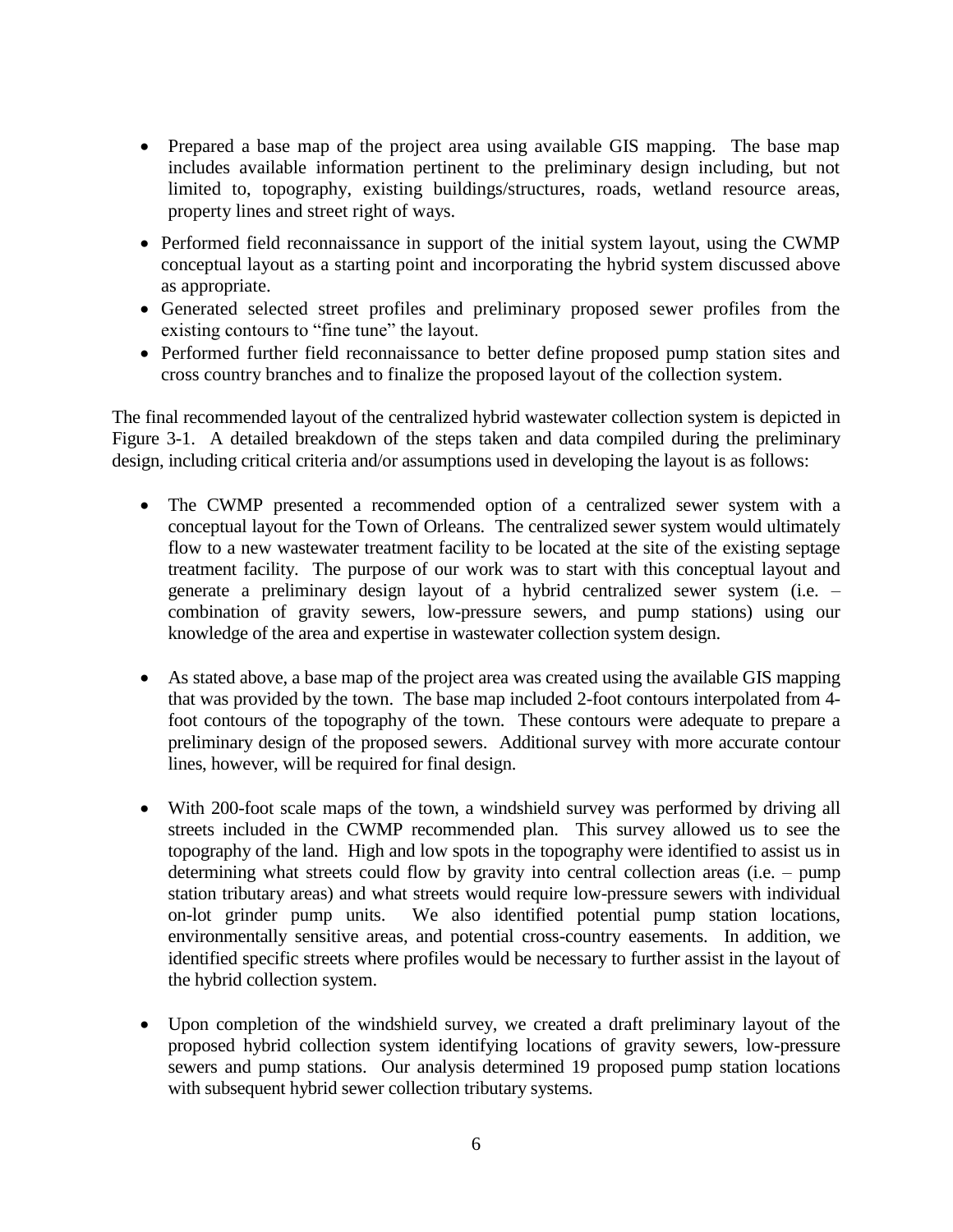• In order to "fine-tune" our preliminary layout and in accordance with our windshield survey, we created street profiles of 18 different streets (approximately 13.5 miles) to help further define the proposed preliminary sewer layout presented in Figure 3-1. The profiles helped to determine direction of gravity flow in some areas and areas where deeper excavations (i.e. – greater than 12-vertical feet) would be required to eliminate additional or unnecessary pump stations or low-pressure sewer systems. The following table (Table 3-1) presents a summary of the streets where we generated profiles.

| <b>STREET</b>             | <b>DESCRIPTION</b>                      | <b>LENGTH</b> |
|---------------------------|-----------------------------------------|---------------|
|                           |                                         | (LF)          |
| <b>Winslow Drive</b>      | in its entirety                         | 1,410         |
| <b>South Orleans Road</b> | Towhee Lane to Route 6A                 | 21,130        |
| <b>Harwich Road</b>       | South Orleans Road to the Brewster Line | 3,425         |
| Namequoit Road            | South Orleans Road to Duck Marsh Lane   | 5,110         |
| Monument Road             | in its entirety                         | 7,910         |
| Pond Road                 | in its entirety                         | 2,450         |
| Kettle Pond Way           | Finlay Road to Nickerson Road           | 610           |
| Nickerson Road            | in its entirety                         | 2,790         |
| Route 6A                  | #169 to #192                            | 1,480         |
| <b>School Road</b>        | Monument Road to River Road             | 910           |
| <b>River Road</b>         | in its entirety                         | 1,250         |
| <b>Locust Road</b>        | in its entirety                         | 2,610         |
| Main Street / Beach Road  | Lewis Road to #121 Beach Road           | 3,490         |
| <b>Brick Hill Road</b>    | Beach Road to Harbor View Road          | 2,260         |
| <b>Tonset Road</b>        | #90 Tonset Road to Gibson Road          | 6,130         |
| <b>Rock Harbor Road</b>   | Bay View Drive to Bridge Street         | 4,850         |
| Meetinghouse Road         | in its entirety                         | 2,140         |
| <b>Finlay Road</b>        | Kettle Pond Way to South Orleans Road   | 1,280         |
|                           |                                         | 71,235        |

| Table 3-1                          |  |
|------------------------------------|--|
| <b>Street Profiles and Lengths</b> |  |

- Based on the street profiles, we finalized our proposed preliminary layout of the centralized hybrid collection system. Based on this layout, we then determined the following information on a street by street basis for each of the 19 pump stations and their respective tributary areas in the overall project area:
	- o Approximate length of gravity sewer
	- o Approximate length of low-pressure sewer
	- o Number of houses
	- o Number of vacant lots
	- o Approximate number of gravity sewer manholes
	- o Approximate number low-pressure sewer system manholes
	- o Approximate number of on-lot grinder pump units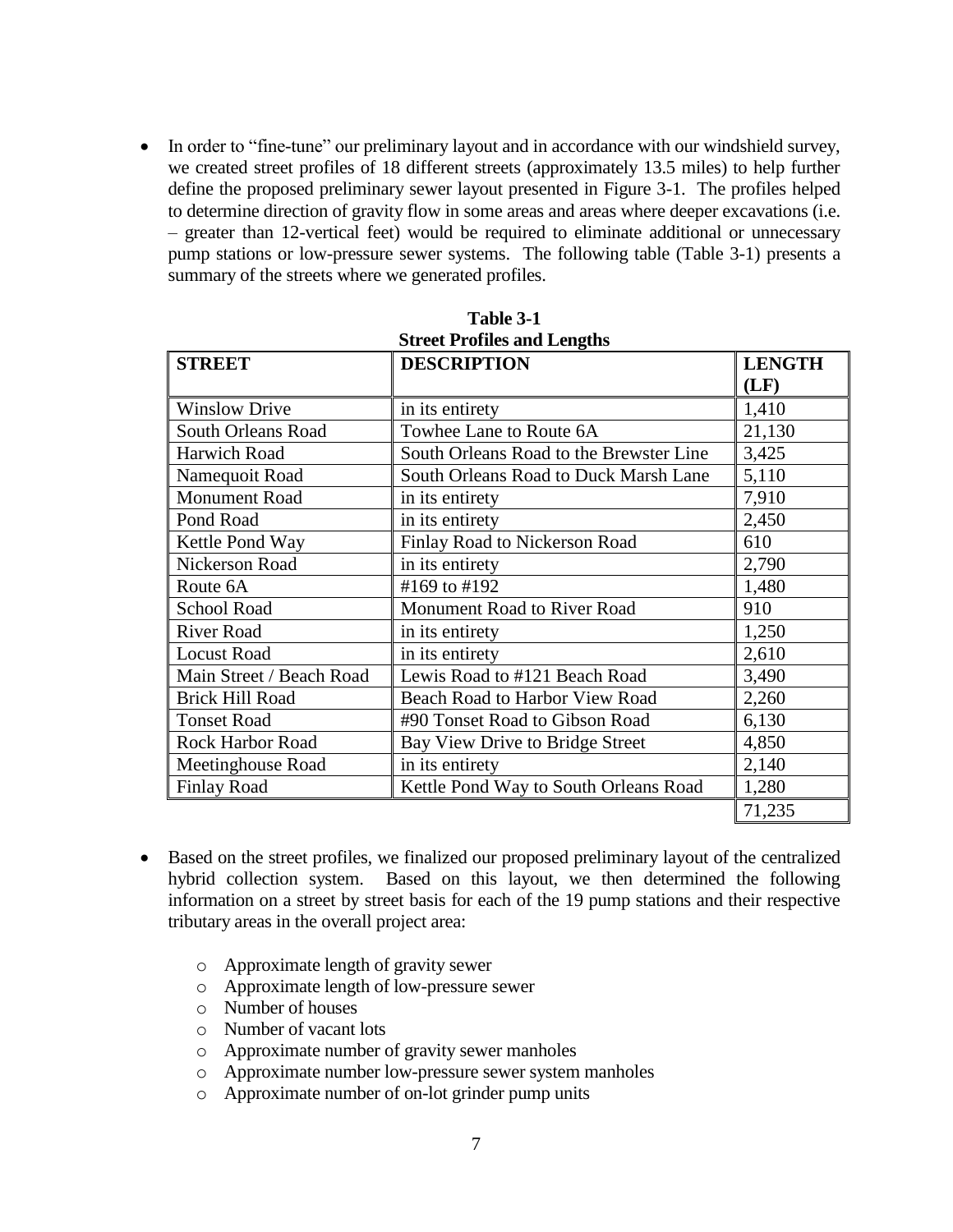All of the above information is presented in Table 3-2.

- Once the number of houses and vacant lots were tabulated, it was necessary to calculate the sizes of the gravity sewer and low-pressure sewer pipes, sizes of the force mains from the pump stations, and the pump station sizes and types. All pipes were sized based on "peak" future wastewater flows. Future wastewater flows for the town in the project area were broken down by the following three watershed areas – Pleasant Bay, Cape Cod Bay and Nauset. Table 4-2 of the CWMP presented the anticipated future average daily wastewater flows for each watershed. Based on the information in this table, we determined the approximate average daily wastewater flow per parcel for each watershed area. These wastewater flow rates were then used to size our wastewater collection system. The following is a summary of wastewater flow rates used in our preliminary design:
	- $\circ$  Pleasant Bay 200 gallons per day (gpd) per lot
	- o Cape Cod Bay 600 gpd per lot
	- $\circ$  Nauset 275 gpd per lot

For each pump station tributary area, the total number of properties (including vacant lots) were calculated and then multiplied by the average daily wastewater flow rate depending on which watershed the street was located within. This average daily wastewater flow was then peaked using *Figure 2-1, Ratio of Extreme Flow to Average Daily Flow, from TR-16 Guides for the Design of Wastewater Treatment Wastewater Treatment Works (TR-16), 1998 edition.*

Based on the length of gravity sewers in a tributary area, we also carried an allowance for infiltration and inflow (I/I) when determining the size of the gravity sewer pipes and force mains. In accordance with TR-16, we used an allowance of 500 gallons per day per inchmile (gpdim) for I/I when sizing the gravity pipes. An allowance for I/I is not included for low-pressure sewers since the pipes are smaller and installed at shallower depths and are less susceptible to I/I.

Gravity sewers were then sized based on the peak wastewater flow plus the allowance for I/I. I/I allowances were not peaked when determining the pipe sizes. The minimum pipe size for gravity sewer mains is 8-inch.

Detailed calculations for pipe sizing for the 19 pump stations and their respective tributary areas can be found in Appendix B.

• Once the pipe sizes of the gravity sewers were determined, we used the profiles that were generated to determine where the gravity sewers would exceed 12-vertical feet. As previously discussed, the focus of the preliminary design was to provide gravity sewers where they could be installed at depths less than 12 feet. Depths between 12 and 20 feet were only considered along the spine of the system (i.e. interceptor type sewers) where a significant number of properties would benefit from the deeper gravity sewers and lowlying isolated neighborhoods would have a nearby gravity option, thereby minimizing the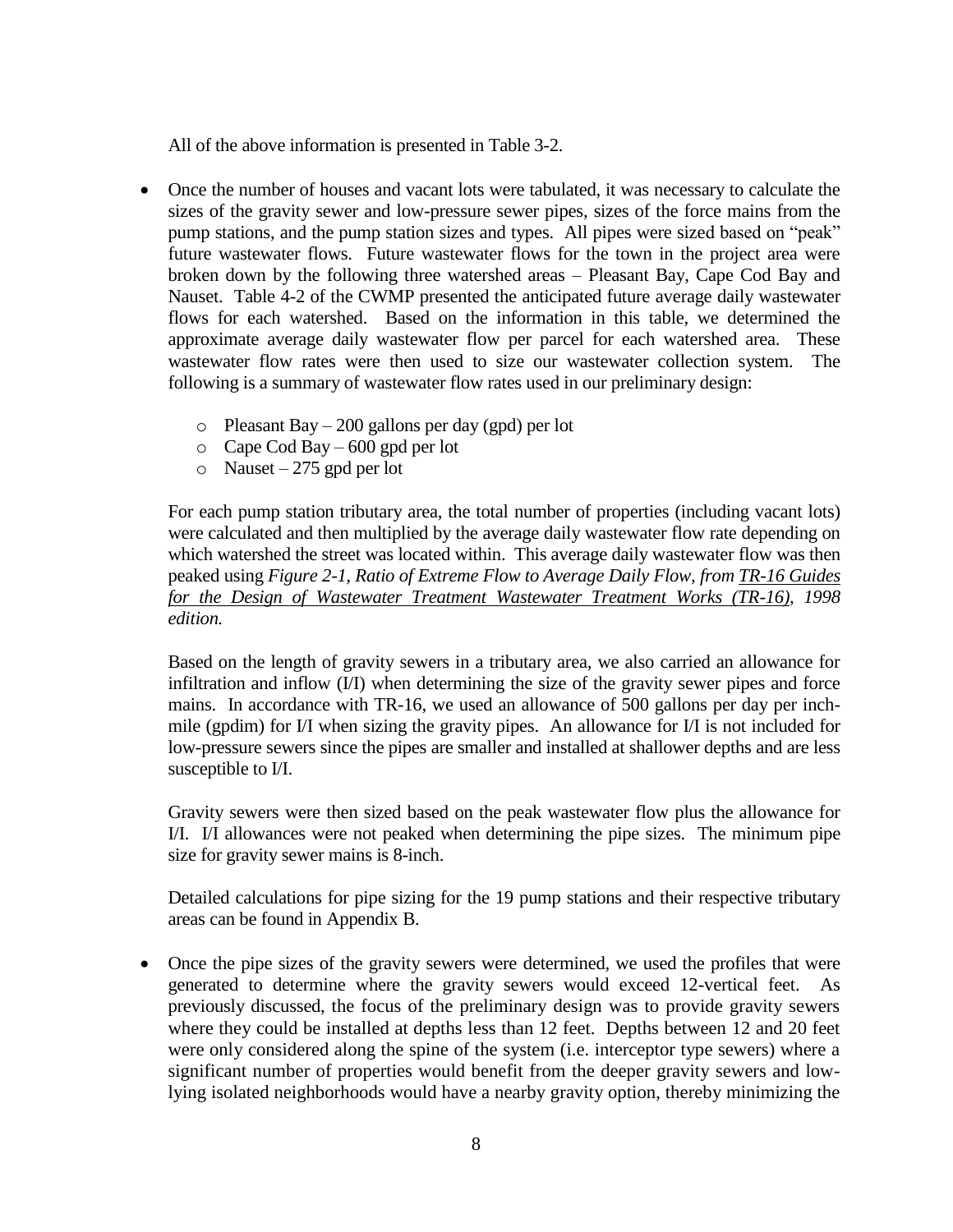number of homes on any given low-pressure system. These locations are depicted on Figure 3-1 and presented in Table 3-3.

- The following is a summary of the gravity sewer component of the hybrid wastewater collection system:
	- o Approximately 175,000 linear feet (lf) of gravity sewers between 8 and 21-inches
		- Approximately 159,000 lf of 8-inch sewer
		- Approximately 1,000 lf of 10-inch sewer
		- Approximately 7,000 lf of 12-inch sewer
		- Approximately 7,500 lf of 15-inch sewer
		- Approximately 500 lf of 21-inch sewer
	- o Approximately 830 sewer manholes
	- o Only 6,000 lf of gravity sewer at depths greater than 12-vertical feet (vf)
	- o No sewers at depths over 20 vf
- Low-pressure sewer systems typically range in size from  $1\frac{1}{2}$  to 3-inches in diameter. In order to determine the pipe sizes for the low-pressure sewer system component of the hybrid wastewater collection system as shown on Figure 3-1, we used the following criteria from *Table 2.2 from Alternative Sewer Systems – WEF Manual of Practice No. FD-12, 2nd edition*:
	- $\circ$  1 to 3 lots served = 1 ½-inch pipe
	- $\circ$  4 to 10 lots served = 2-inch pipe
	- $\circ$  11 to 30 lots served = 3-inch pipe
	- $\circ$  31 to 150 lots served = 4-inch pipe

All of the low-pressure sewer system branches, as shown on Figure 3-1, were independently examined based on the number of lots along each branch and where it discharged (i.e – directly to a gravity sewer or into another branch of the low-pressure sewer before discharging to a gravity sewer) to determine the low-pressure sewer pipe size.

Table 3-4 presents a summary of the low-pressure sewer pipe sizes. Calculations depicting how the pipe sizes were determined based on the number of lots can be found in Appendix B.

- The following is a summary of the low-pressure sewer component of the hybrid wastewater collection system:
	- $\circ$  Approximately 116,000 lf of low-pressure sewers between 1 1/2- and 3-inches
		- Approximately 10,000 lf of 1 ½-inch pipe
		- Approximately 86,000 lf of 2-inch pipe
		- Approximately 20,000 lf of 3-inch pipe
	- o Approximately 290 manholes structures (in-line and terminal)
	- o Approximately 1,100 on-lot grinder pump units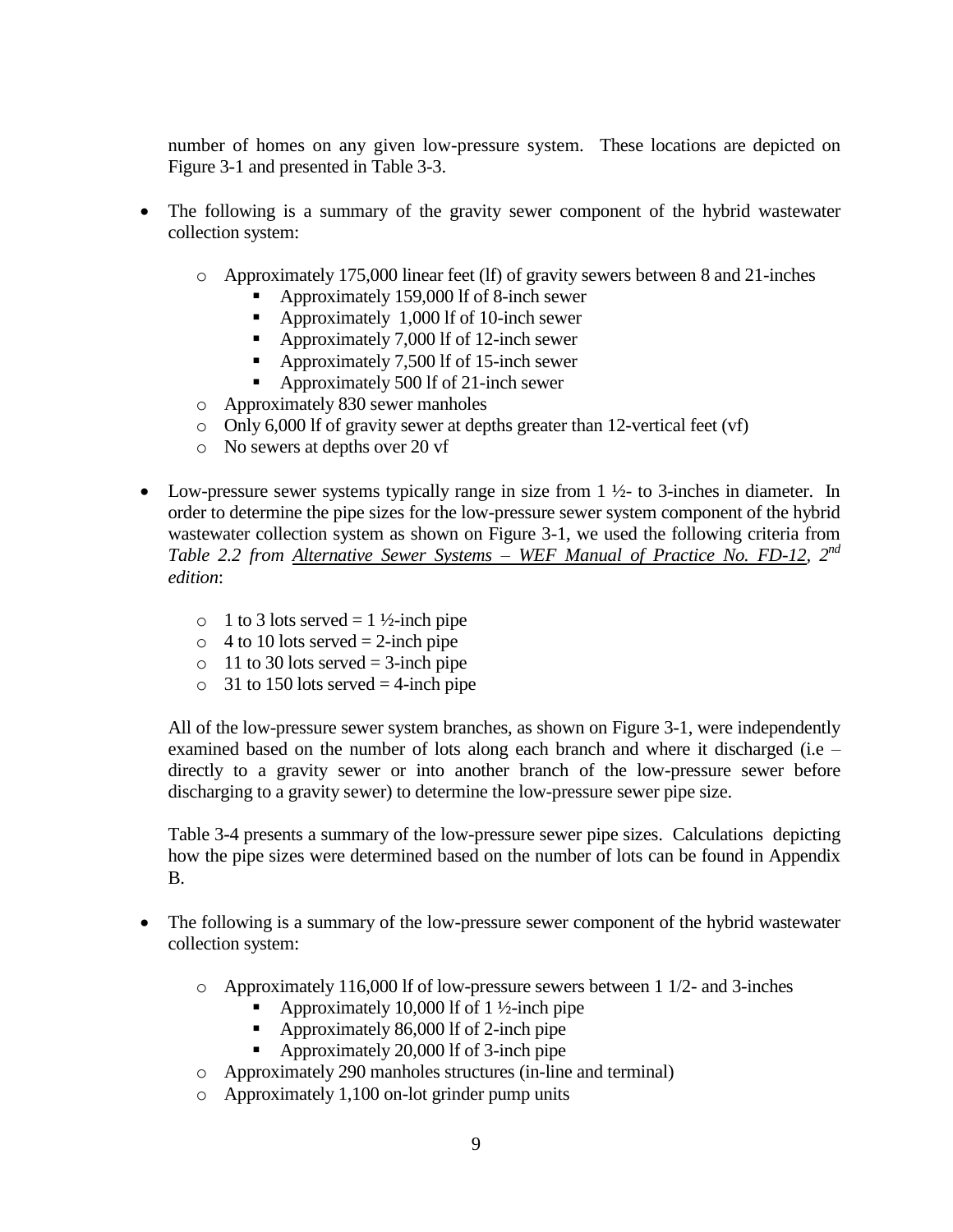- As previously stated, we identified 19 pump station locations and their respective wastewater collection tributary area. The information included in Appendix B was used to estimate the size of the discharge force main and the type of pump station. In accordance with industry standards, force mains were sized to produce velocities of 3 to 5-feet per second (fps) within the pipe. The following criteria was used to determine the pump station type:
	- $\circ$  Submersible (grinder) Pump Station Flows less than 100 gallons per minute (gpm)
	- o Submersible (non-clog) Pump Station Flows from 100 gpm to 250 gpm
	- o Self-priming Pump Station Flows from 250 gpm to 700 gpm
	- o Custom-built Pump Station Flows greater than 700 gpm

Table 3-5 presents a summary of the pump stations and their respective force main sizes and lengths.

Figure 3-2 depicts a schematic of the pump stations and their interrelation to one another.

Appendix C provides more information on proposed pump station locations.

- The following is a summary of the pump station types and force mains:
	- o 13 submersible pump stations
	- o 5 self-priming pump stations
	- o 1 custom pump station
	- o Approximately 50,000 lf of force mains between 2 and 15-inches
		- Approximately 2,500 lf of 2-inch force main
		- Approximately 5,000 lf of 3-inch force main
		- Approximately 18,000 lf of 4-inch force main
		- Approximately 7,000 lf of 6-inch force main
		- Approximately 9,000 lf of 8-inch force main
		- Approximately 8,500 lf of 15-inch force main
	- o Approximately 100 force main cleanout manholes
		- Cleanout manholes are typically installed every 500-feet along the force main route
- Table 3-6 below is a comparison of the CWMP recommended plan and the proposed hybrid system described herein:

**Table 3-6**

| <b>CWMP Layout vs. Proposed Hybrid Collection System</b> |         |         |  |
|----------------------------------------------------------|---------|---------|--|
| <b>CWMP</b> Recommended Plan<br>Proposed Hybrid System   |         |         |  |
| <b>Properties Served</b>                                 | 2,830   | 2,830   |  |
| <b>Total Pipe Length</b>                                 | 390,000 | 341,000 |  |
| <b>Pump Stations</b>                                     | 61      | 19      |  |
| <b>Grinder Pumps</b>                                     | 78      | 1,050   |  |

|  |  | Table 3-6 |                                                          |  |
|--|--|-----------|----------------------------------------------------------|--|
|  |  |           | <b>CWMP Layout vs. Proposed Hybrid Collection System</b> |  |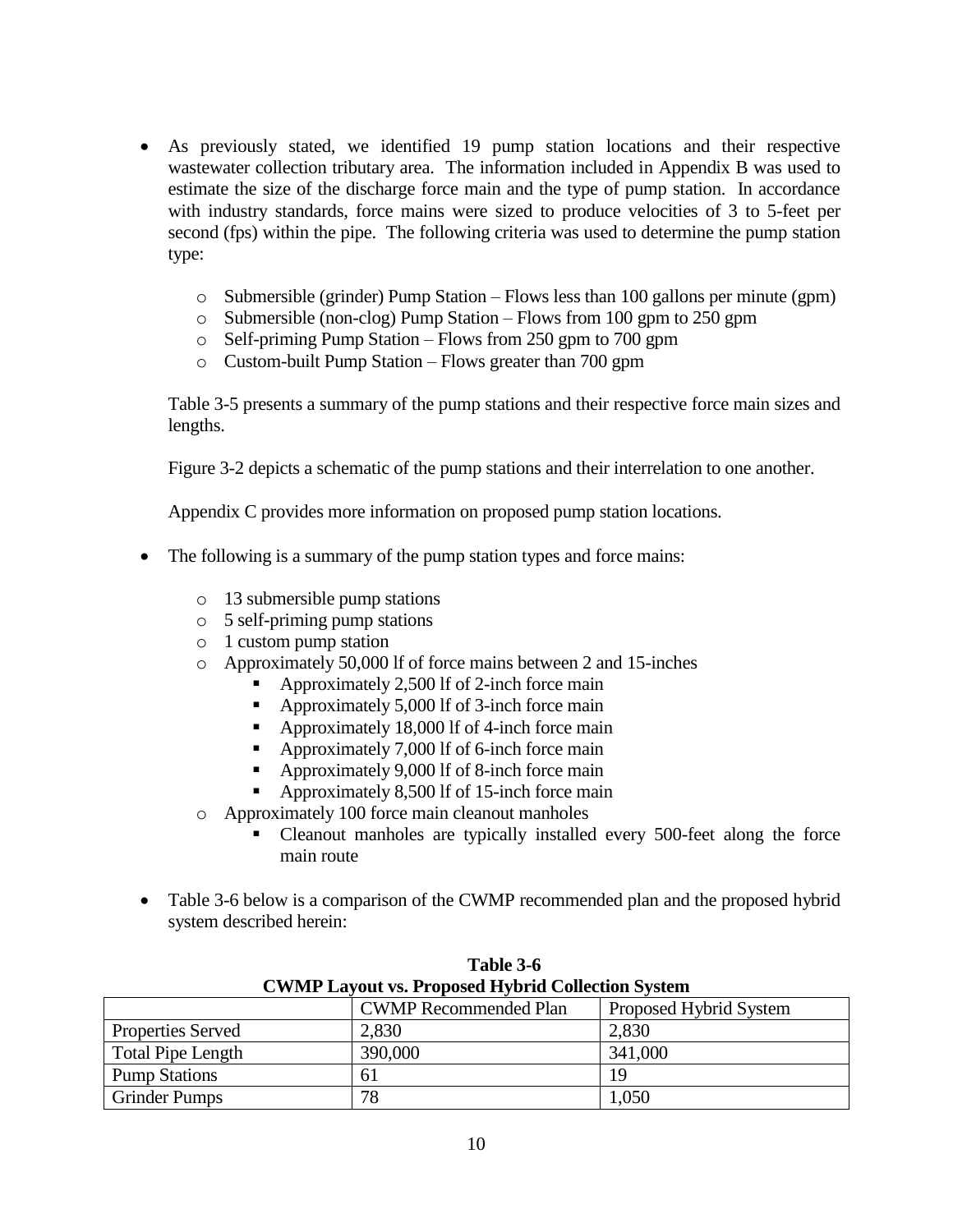#### **3.2 Treatment & Disposal System**

As per the scope of services, Weston & Sampson has provided preliminary design information for a proposed centralized wastewater treatment facility (WWTF) and its associated effluent disposal system, all to be located at the site of the existing Tri-Town Septage Treatment Facility, which will provide advanced levels of treatment for the "Core Program" service area, as defined in the CWMP. Also as per the CWMP, the approximate volume to be treated is an average daily flow of 640,000 gpd and a maximum daily flow of 1,440,000 gpd. As part of the preliminary design we investigated Sequencing Batch Reactor (SBR) and Membrane BioReactor (MBR) technologies, each of which are biological processes that will provide treated effluent of a quality consistent with groundwater discharge requirements.

We have noticed through conversations with regulators, operating several plants on the cape, and our involvement with the design of wastewater treatment systems that permitted effluent nitrogen limits are being continually driven lower. Based on our experience, we feel that it would be most prudent to develop the design of the proposed wastewater treatment facility such that it can consistently meet a target effluent nitrogen limit of 3 mg/l, instead of the 10 mg/l noted in the CWMP. We have incorporated this approach in our conceptual design.

Prior to developing our conceptual design, we performed a cursory in-house evaluation of both of these treatment technologies, with respect to the technology selection criteria listed in the CWMP. These criteria are:

- 1. Relative Capital Cost
- 2. Relative Operating Cost
- 3. Ease of Operation
- 4. Process Scalability
- 5. Limited Site Footprint
- 6. Level 2 Treatment/Reliability

MBRs combine activated sludge treatment with a [membrane](http://en.wikipedia.org/wiki/Membrane_technology) liquid-solid separation process. The membrane component uses low pressure [microfiltration](http://en.wikipedia.org/wiki/Microfiltration) or [ultrafiltration](http://en.wikipedia.org/wiki/Ultrafiltration) membranes and eliminates the need for secondary clarification and tertiary filtration. The membranes are typically immersed in the aeration tank; however, some applications utilize a separate membrane tank. One of the key benefits of an MBR system is that it effectively overcomes the limitations associated with poor settling of sludge in conventional [activated sludge](http://en.wikipedia.org/wiki/Activated_sludge) (CAS) processes. The technology permits bioreactor operation with considerably higher mixed liquor suspended solids (MLSS) concentration than CAS systems, which are limited by sludge settling. The process is typically operated at MLSS in the range of 8,000–12,000 mg/L, while CAS are operated in the range of 2,000–3,000 mg/L. The elevated biomass concentration in the MBR process allows for very effective removal of both soluble and particulate biodegradable materials at higher loading rates. Iincreased sludge retention times, usually exceeding 15 days, ensure complete nitrification even in extremely cold weather. The cost of building and operating an MBR is usually higher than conventional wastewater treatment, and they are more difficult to operate. Membrane filters can be easliy blinded with grease or abraded by suspended grit and lack a clarifier's flexibility to pass peak flows. The technology has become increasingly popular for reliably pretreated waste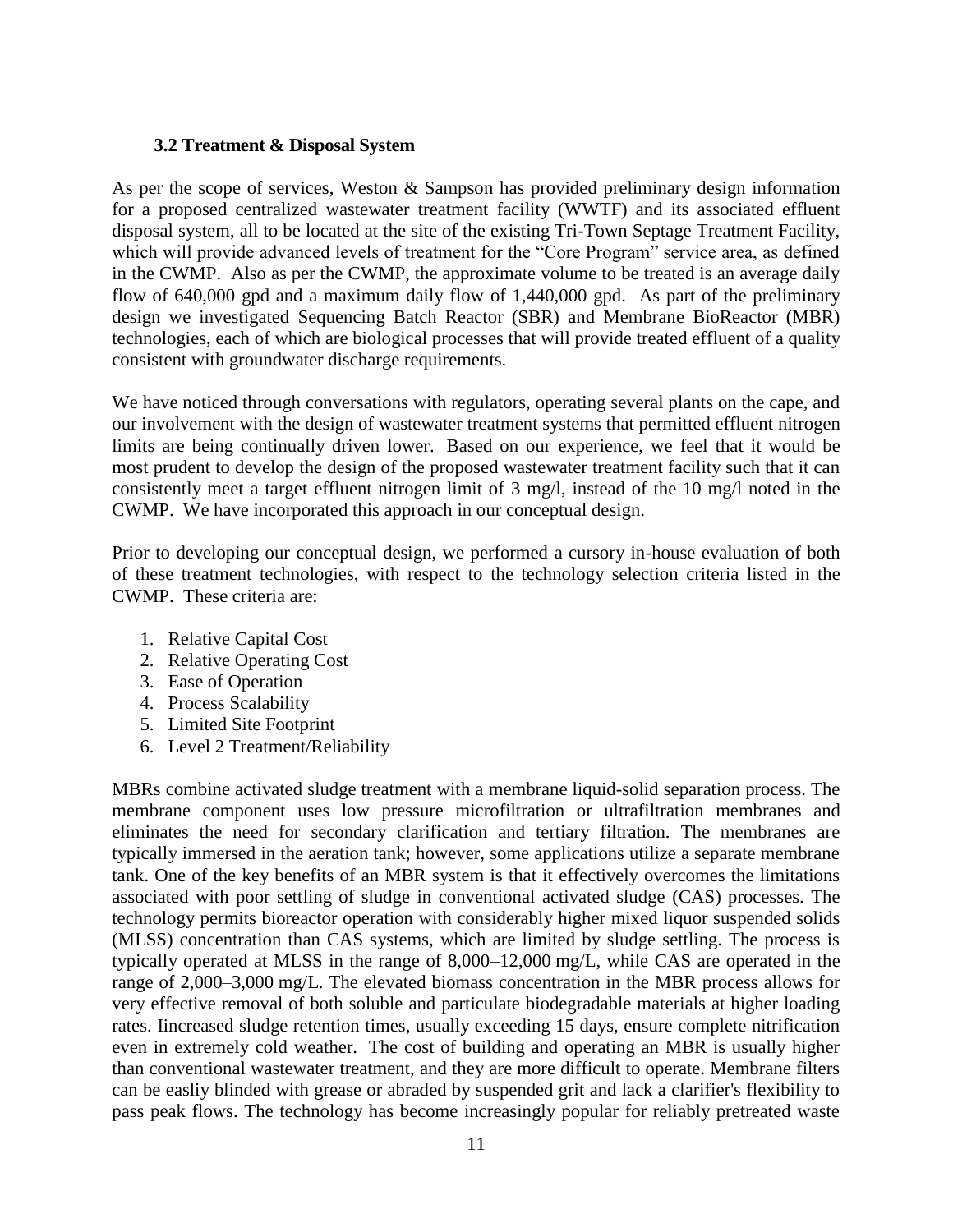streams and has gained wider acceptance where infiltration and inflow have been controlled. The smaller footprint of MBR systems, and the high quality effluent produced, make them particularly useful for water reuse applications.

SBRs treat wastewater in batches with a biological process similar to the CAS process. While there are several configurations of SBR, the basic process is similar for each. The installation consists of at least two identically equipped tanks with a common inlet, which can be switched between them. The tanks have a "flow through" system, with raw wastewater (influent) coming in at one end and treated water (effluent) flowing out the other. While one tank is in settle/decant mode the other is [aerating](http://en.wikipedia.org/wiki/Aeration) and filling. At the inlet is a section of the tank known as the bioselector. This consists of a series of walls or baffles which direct the flow either from side to side of the tank or under and over consecutive baffles. This helps to mix the incoming influent and the returned activated sludge, beginning the biological digestion process before the liquor enters the main part of the tank. The process is typically operated at MLSS in the range of 2,000– 3,000 mg/L, similar to the CAS process. Because SBR's can cycle between anoxic and aerated phases in the same treatment batch, they provide the functions of several process tanks commonly found in the CAS process. A properly configured SBR treatment system is able to meet the proposed 3 mg/l total nitrogen effluent limit.

We found that, while both technologies provide the level of treatment required to achieve project goals, the SBR technology is more attractive for the following reasons:

- 1. less costly to construct
- 2. lower operational costs (has a lower anticipated power consumption)
- 3. lower level of operational effort required (less mechanical, simpler controls)
- 4. greater process flexibility (SBR tank cycles can be easily modified to enhance treatment)
- 5. no primary settling or microscreening needed (MBR's require much finer screening, as the treatment tank is only for soluable BOD)
- 6. greater equalization capacity in the event of equipment failure

In short, the SBR process has a lower life cycle cost and provides greater operational flexibility.

For this conceptual design we propose the following sequence of treatment processes to achieve the target effluent quality:

- 1. Preliminary treatment (screening and grit removal)
- 2. SBR (biological treatment)
- 3. Methanol addition (at the SBR) as a carbon source for bioligical nitrogen removal
- 4. Effluent equalization
- 5. Pressurized UV disinfection
- 6. Sludge dewatering

The conceptual flow diagram and site plan are shown on Figures 3-3 & 3-4 respectively.

Final effluent discharge will be to a network of ten (10) rapid infiltration basins, similar in design to what currently exists at the Septage Treatment Facility.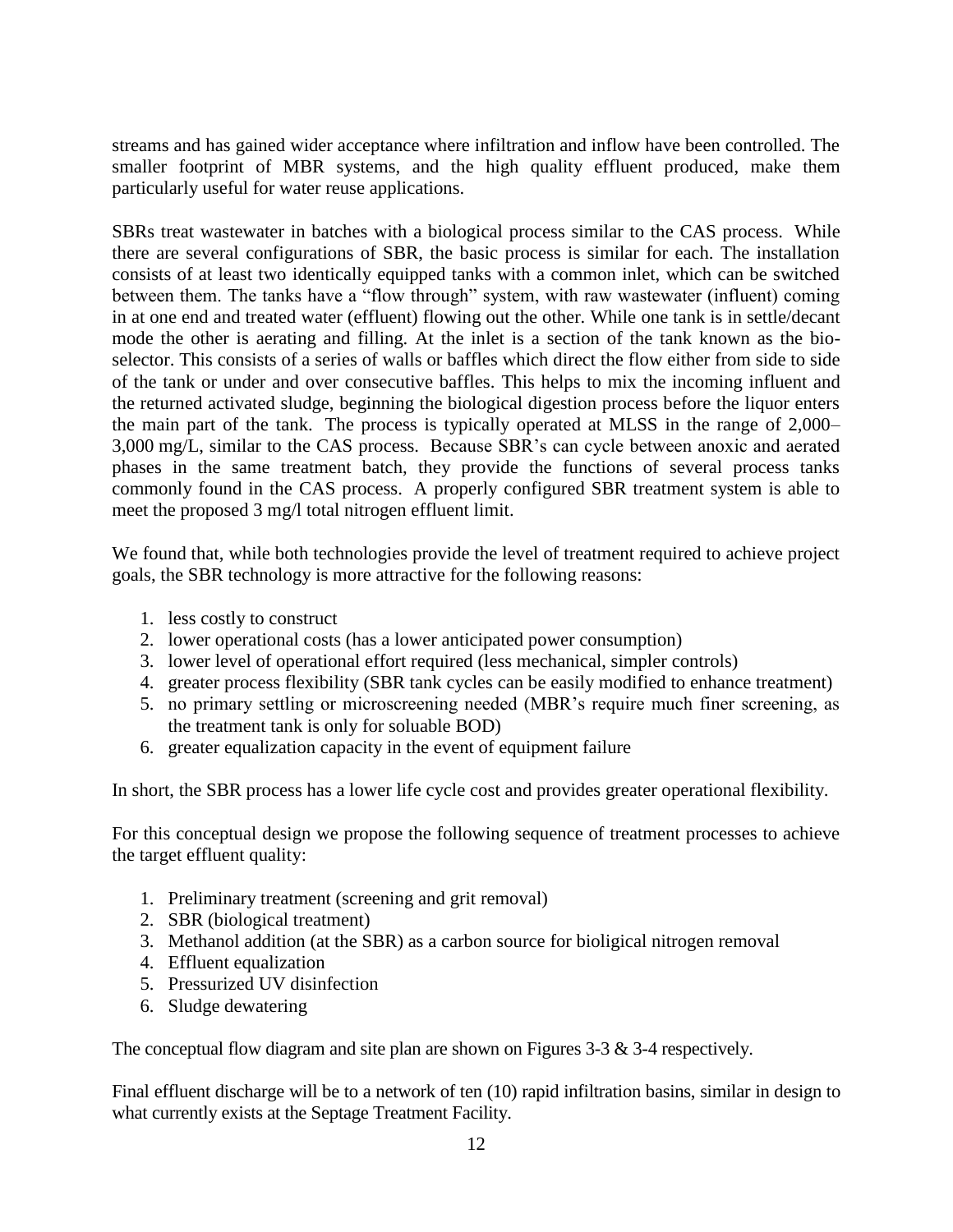# **4.0 TASK 3**

Task 3 involved the preliminary engineering design of an alternative system based on Septic Tank Effluent (STE) collection with sewage treatment and disposal. The basic goals of this task were as follows:

- 1. Development of a detailed STE collection network sufficient to form the basis of a unit priced comprehensive estimate.
- 2. Identification of general locations for treatment plant and discharge sites, pump stations, and "cross country" branches if necessary.
- 3. Preliminary design of sewage treatment and disposal facilities, incorporating the latest technological advances and energy efficiency, to be located either on the existing Tri-Town Septage Treatment Plant Site or at other potential sites as identified in the CWMP.
- 4. Provide evidence of investigations as to how other communities of similar size and geographic characteristics have implemented STE Programs and their experiences with these systems to date.

As with Task 2, in preparing the preliminary design for the STE system, we separated our analysis into the two basic elements of wastewater management: 1) collection; and 2) treatment and disposal.

#### **4.1 Collection System (including siting of wastewater treatment and disposal sites)**

In addition to the conventional collection system technologies discussed above in section 3.1, there are also innovative/alternative technologies that can be considered for certain applications. The scope of this project specifically requires investigation of Septic Tank Effluent (STE) collection systems as an alternative to the conventional collection system. STE systems consist of the following:

- Septic Tank Effluent Pump (STEP) systems
- Septic Tank Effluent Gravity (STEG) systems (a.k.a. small diameter variable slope gravity sewer systems)

#### STEP Systems

STEP systems are similar in overall construction, operation, and maintenance to grinder pumps with low-pressure sewers. The difference with STEP systems is solids and grease are removed from the wastewater at each residence or commercial/industrial establishment utilizing a conventional septic tank prior to pumping. This system employs a combination of on-site/offsite system technologies. Preliminary treatment takes place on each individual property and secondary treatment takes place at a wastewater treatment facility.

STEP systems require the installation of watertight septic tanks at each home to remove solids and grease followed by an effluent pump that conveys the wastewater to a low-pressure sewer system. A screen is typically installed between the septic tank and the effluent pump to prevent solids from entering the piping system. The STEP pressure sewer system requires the same integral components as the grinder pump low-pressure sewer system. Since a majority of the solids are removed in the septic tank, velocities of only 0.5 fps are required in the pipelines.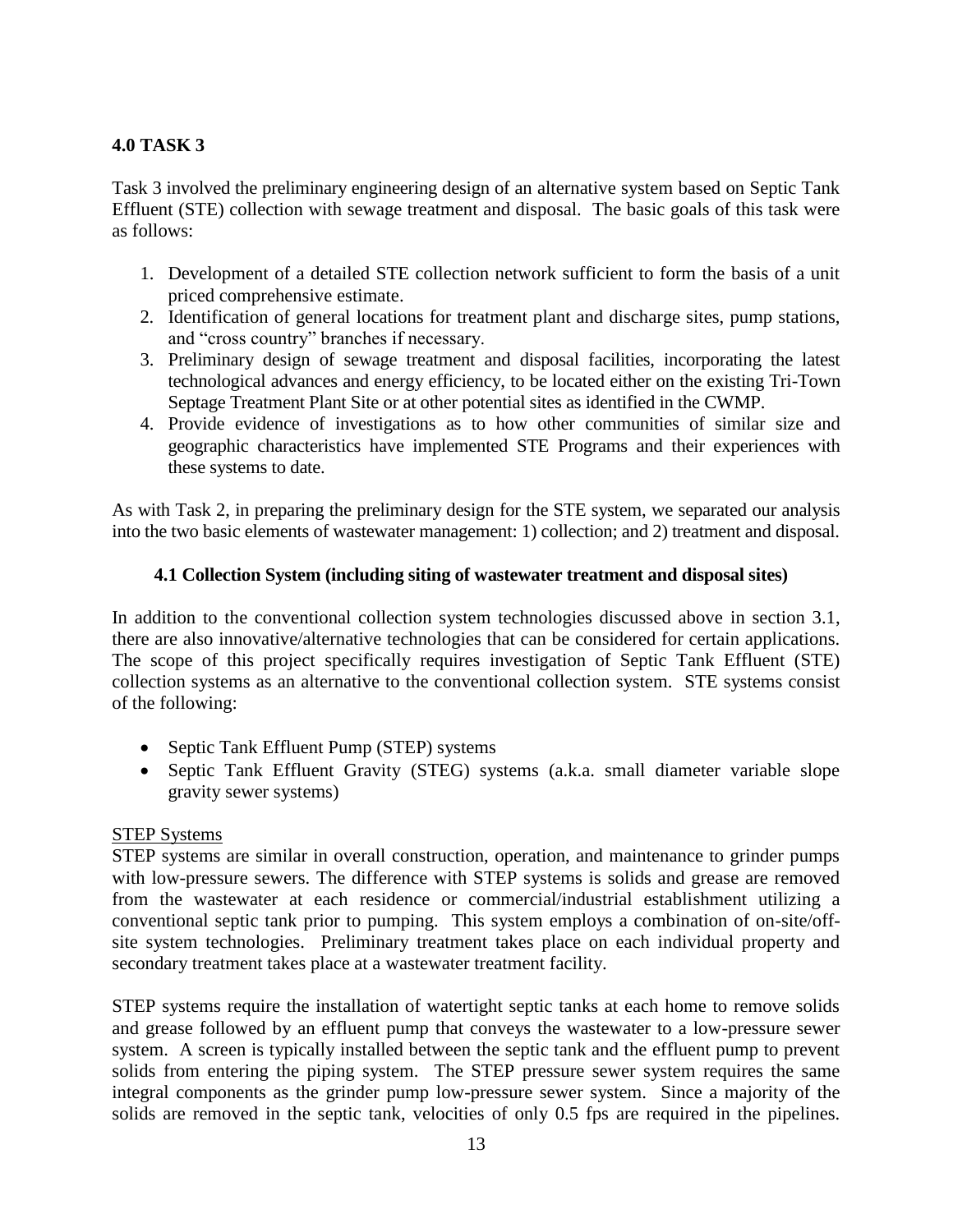Therefore, slightly longer mainline pressure sewers may be utilized as compared to grinder pump pressure sewers. Wastewater delivered to the treatment system from a STEP system typically has 30% lower biochemical oxygen demand (BOD), and can therefore be easier to treat. The septic wastewater does, however, have a higher potential for generating odors and can cause corrosion in collection system structures. Due to the anaerobic nature of the effluent, STEP systems are not typically utilized where a conventional treatment facility exists or is proposed to provide treatment. Also for this reason, STEP systems may tend to experience more odor nuisance problems.

STEP systems require periodic pump outs to remove accumulated solids (septage) and grease from the septic tank to protect the effluent pumps. The removed solids must be conveyed for disposal to an approved facility. The recommended pump out interval varies widely within the industry but the *Water Environment Federation Manual of Practice FD-12, Alternative Sewer Systems* states that for residential systems, the septage is typically removed at an interval of approximately five to ten years, depending on system usage. This interval is more frequent for certain commercial establishments.

#### STEG Systems

STEG systems work on the same principle as conventional gravity sewers. That is the wastewater is conveyed through the sewer pipeline by gravity. The small diameter gravity sewer does not, however, conform to a continuous downward sloping grade, instead generally following the ground contours with both upward and downward sloping sections. Actual flow in the small diameter gravity sewer therefore varies between pressurized conduit flow and open channel (gravity pipe) flow. The small diameter gravity sewer discharges into either a conventional gravity interceptor or a pump station.

Like STEP systems, the STEG systems utilize a septic tank at each individual home to collect and retain solids, which could clog the small sewer lines. The main design requirement for these systems is that each individual home septic tank discharge be located at an elevation sufficiently above the sewer outlet to induce flow in the sewer line (above the hydraulic grade line for the sewer). For this reason they are dependent on the terrain in the area, although somewhat less so than conventional gravity sewers. Because the hydraulic grade line is critical in the design of STEG systems, detailed survey data typically associated with a final design is required to properly analyze the potential extent of a STEG system.

STEG systems have the pipeline cost advantages of low-pressure or STEP systems (i.e. small pipe, shallow installation depth and narrow trench widths). They have the additional advantage, however, of not requiring pumping for conveyance of the wastewater. Therefore STEG systems are less costly to construct, operate and maintain. Unfortunately, due to topography of the service area, STEG systems are often not feasible where low-pressure and STEP systems would be. Also, in many areas where STEG systems are feasible, conventional gravity sewers are also feasible, and are usually recommended.

#### Centralized vs. Decentralized Treatment

Task 3 was performed in parallel to Task 2, following the same general approach to preliminary design. A significant difference with the layout of this system, however, was the need to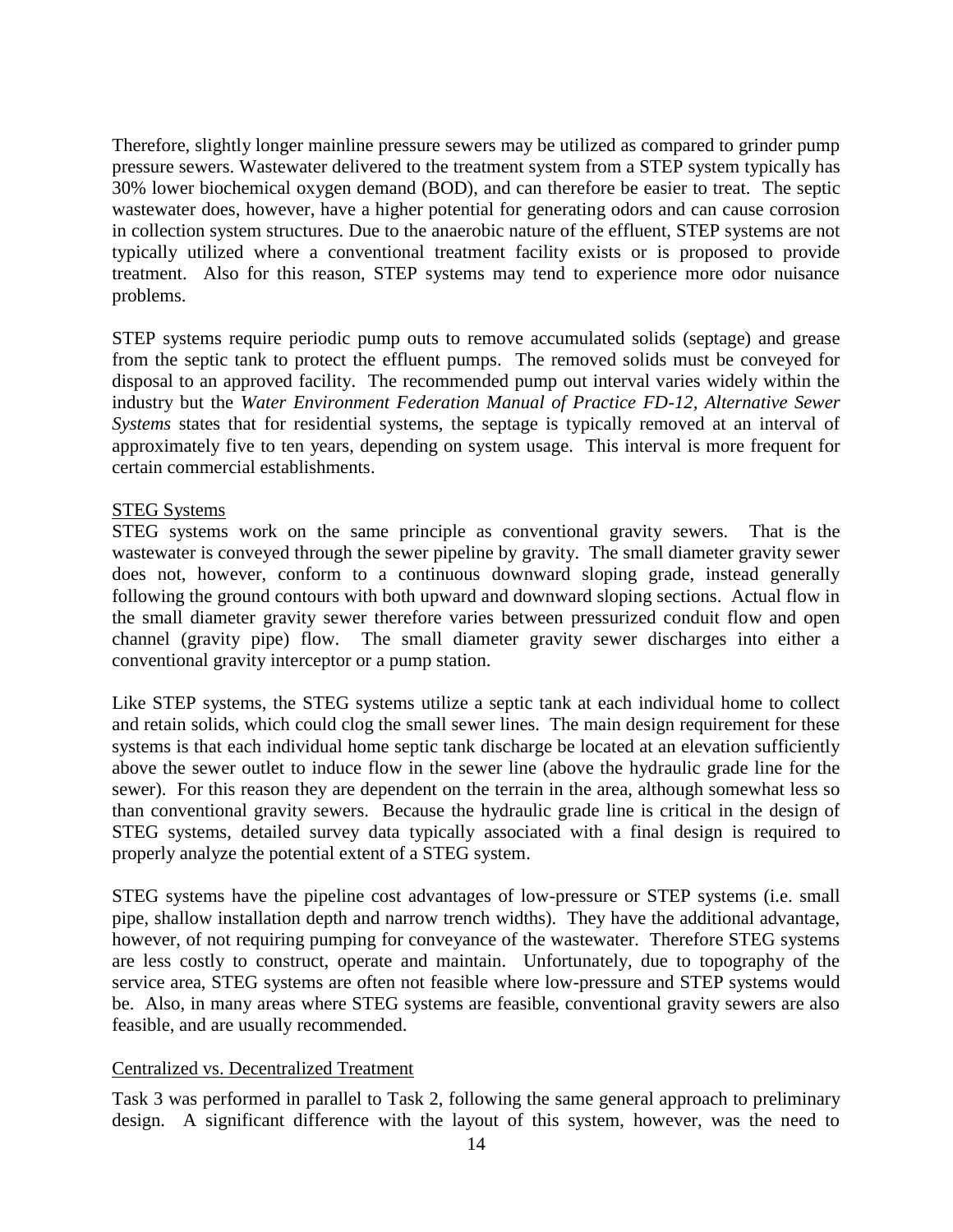determine the number and location of treatment and disposal sites. Under Task 2 it was predetermined that one centralized treatment facility would be located at the Tri-Town Septage Treatment Facility. A major consideration under Task 3 was to determine the appropriate conceptual approach to wastewater treatment, specifically one 'centralized' treatment facility versus multiple 'decentralized' treatment facilities.

Research indicates that most STE installations are in independent cluster developments or targeted areas in urban and suburban areas. Although there are some large STE systems (comparable in size to the Orleans core program) with one centralized treatment plant in place, our experience is that in general, STE systems are typically smaller, more manageable systems with shallow, small diameter pipe, low horsepower effluent pumps, and limited municipal pump stations. The larger the service area, the larger and more complex the STE system and components become.

Another consideration is the length of transmission lines and the effects of odor and corrosion on the lines. As previously discussed, the septic wastewater associated with an STE system has a higher potential for generating odors and can cause corrosion in collection system structures. The issues of odor and corrosion are more easily mitigated with the shorter distance from source to treatment associated with decentralized treatment options.

From the standpoint of cost, it is safe to say the capital and operation and maintenance cost of treatment will be cheaper with one facility and discharge area as opposed to multiple sites throughout town. The collection system itself, however, would be more costly under a centralized STE scenario as the pipes and pumps would get larger and the hydraulic complexity of the system would increase.

In our opinion, a centralized STE system will get away from the concepts of "small pipe" typically associated with these systems. For this reason and the reasons discussed above, we recommended and moved forward with a decentralized approach to wastewater treatment in conjunction with the STE collection system.

#### Preliminary Design

The final recommended layout of the decentralized STE wastewater collection system is depicted in Figure 4-1. A detailed breakdown of the steps taken and data compiled during the preliminary design, including critical criteria and/or assumptions used in developing the layout is as follows:

• The CWMP developed one decentralized treatment option for the final evaluation of the three (3) best composite wastewater plans. To make best use of available information, that option (Plan 1 – Figure 6-3) was used as a starting point for layout of an STE system. This plan identified the following sites as suitable wastewater treatment sites, effluent disposal sites, or both: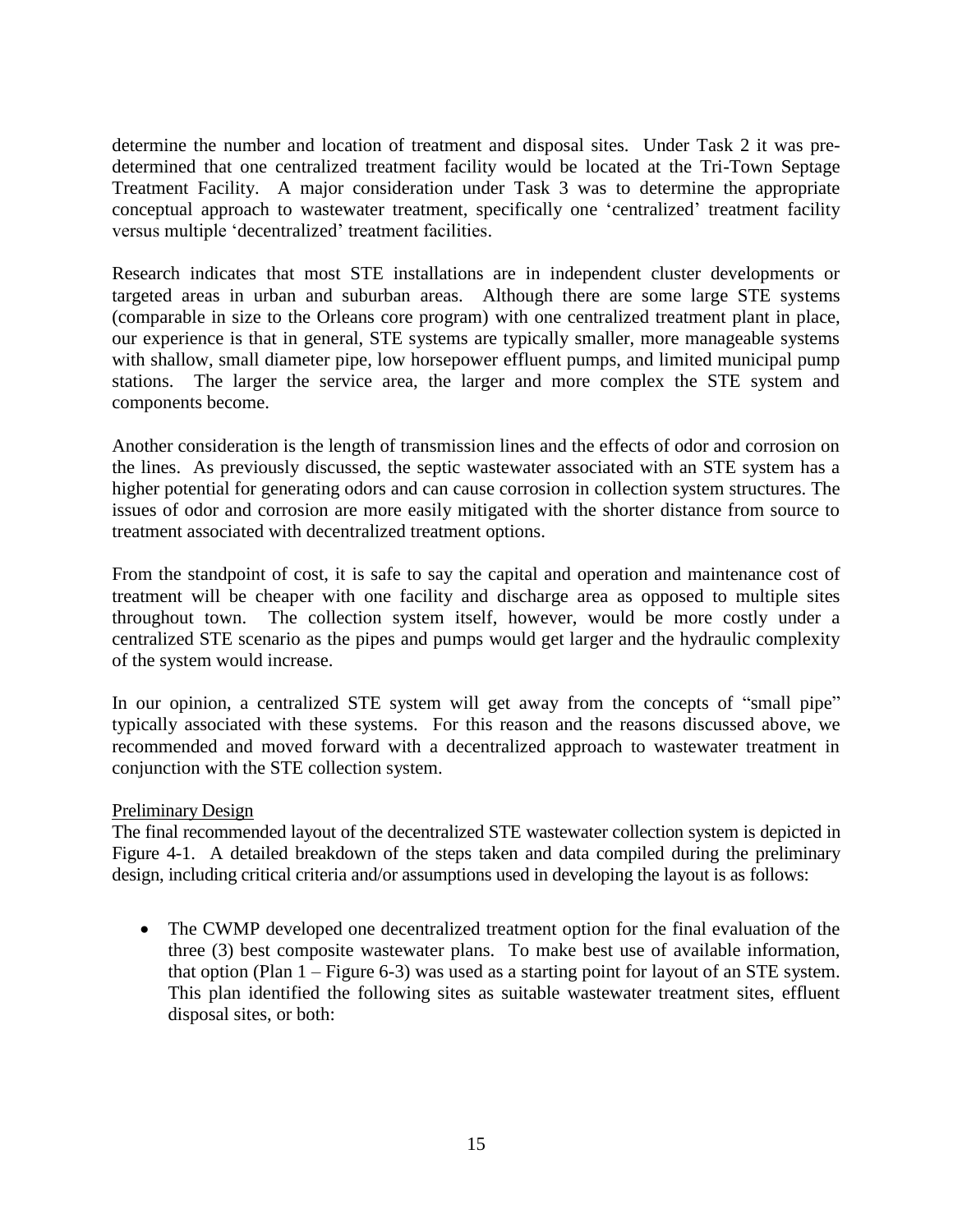### **Wastewater Treatment Sites –**

 $\circ$  Site 163 – Private property

#### **Effluent Disposal Sites –**

- o Site 112 Town-owned property
- $\circ$  Site 172 Private property
- o Site 173 Private property
- $\circ$  Site 181 Private property
- o Site 322 Town-owned property

#### **Both –**

- o Site 241 Existing septage treatment facility site (Town-owned property)
- $\circ$  Site 111 Private property
- $\circ$  Site 321 Private property
- Further analysis of the potential treatment and disposal sites revealed the following:
	- o Site 111, although viable for location of a treatment plant, was no longer acceptable as an effluent disposal site based on its proximity to Meetinghouse Pond.
	- o Site 321, based on its location in relation to the service area, did not present itself as a logical site for a treatment facility.
- Based on this additional information, the proposed STE system was broken into three decentralized wastewater treatment facilities, each with one or more effluent disposal sites as follows:
	- $\circ$  Site #163 Effluent Disposal Sites #172, #173, and #181
	- $\circ$  Site #111 Effluent Disposal Sites #112, Site #321, and #322
	- o Site #241 its own Effluent Disposal Site

Table 4-1 is a summary of the projected wastewater flows to each of the three decentralized wastewater treatment facilities:

| Treatment and Disposal Site Wastewater Flow Limits |  |  |  |  |
|----------------------------------------------------|--|--|--|--|
| <b>DISPOSAL SITES (1)</b>                          |  |  |  |  |
| Site $\#172 - 140,000$ gpd                         |  |  |  |  |
| Site #173 $-$ 50,000 gpd                           |  |  |  |  |
| Site #181 - 140,000 gpd                            |  |  |  |  |
| Site $\#112 - 75,000$ gpd                          |  |  |  |  |
| Site #321 $- 235,000$ gpd                          |  |  |  |  |
| Site $\#322 - 150,000$ gpd                         |  |  |  |  |
|                                                    |  |  |  |  |
| Site $\#241 - 300,000$ gpd                         |  |  |  |  |
|                                                    |  |  |  |  |
|                                                    |  |  |  |  |

**Table 4-1 Treatment and Disposal Site Wastewater Flow Limits**

(1) – *Source: Table 5-5 of the CWMP*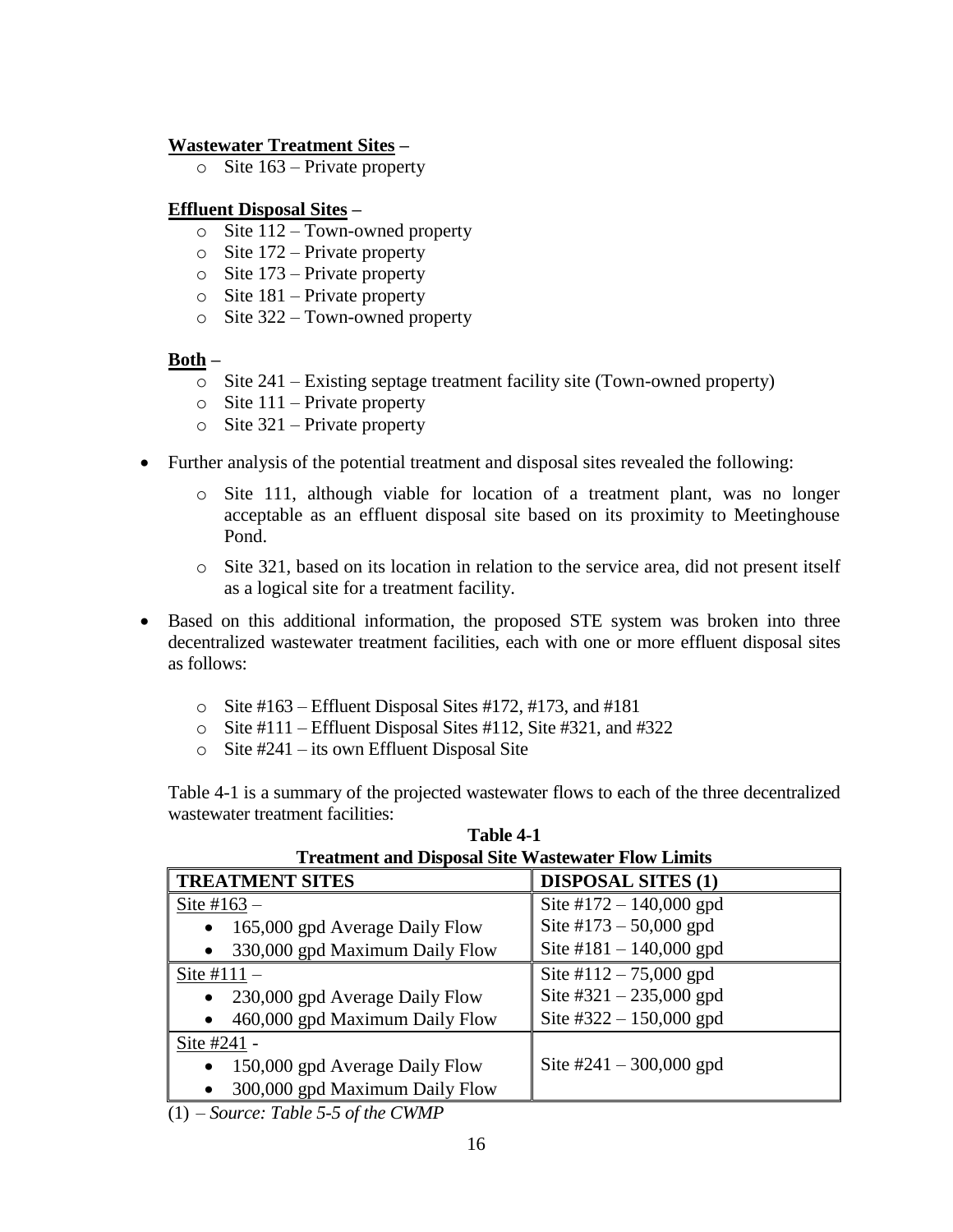The wastewater treatment plant sites and the effluent disposal sites were also screened by Weston & Sampson for environmental, human, and hydrogeological constraints. Based on certain assumptions, all treatment plant sites and effluent disposal sites were determined capable of handling the flows presented in Table 4-1. Refer to Appendix D for additional information.

- Having identified the proposed treatment sites and corresponding disposal sites for the decentralized system, the base map of the project area that was used for the centralized option presented in Section 3 was also used as the starting point for this alternative. Again, the base map included 4-foot contours that were interpolated to 2-foot contours. Although adequate to prepare a preliminary design of the proposed STE collection system, additional survey with more accurate contour lines will be required for final design, especially for development of hydraulic grade lines in conjunction with the proposed STEG systems.
- A big component of the CWMP is meeting total maximum daily loads (TMDLs) with regard to the watersheds. Of particular concern on Cape Cod is nitrogen loading and its impacts on the coastal resource areas. Considering that the centralized hybrid system included one discharge site, the entire discharge was to one watershed. Due to the multiple discharge sites in three different watersheds under the decentralized STE system and the need to maintain TMDLs for nitrogen, the service area of this alternative was modified consistent with Plan  $1 -$  Figure 6-3 of the CWMP to maintain total required nitrogen removal levels in each of the watersheds. The modified service areas are identified on Figure 4-1.
- Utilizing the centralized hybrid collection system layout, we started our layout by assuming that all gravity sewers could become STEG systems and all low-pressure sewers would become STEP systems. In some cases, however, it was more cost-effective to eliminate a pump station and convert a tributary area to STEP systems rather than a STEG system with a pump station. Based on this criteria, we initially identified eight STEG system tributary areas with eight pump stations throughout the project area and 15 STEP system tributary areas. As we "fine-tuned" the proposed design, we eliminated two pump stations and changed those tributary areas from STEG to STEP based on the limited number of lots being served in the tributary area. The final conceptual decentralized STE collection system layout was based on 17 STEP system tributary areas and six (6) STEG system tributary areas.
- Based on their location in the project area, the amount of flow each wastewater treatment facility could handle, and the amount of flow each effluent disposal site could handle, the STEP and STEG areas were directed to one of the following three wastewater treatment sites– Site #163, Site #111, and Site #241, as presented in Tables 4-2 and 4-3.
- Similar to the centralized option, we then determined the following information on a street by street basis for each of the STEP/STEG tributary areas in the overall project area:
	- o Approximate length of gravity STEG sewer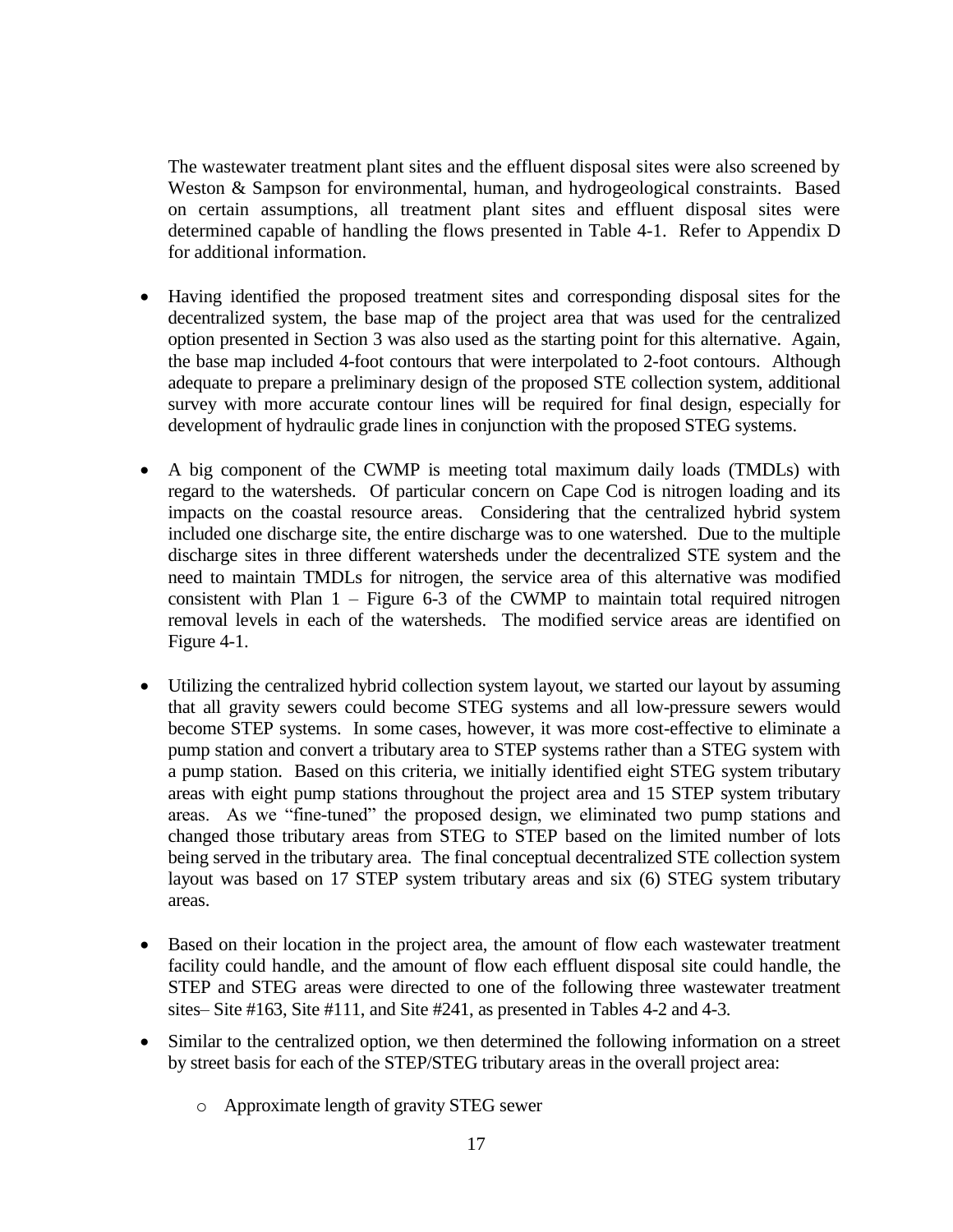- o Approximate length of low-pressure STEP sewer
- o Number of houses
- o Number of vacant lots
- o Approximate number of on-lot STEP units
- Once the number of houses and vacant lots were tabulated for each STEG and STEP area, it was necessary to calculate the sizes of the STEG and STEP mainline pipes. Low-pressure STEP sewer systems typically range in size from 1 ½- to 4-inches in diameter.

In order to determine the pipe sizes for the low-pressure STEP sewer system component of the decentralized collection system as shown on Figure 4-1, we used the following criteria from *Orenco Systems, Inc.'s Effluent Sewer Design Manual*:

- $\circ$  Less than 100 lots served = 1 ½-inch pipe
- $\circ$  100 to 500 lots served = 2-inch pipe
- $\circ$  Over 500 lots served = 4-inch pipe

According to *Alternative Sewer Systems – WEF Manual of Practice No. FD-12, 2nd edition,*  the most commonly used minimum pipe size for STEG systems is 4-inch. For the STEG sewer system pipe sizing, we used this information from *Alternative Sewer Systems* and the following criteria similar to Orenco Systems, Inc.'s criteria for STEP pipe sizes:

- $\circ$  Less than 100 lots served = 4-inch pipe
- $\circ$  100 to 500 lots served = 6-inch pipe
- $\circ$  Over 500 lots served = 8-inch pipe

All of the low-pressure STEP sewer system branches and STEG sewer system branches, as shown on Figure 4-1, were independently examined based on the number of lots along each branch and where it discharged (i.e – directly to another STEP or STEG system or into another branch of a STEP sewer before discharging to a STEG system) to determine the pipe sizes.

Appendix E and Tables 4-2 and 4-3 present a summary of the STEP and STEG pipe sizes, lengths and which wastewater treatment facility each STEP/STEG system is tributary to.

- The following is a summary of the STEP and STEG components of the decentralized wastewater collection system:
	- o Approximately 237,000 lf of low-pressure STEP sewers
		- Approximately 215,000 lf of 1 ½-inch pipe
		- Approximately 22,000 lf of 2-inch pipe
	- o Approximately 240 cleanout structures (in-line and terminal)
	- o Approximately 2,300 on-lot STEP units
	- o Approximately 80,000 lf of gravity STEG sewers
		- Approximately 58,000 lf of 4-inch pipe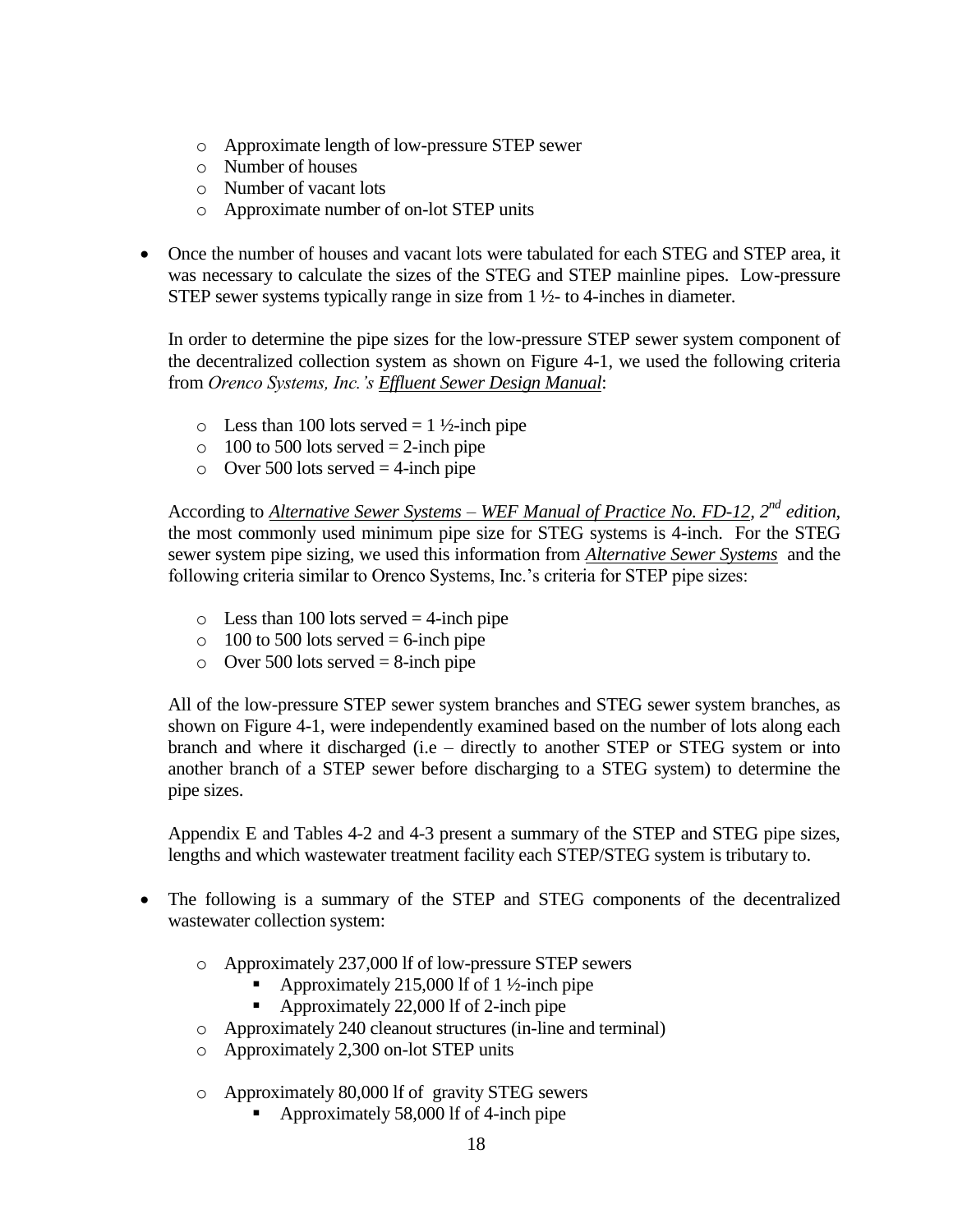- Approximately 20,000 lf of 6-inch pipe
- Approximately 2,000 lf of 8-inch pipe
- o Approximately 85 cleanout structures (in-line and terminal)
- o Approximately 230 on-lot STEG tanks
- Information included in Appendix E was used to estimate the size of the discharge force mains and the types of pump stations. The following is a summary of the six pump station and force mains necessary for the STEG systems under the decentralized wastewater collection system:
	- o 2 submersible pump stations
	- o 3 self-priming pump stations
	- o 1 custom pump station
	- o Approximately 21,000 lf of force mains between 4- and 12-inches
		- Approximately 7,000 lf of 4-inch force main
		- Approximately 2,000 lf of 6-inch force main
		- Approximately 4,000 lf of 8-inch force main
		- Approximately 8,000 lf of 12-inch force main
	- o Approximately 45 force main cleanout manholes
		- Cleanout manholes are typically installed every 500-feet along the force main route
- Figures 4-2, 4-3, and 4-4 present schematic flow diagrams of each wastewater treatment site, the STEP and STEG systems (including pump stations) that are tributary to the treatment sites, and the effluent disposal sites.

# **4.2 Treatment & Disposal Systems**

Similar to the centralized option under Task 2, Weston & Sampson has provided preliminary design information for proposed decentralized WWTFs and their associated effluent disposal systems, to be located as shown on Figure 4-1 and as described above.

Decentralized wastewater systems consist of an on-site or cluster-type wastewater system that is used to treat and dispose of relatively small volumes of wastewater, generally originating from individual or groups of dwellings and/or businesses that are in close proximity to one another. Some of the reasons for developing decentralized wastewater systems, as opposed to centralized system as described in Task 2, are:

- Allows for different technologies to be used at different locations, instead of a one-size fits all treatment facility (i.e.: residential wastes vs. commercial/industrial)
- Allows for phasing of construction so that system costs increase over time to match growth
- Provides for primary treatment at the individual residences by the use of septic tanks
- Avoids a large transfer of water from one watershed to another
- Allows for installation of smaller diameter piping to convey septic tank effluent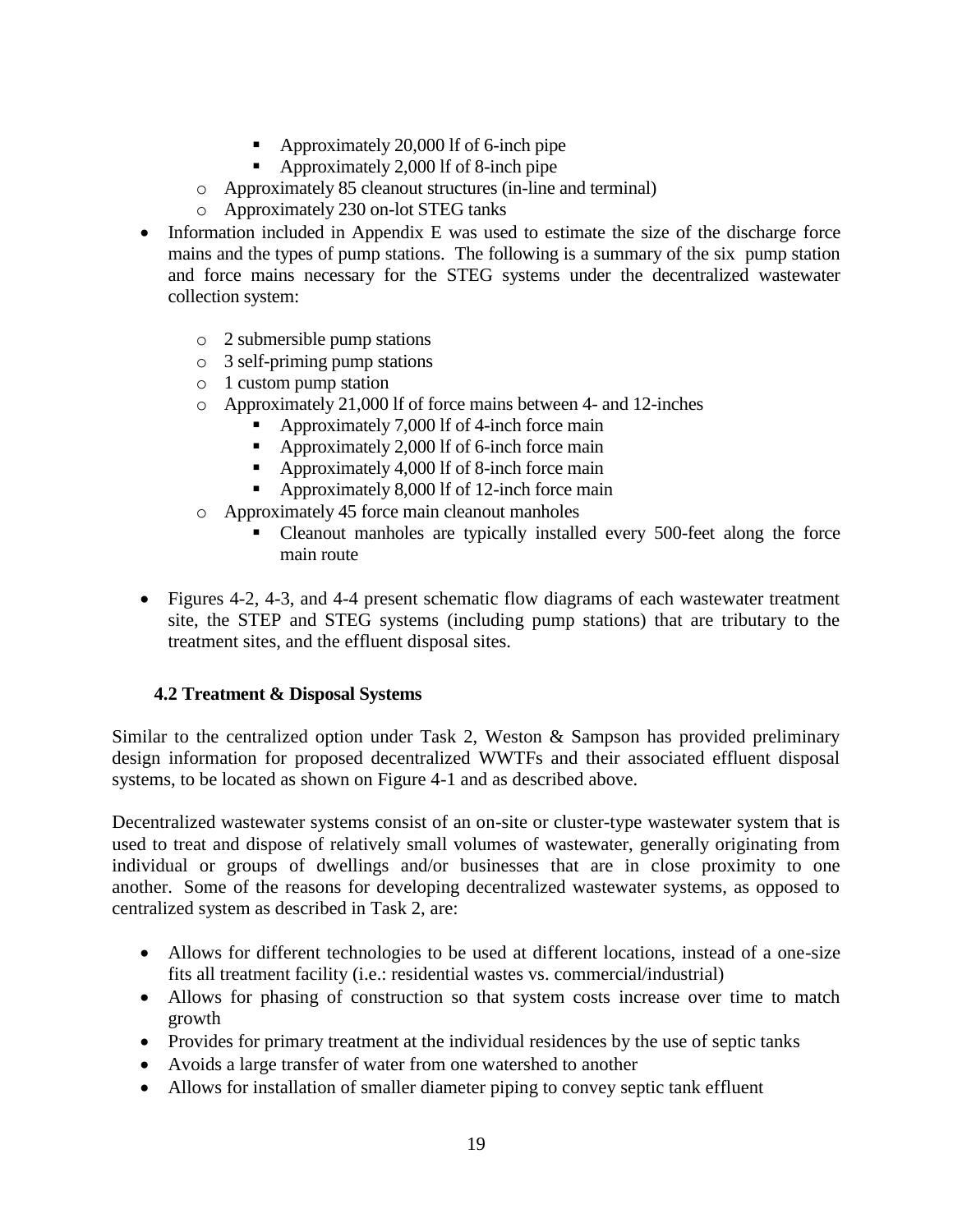Some commonly discussed disadvantages of decentralized wastewater systems are:

- The community needs to inspect and maintain numerous STEP pumps (in areas where STEG is not feasible)
- Conventional gravity sewers aerate wastewater to a degree, and convey raw wastewater which has not gone septic. Septic tank effluent pumping systems convey an already septic fluid, and maintain this flow in an oxygen free environment. When the septic tank effluent is discharged to open tankage sulfides are released creating a subsequent odor release.
- High sulfide concentrations create corrosive atmospheres in wastewater process tankage and can reduce the useful life of the equipment.

Most of the wastewater in the proposed service area is domestic, therefore it is not necessary to implement different treatment technologies for different portions of the service area. Once again, we investigated Sequencing Batch Reactor (SBR) and Membrane BioReactor (MBR) technologies, each of which are biological processes that will provide treated effluent of a quality consistent with groundwater discharge requirements, including a target nitrogen effluent limit of 3mg/l. As with the centralized system we concluded that, while both technologies provide the level of treatment required to achieve project goals, the SBR technology is more attractive because it has a lower life cycle cost and provides greater operational flexibility.

We are also recommending the same technology for each of the three proposed decentralized treatment sites because of operational efficiencies. Three similar plants will have similar operating requirements, and use the same mechanical equipment. This makes managing spare parts and maintenance less difficult, and training for operations much simpler. All of these factors should result in lower operating costs to the community.

Please not that for this option, septic tanks will still be in use. While septic tank effluent will be collected, treated and disposed of at designated sites, solids will still collect in each septic tank, at each residence. Orleans will still need to maintain some form of septage collection and treatment system. For this option, we have assumed that septage will still be collected as it has been, and will still be treated at the Tri-Town Septage Treatment Facility. Because the same number of homes in the community will still have septic tanks, we anticipate that the septage treatment facilty will have the same operational requirements, as well as related operational costs. A second treatment facility, for septic tank effluent only, is proposed for the same site as one of the three decentralized treatment plants. This treatment facility will treat septic tank effluent, collected from the northwestern segment of the overall service area.

For this conceptual design we propose the following sequence of treatment processes at each decentralized facility to achieve the target effluent quality:

- 1. SBR (biological treatment)
- 2. Methanol addition (at the SBR) as a carbon source for biological nitrogen removal
- 3. Effluent equalization
- 4. Pressurized UV disinfection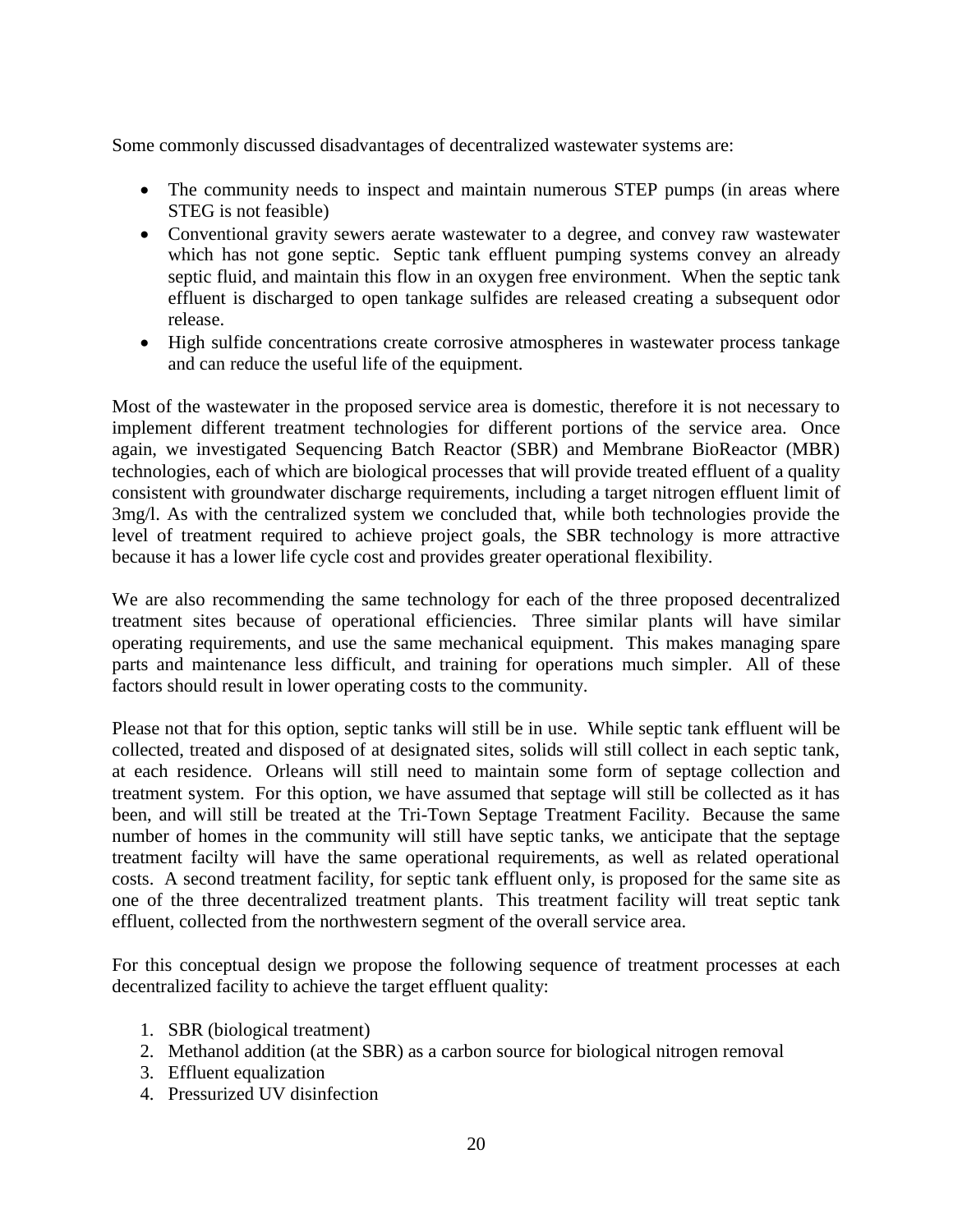As noted above, the existing septage treatment facility will need to be maintained to handle the current septage load. Costs to upgrade this facility and extend it's useful life were provided in the CWMP and have been included in our cost analysis. We have assumed that the operation and maintenance budget for the existing septage treatment facility will remain valid.

The conceptual flow diagrams and site plans are shown on Figures 4-5 thru 4-14 as follows:

- Figure 4-5 Flow Diagram for Decentralized WWTF Option
- Figure 4-6 Site 241 Conceptual Design Decentralized STE Treatment Facility
- Figure 4-7 Site 163 Conceptual Design Decentralized STE Treatment Facility
- Figure 4-8 Site 172 Conceptual Discharge Configuration
- Figure 4-9 Site 173 Conceptual Discharge Configuration
- Figure 4-10 Site 181 Conceptual Discharge Configuration
- Figure 4-11 Site 111 Conceptual Design Decentralized STE Treatment Facility
- Figure 4-12 Site 112 Conceptual Discharge Configuration
- Figure 4-13 Site 321 Conceptual Discharge Configuration
- Figure 4-14 Site 322 Conceptual Discharge Configuration

Final effluent discharge at Site 241 will be to rapid infiltration basins, as with the centralized hybrid option. All other discharge sites identified above are proposed to involve subsurface leaching due to the residential location of the discharge sites.

#### **4.3 STE System Experience (Pending)**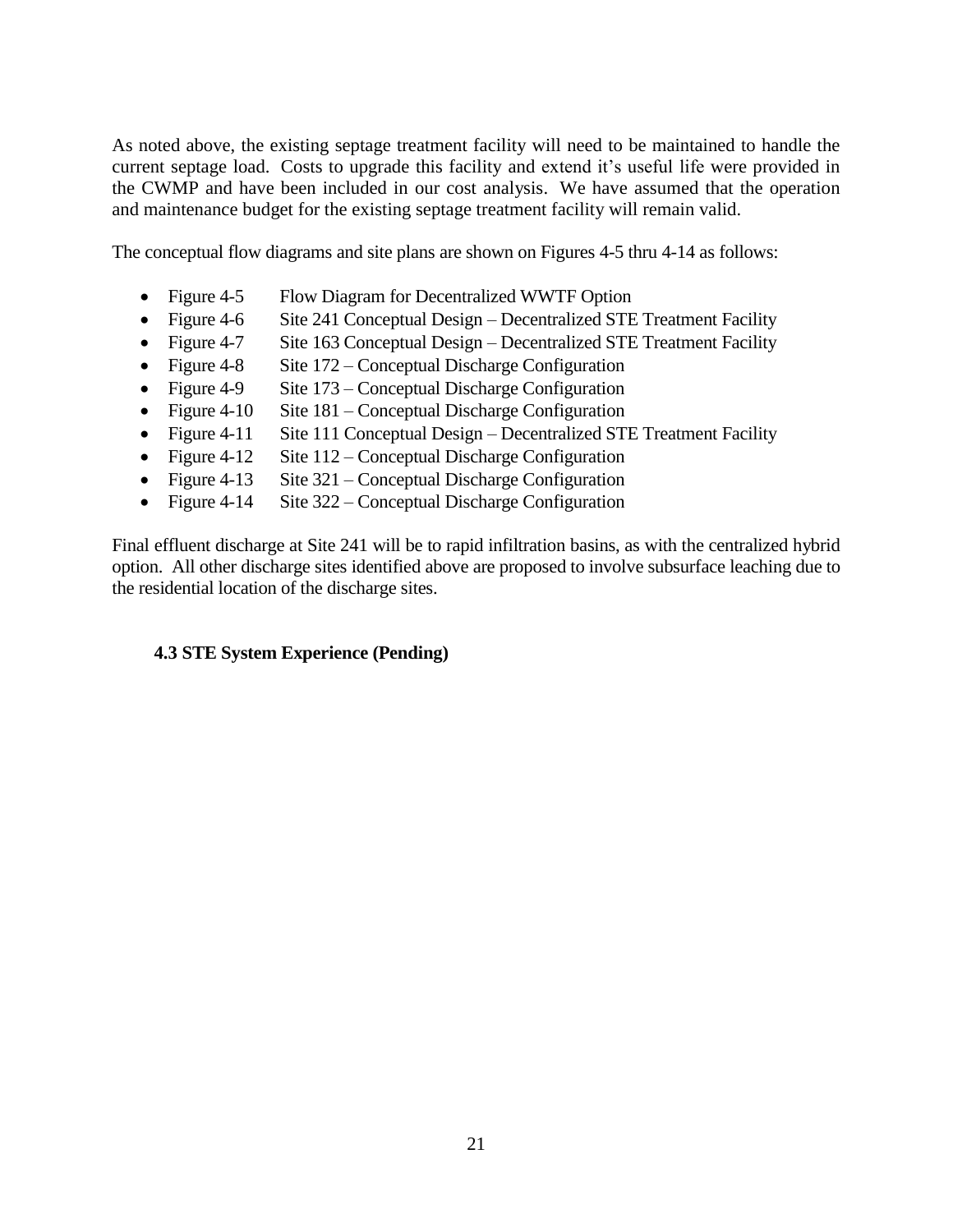# **5.0 TASK 4**

Under Task 4, a public presentation was conducted at the February 15, 2012 Board of Selectmen's meeting. The purpose of this presentation was to summarize the two preliminary engineering design options and demonstrate they had progressed sufficiently in detail to proceed to the cost estimating phase.

This was the first opportunity to present design bases for the centralized plan and STE technology to the Town. This presentation emphasized the equivalence between the two main options, including refinement of the centralized option to reflect a hybrid sewer system layout and determination to employ a decentralized approach to the STE option.

A complete copy of the PowerPoint presentation from the February  $15<sup>th</sup>$  meeting is included in Appendix A.

#### **6.0 TASK 5**

Upon completion of the preliminary layouts of the two alternatives (centralized hybrid and decentralized STE), Task 5 involved developing comprehensive cost estimates for each of the two design options considered.

As with Tasks 2 and 3, in preparing the cost estimates, we separated our analysis into the two basic elements of wastewater management: 1) collection; and 2) treatment and disposal.

#### **6.1 Collection System**

Table 6-1 below presents a summary of the main components of the two proposed collection systems examined in this report.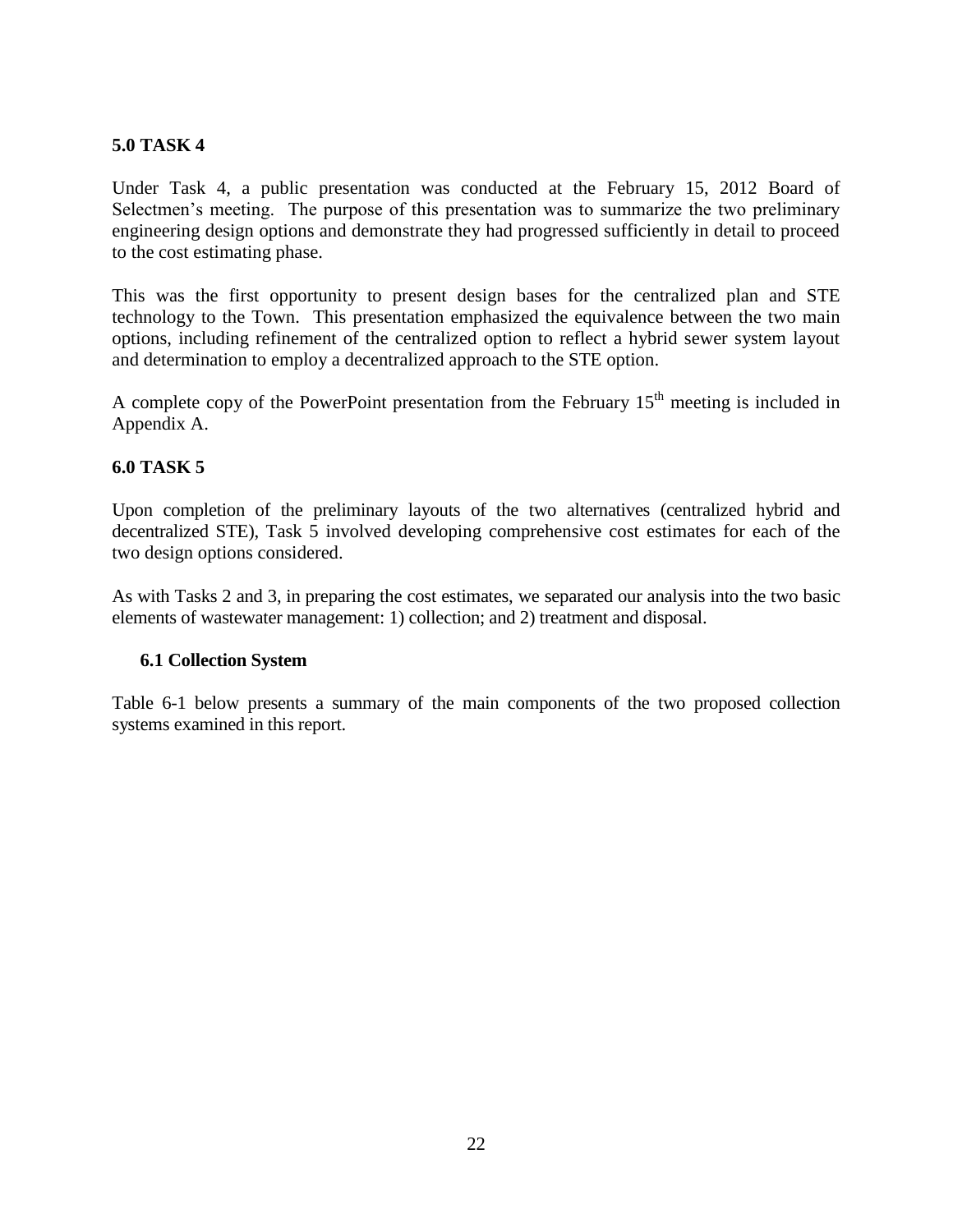| Table 6-1                                                    |  |
|--------------------------------------------------------------|--|
| <b>Comparison of Proposed Collection System Alternatives</b> |  |

|                                                                             | <b>CENTRALIZED</b><br><b>HYBRID</b><br><b>COLLECTION</b> | <b>DECENTRALIZED</b><br><b>STE</b><br><b>COLLECTION</b> |
|-----------------------------------------------------------------------------|----------------------------------------------------------|---------------------------------------------------------|
| Properties Served –                                                         | 2,830                                                    | 3,080                                                   |
| Linear Feet of Pipe $-$                                                     | 341,000 lf                                               | 338,000 lf                                              |
| <b>Total Number of Pump Stations and Types</b>                              | 19                                                       | <u>6</u>                                                |
| <b>Large Stations:</b><br><b>Medium Stations:</b><br><b>Small Stations:</b> | 1<br>5<br>13                                             | T<br>3<br>$\overline{2}$                                |
| On-Lot Pump System:                                                         | 1,100 grinder pumps                                      | 2,300 STEP pumps                                        |

#### Cost Drivers

As previously discussed, the linear nature of a collection system leads to significant cost implications in the overall wastewater management process. Factors that affect the costs of such projects include:

- Size and Depth of Pipe
	- o Number of manholes/structures
	- o Number of pump stations
	- o Number of individual on-lot pumps/STE systems
- Subsurface Conditions
- Method of Installation
- Surface Restoration
- Public Safety
- Land Acquisition and Legal Assistance

In addition to pipe size, depth, and appurtenances, which have been previously calculated for both alternatives, one of the most important cost drivers impacting the construction of any wastewater collection system is the existing subsurface conditions. Because this project is in the preliminary design stage, geotechnical investigations (i.e. – soil borings/probes/rock cores) were not performed. Such investigations would, however, be necessary during final design. In order to evaluate the existing subsurface conditions at this time, we relied on soil conservation maps and, most importantly, local knowledge of the town. We met with town representatives from the health department, water department and highway department to gain their knowledge and understanding of areas in town where ledge, unsuitable soils, high groundwater, etc. were present. We also discussed existing underground utilities and where open corridors in streets may be available for new sewers.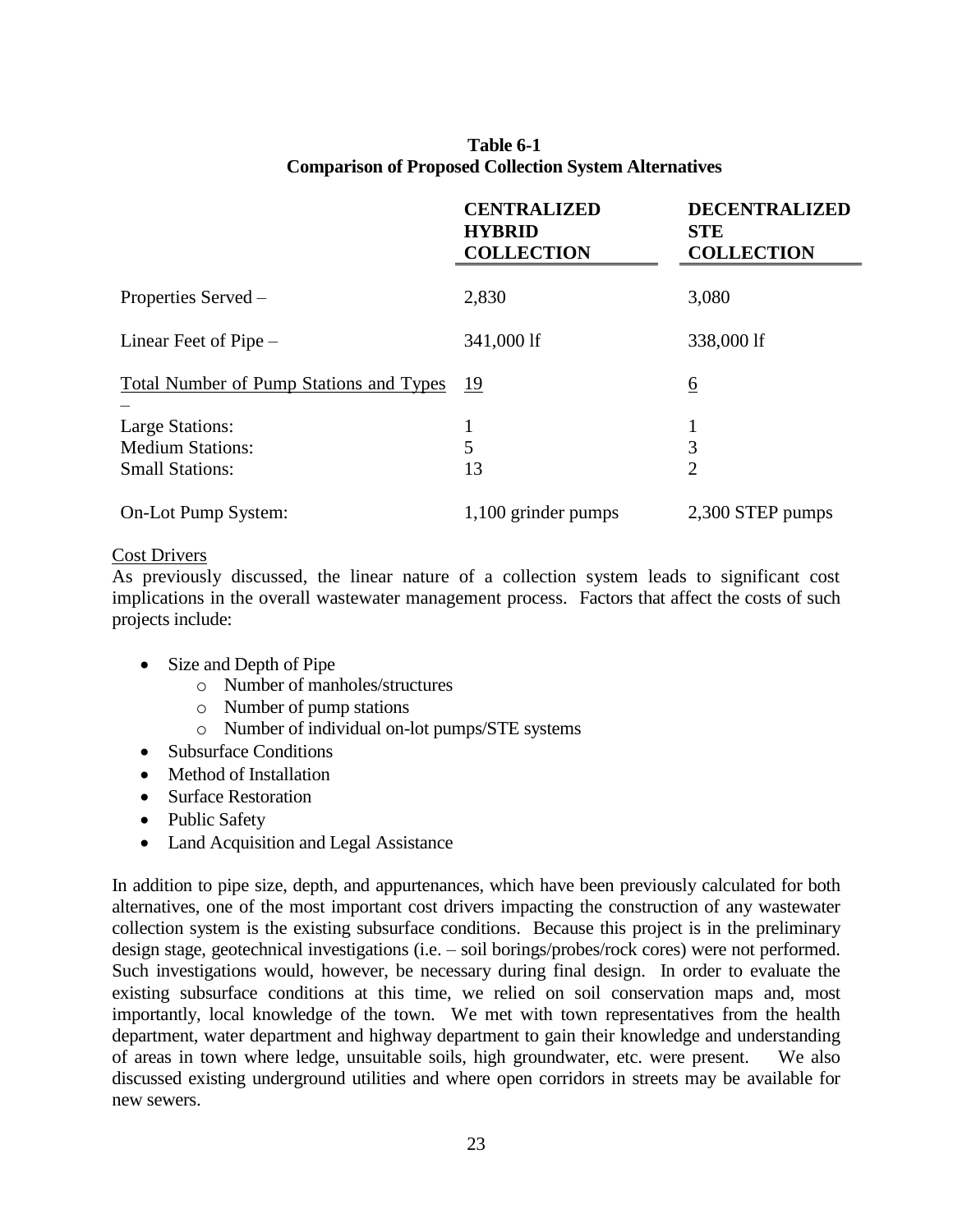The method of construction is also a contributing factor to the overall cost of a project. For both of the alternatives, we investigated the possibility of utilizing trenchless technologies (i.e. - horizontal direction drilling) for the installation of the low-pressure and STEP sewers instead of conventional open-cut methods. Horizontal directional drilling is most effective for the installation of long lengths of pressure pipe in non-congested areas where there are limited existing underground utilities and limited service connections required. Under each of the alternatives discussed herein, while the mainline can be installed by trenchless construction methods, it would still be necessary to excavate by standard open-cut methods to connect the service connections to the mainline. Due to the number of houses on each street, we determined that in the majority of streets, it would not be cost-effective to install the mainline by trenchless methods since multiple excavations would still be required to cut in the service connections.

We also explored the option of using the shoulders of the roads instead of the centerlines, thereby minimizing or eliminating pavement replacement requirements. Based on our discussions with the town, most of the road shoulders are already occupied by another utility (i.e. – water, gas, drain, telephone, etc.). According to the water department, most water mains in town are "right along the curb line or just under the edge of the road." Therefore, for the purposes of our preliminary design, we have assumed that all sewers (under both options) will be installed with open cut methods beneath the paved surface of the roads.

Another major factor that impacts costs is the final surface restoration of the streets (i.e. – pavement replacement within the town roads, including private ways, and state highway) within the project area. As part of our windshield survey for the project, we identified all of the existing paved roads and the existing gravel/dirt roads in town. Also, there are two state highways within the project area – Route 28 (South Orleans Road) and Route 6A. These streets are under the jurisdiction of the MA Department of Transportation (MADOT) and subject to their requirements for trench and surface restoration. In our meeting with the Orleans highway department, we determined the town's surface restoration requirements. The following is a summary of these discussions and the state highway requirements:

- Due to the need to meet line and grade and the subsequent depth and trench width, gravity sewers (including STEG systems) in town roads (including private ways) would be installed in the center of the road and would require temporary trench pavement, 2-inch trench-width binder pavement and 1 ½-inch full width curb-to-curb top course pavement.
- Due to the ability to maintain narrow trench widths, it was assumed that low-pressure sewers (including STEP systems) and force mains in town roads (including private ways) would be trench patched in lieu of full width resurfacing. This would entail temporary trench pavement, 2-inch trench-width binder pavement and 1 ½-inch trench-width top course pavement.
- Any sewer in a gravel/dirt road would be restored to its previously existing condition (i.e.  $$ pavement not required).
- Any sewer in the state highway would require: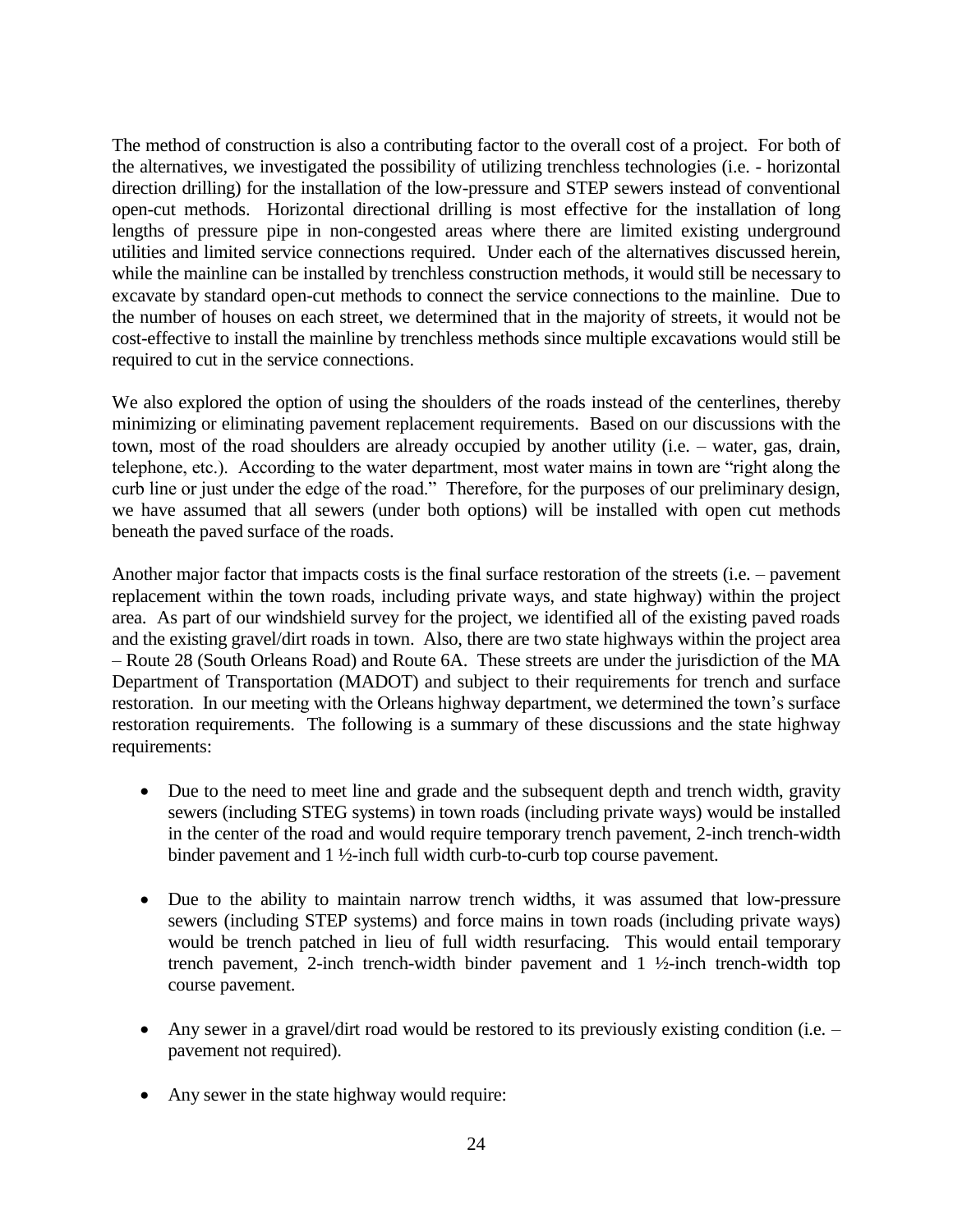- o Control density fill (CDF) as trench backfill to within seven inches of the existing ground surface. It should be noted that if during the final design, the MADOT granted a waiver of this requirement, the town could save significant money.
- o 4-inch trench-width black base pavement course
- $\circ$  1 ½-inch trench-width binder course
- $\circ$  1 ½-inch trench-width top course

One of the largest expenses in any construction project is related to public safety (i.e. – police details). Therefore, as part of our investigations, we met with Scott W. McDonald, Deputy Chief of Police, to determine the town's requirements for police details on construction jobs. Based on these discussions, the following requirements were used in determining the cost for police details:

- State Highway assume 3 police officers per day
- Town Roads assume 2 police officers per day

The total opinion of probable cost for each option was calculated based on the following format:

- Construction Costs for Public Way Infrastructure
- Construction Costs for Private (On-Lot) Infrastructure
- Design, Permitting, and Construction Services Costs
- Contingency Costs
- Police Detail Costs
- Land Acquisition and Legal Assistance Costs

Tables 6-2 and 6-3 present the overall opinion of probable cost for each of the preliminary sewer layouts. Hand calculation sheets of specific quantity take-offs are included in Appendix F. In addition to the information presented above, a detailed breakdown of the steps taken and data compiled during the cost estimating process, including critical criteria and/or assumptions used in developing the estimates, is as follows:

#### Public Way Costs

- In determining the unit prices for all of the items presented in Tables 6-2 and 6-3, we relied on similar construction projects in the Massachusetts communities of Chatham, Scituate, Chelmsford, and Essex. Copies of bid tabulations from these projects are included in this report as Appendix G.
- All quantities for gravity sewers, low-pressure sewers, STEG sewers, STEP sewers, force mains, pump stations, and respective appurtenances (wye/tee branches, manholes, cleanout structures, etc.) within the public way were calculated and previously presented in the tables in Sections 3 and 4 of this report.
- In order to determine an estimated amount of rock excavation and disposal, the following parameters were used: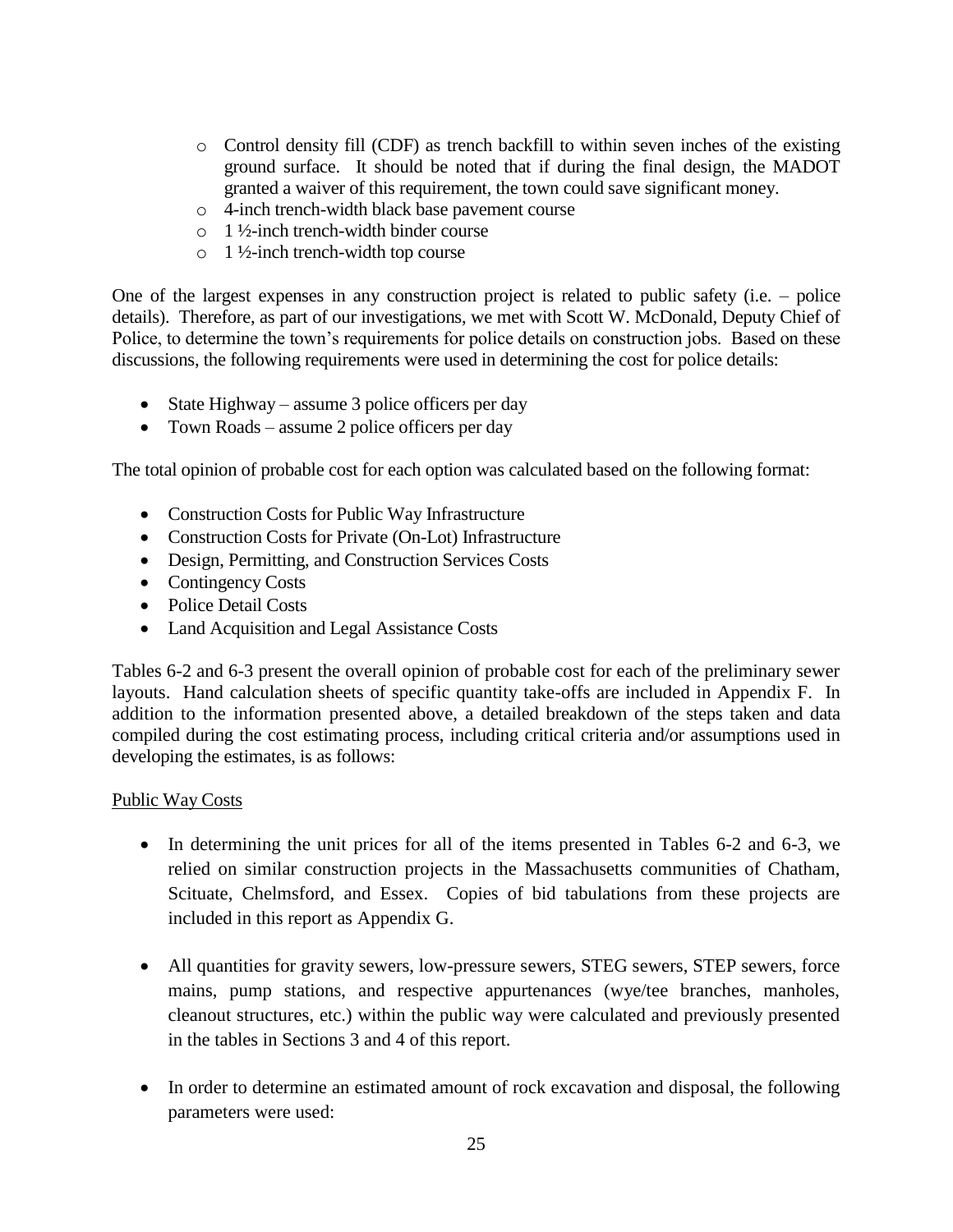- o For gravity sewers less than 12-feet deep, approximately 50 cubic yards (cy) of rock for every 1,000 linear feet (lf) of gravity sewer.
- o For gravity sewers greater than 12-feet deep, approximately 100 cy of rock for every 1,000 lf of gravity sewer.
- o For low-pressure sewers, STEG sewers and STEP sewers, approximately 25 cy of rock for every 1,000 lf of sewer.
- o Based on our discussions with town representatives, the Finlay Road area of Orleans was identified as an area where there was known high amounts of ledge/rock. Streets in this area included Finlay Road, Kettle Pond Way, Daley Terrace, Nickerson Road, Commerce Drive and Lots Hollow Road. For both the hybrid collection system alternative and the STE alternative, we calculated the total footage of sewer along these streets and calculated the total volume of trench work. For gravity sewers, we estimated the trench dimensions to be 5-feet wide by 10-feet deep; for low-pressure sewers, STEG sewers, and STEP sewers, we estimated the trench dimensions to be 4-feet wide by 6-feet deep. Based on the total volume of trench calculated, we then estimated that a total of 25% of all trench volume in these areas would be ledge/rock. This additional quantity of rock was added to the respective rock excavation and disposal items in Tables 6-2 and 6-3 (also see Appendix F).
- In order to estimate the amount of unsuitable material within the trench limits for the two alternatives, we again relied on the knowledge and information gathered from our meeting with town representatives. Based on our discussions, the following areas of Orleans were identified with potentially unsuitable subsurface material (i.e. – clay, peat, etc.):
	- o Tributary Area to Pump Station #12/STEG #8 (Route 6A, South Orleans Road (Route 28), Old County Road) – According to the town, there are high amounts of peat in this area. Therefore, for both alternatives, we estimated that 100% of the soils (in cy) in this area would be unsuitable and need to be replaced within the trench limits.
	- o Tributary Areas to Pump Station #13/STEP #7/STEG #3; Tributary to Pump Station #14/STEP #9/STEG #4; Tributary to Pump Station #18/STEP #8 – According to the town, there are high amounts of clay in this area. Therefore, for both alternatives, we estimated that 50% of the soils (in cy) in these areas would be unsuitable and need to be replaced within the trench limits.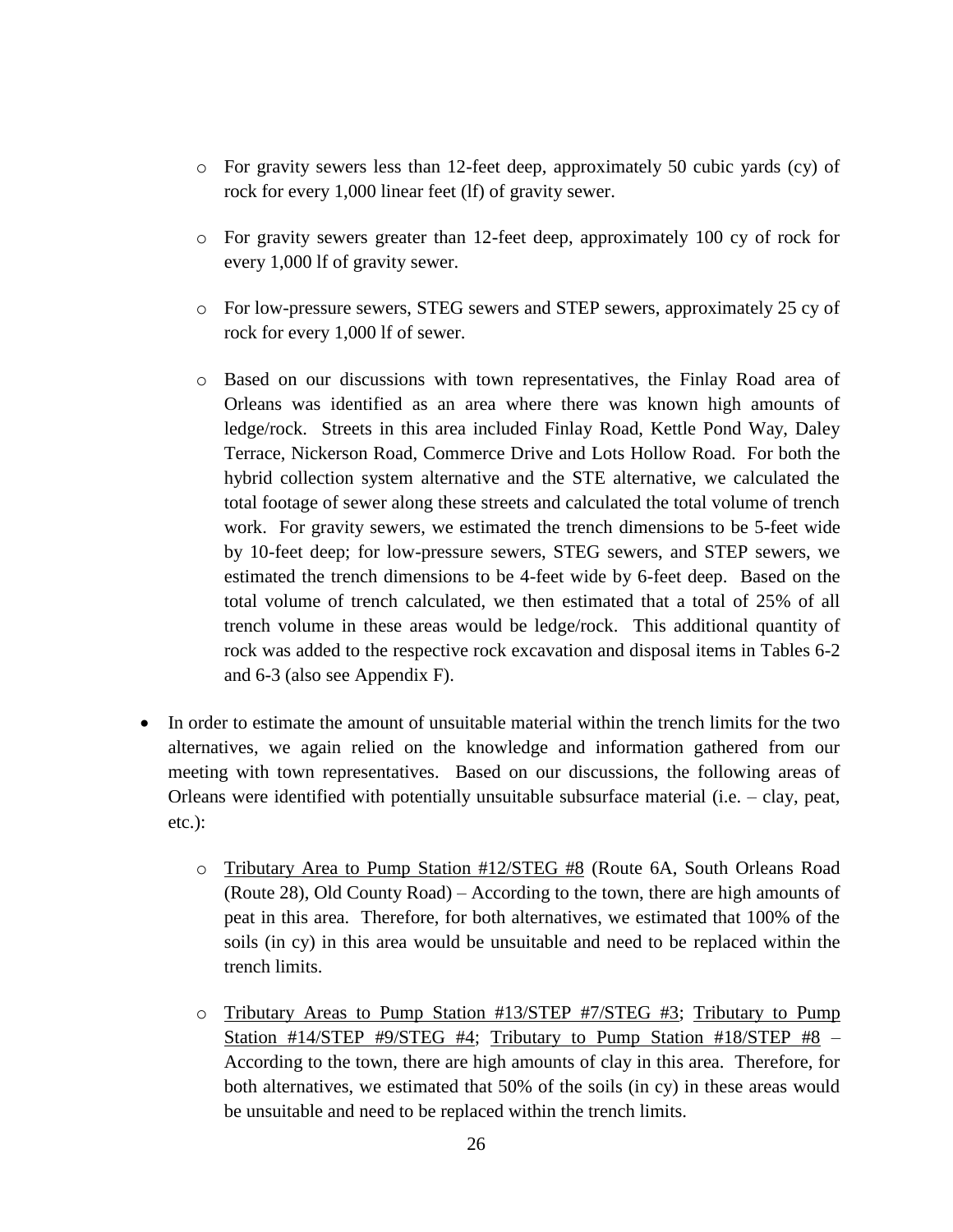- o Similar to our estimates for rock excavation and disposal, the trench limits for gravity sewers were estimated to be 5-feet wide by 10-feet deep and the trench limits for low-pressure sewers, STEG sewers and STEP sewers were estimated to be 4-feet wide by 6-feet deep.
- Quantities for pavement replacement (local streets and state highway) were based on the linear footage of sewers, force mains, and effluent disposal lines in each street. A street listing that identified all town roads, private roads, scenic roads, and state highways, was provided by the town. The breakdown of paving requirements that were used to generate our pavement quantities was previously presented herein in accordance with our discussions with the Orleans highway department.
- Lengths of building service connections (gravity and low-pressure) within the existing town right-of-ways were estimated based on the number of properties being served in each of the two alternatives multiplied by an average of 25-feet per building connection.
- As shown on Figure 3-1 and Figure 4-1, there are two crossings of Route 6 in each alternative. For each crossing, we will be installing force main(s)/low-pressure sewer under Route 6 – one from the Rock Harbor Road area to Pump Station #11 and one for the force mains from Pump Station #8 and Pump Station #10 to the new wastewater treatment facility at the existing septage treatment facility site. It is assumed that trenchless technologies (i.e. horizontal directional drilling) will be utilized for these crossings. Estimates for this special construction have been included in the opinions of probable costs (Tables 6-2 and 6-3).

#### On-Lot Costs

- Opinions of probable costs for work on private (on-lot) infrastructure included quantities and unit prices for:
	- $\circ$  1 ½-inch pressure building connections for grinder pumps and STEP systems
	- o 4-inch building connections for STEG systems
	- o 6-inch building connections for gravity sewers
	- o Estimated number of grinder pump units
	- o Estimated number of STEP tanks
	- o Estimated number of STEG tanks
	- o Allowances for electrical upgrades to accommodate new grinder pumps and STEP pumps were also included.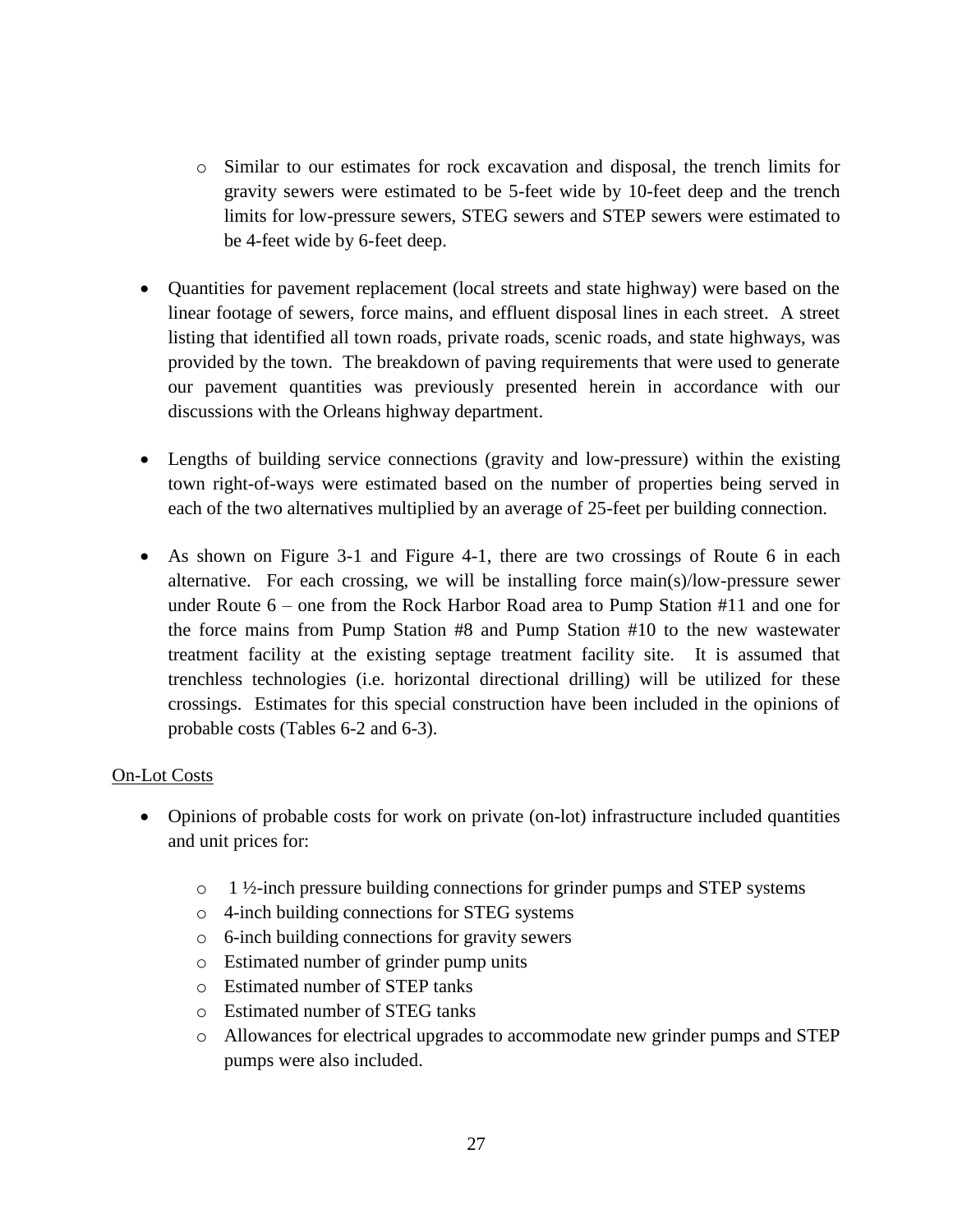- The following assumptions were used to determine the quantities within the private (onlot) infrastructure:
	- o Assumed 85% of the total number of properties in each alternative (hybrid collection system and STE system) will be setback from the road between 100 and 200-feet. For these properties, we assumed 150-feet per building connection.
	- o Assumed the remaining 15% of the total number of properties in each alternative (hybrid collection system and STE system) will be setback from the road between 300 and 700-feet (based on observations from our windshield survey). For these properties, we assumed 500-feet per building connection.
		- For example, in the hybrid collection system 15% of 2,830 total properties is approximately 425 properties.
	- o In general, we further assumed that 5% of the gravity connections for both the conventional gravity service connections (i.e. – 6-inch pipe) and STEG service connections (i.e. -4-inch pipe) would require long gravity service connections.
		- For example, in the hybrid collection system  $-5\%$  of 1,780 gravity-served properties is approximately 89 properties which was rounded up to 100 properties. Therefore, approximately 100 of the gravity-served properties would be setback from the road between 300- and 700-feet. Of these 100 properties, we assumed that at least 50% would require a grinder pump based on the length of the service connection. Therefore, under the hybrid collection system option, the estimated length of the gravity building connections was calculated as follows:
			- Approximately 1,730 properties will require 150-feet of service connection per property
			- Approximately 50 properties will require 500-feet of service connection per property
		- Based on the above paragraphs for the hybrid collection system, of the total 425 properties with setbacks between 300- and 700-feet, the 325 remaining properties (425 total properties–100 long gravity-served properties=325 long pressure building connections) will require long pressure building connections. An additional 50 gravity-served properties will require a grinder pump and pressure building connection. Therefore, there will be a total of 375 properties with long pressure building connections. Therefore, under the hybrid collection system option, the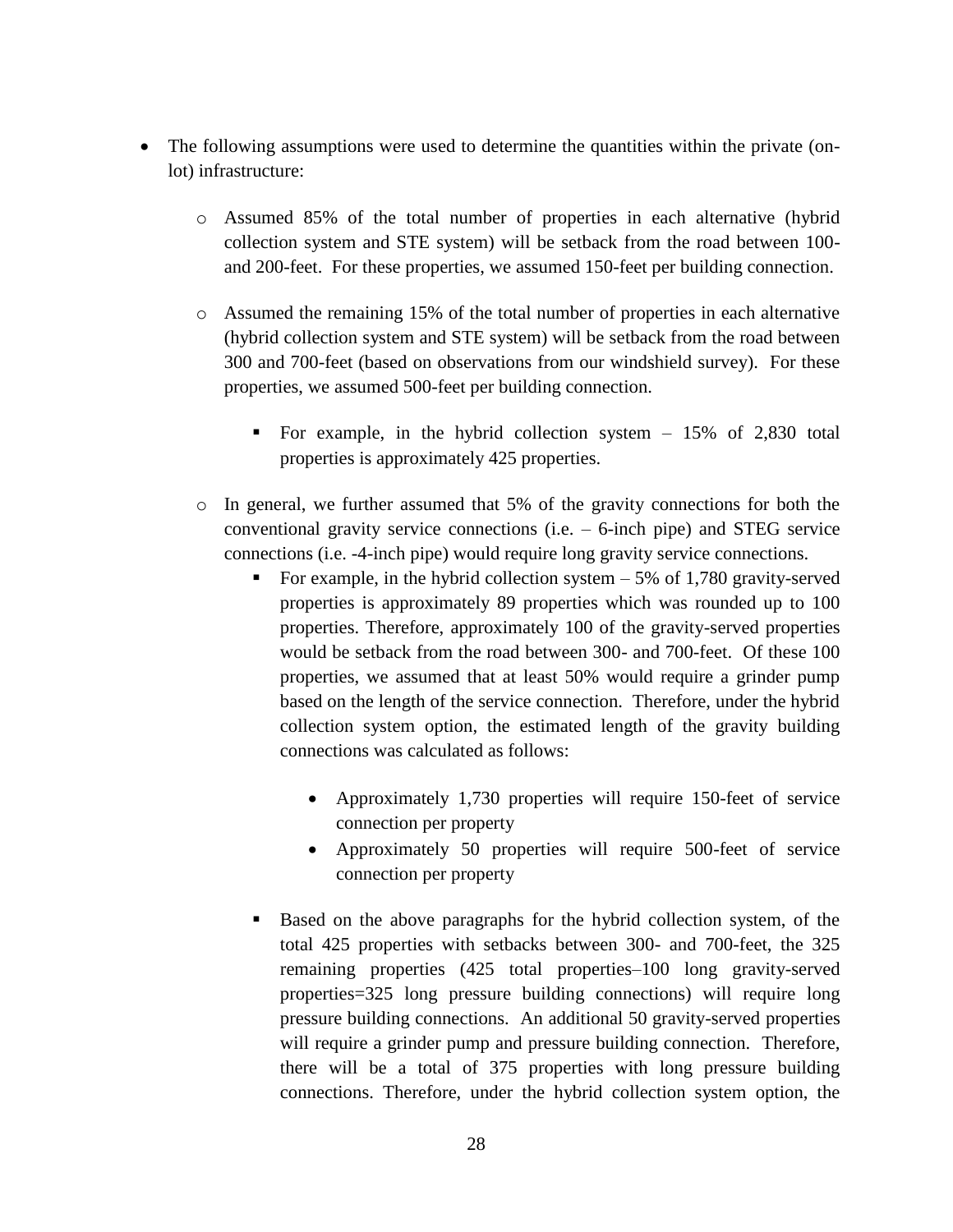estimated length of the pressure building connection was calculated as follows:

- Approximately 725 properties will require 150-feet of service connection per property
- Approximately 375 properties will require 500-feet of service connection per property
- o The same procedure as described herein for estimating the private on-lot building connections under the hybrid collection system alternative was used for estimating the on-lot building connection quantities for the STE collection system alternative. The following is a summary of the private on-lot building connections under the STE collection system alternative:
	- Approximately 710 STEG-served properties will require 150-feet of service connection per property
	- Approximately 25 STEG-served properties will require 500-feet of service connection per property
	- Approximately 1,860 STEP-served properties will require 150-feet of service connection per property
	- Approximately 430 STEP-served properties will require 500-feet of service connection per property
- o As presented in Table 6-1, there will be 1,100 grinder pump units under the hybrid collection system alternative and 2,300 STEP pump tanks under the decentralized STE collection system alternative. For electrical system upgrades, we assumed the following:
	- Approximately 25% of the properties receiving a grinder pump unit will require upgrades to their existing electrical system.
	- Approximately 10% of the properties receiving a STEP pump will require upgrades to their existing electrical system.
	- A higher percentage of electrical upgrades was used for the grinder pump units since larger pumps with higher horsepower are required under this alternative.
- The interceptor tanks themselves pose many issues/considerations for the Town:
	- o Precast concrete tanks seem to be the most common used in these systems, primarily because they are generally cheaper. Polyethylene and fiberglass tanks are lighter in weight and, therefore, tend to be easier to install but proper bedding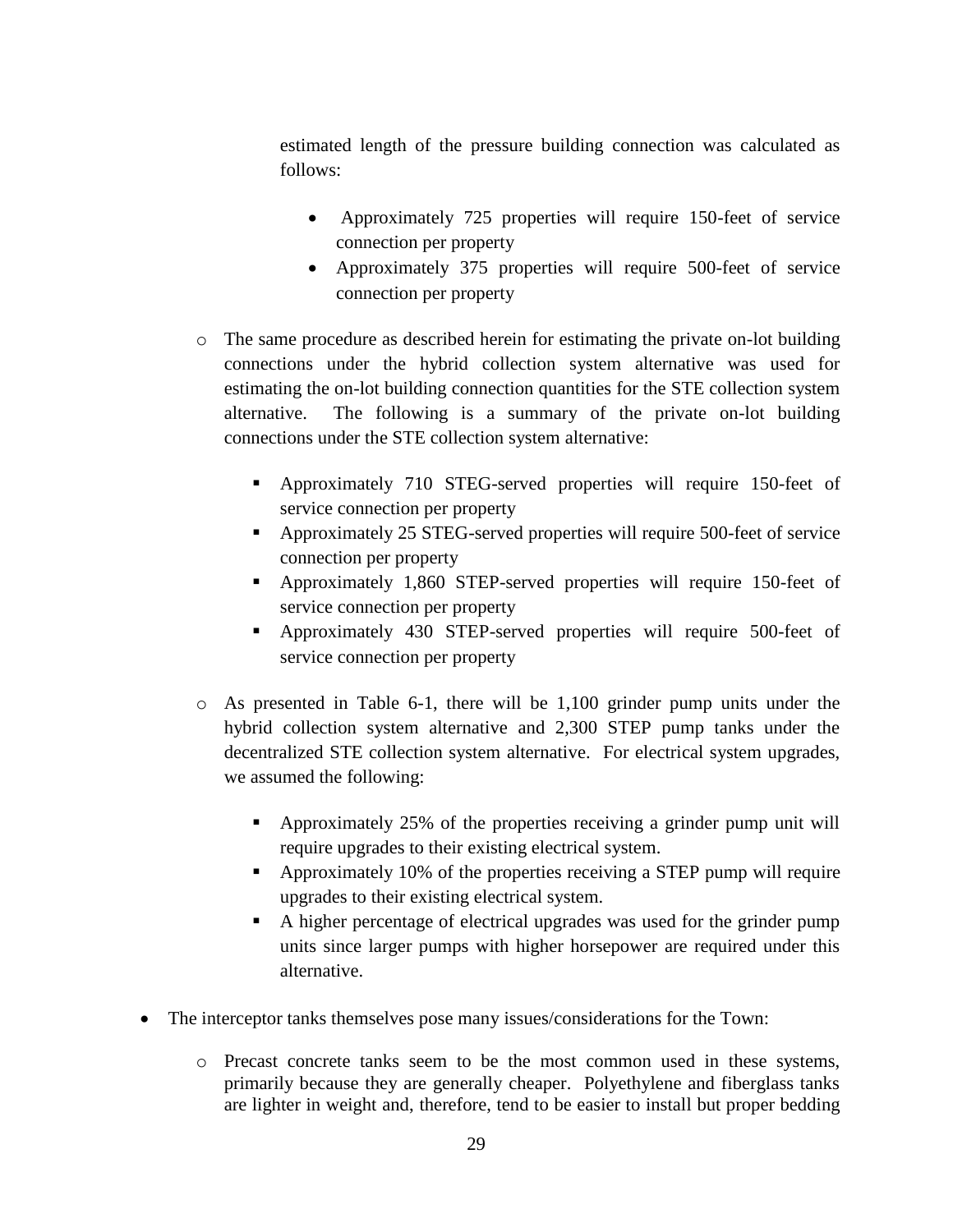and antiflotation measures are required. For this report, we have assumed the use of 1,500 gallon concrete tanks.

- o The tanks must be water-tight so as not to be a source of I/I.
- o A major cost issue is the consideration to reuse some or all of the existing septic tanks with installation of STEP and STEG systems.
	- According to *Alternative Sewer Systems – WEF Manual of Practice No. FD-12, 2nd edition,* "The use of existing septic tanks has seldom been successful. Because of age, poor construction, poor installation, or homeowner abuse, existing septic tanks have proven to be one of the most significant sources of infiltration and inflow in effluent sewer systems. Unless a particular tank is known to be well-designed and manufactured, installed by a reputable installer, and effectively tested for water-tightness, it is better to replace the tank than risk it becoming a significant source of infiltration and inflow. In turn, replacement tanks should be prequalified for their structural strength and water-tightness and be tested during installation."
	- Replacement of all tanks results in costs as follows:
		- $\bullet$  STEP 2,300 X \$8,000 = \$18,400,000
		- $\bullet$  STEG 780 X \$6,000 = \$4,680,000
		- Total cost of replacement  $= $23,080,000$
	- Understanding the significant cost implications of replacing all of the tanks, additional analysis was performed to determine a recommended course of action:
		- We worked with Board of Health staff to compile data from a representative sample of files.
			- o 338 files were reviewed
			- o 49 Cesspools were identified (14.5%)
			- o 157 tanks were installed prior to 1995, under the 1978 Title 5 code (44%)
			- o 125 systems installed under the 1995 code with minimum 1,500 gallon tank (37%)
			- o 74 of the 1,500 gallon tanks installed under the 1995 code were installed between 1995 and 2005 (59%)
		- Assuming that all cesspools and 1,000 gallon tanks installed under the 1975 code will need to be replaced, 37% of the files reviewed could be considered for re-use in the new system.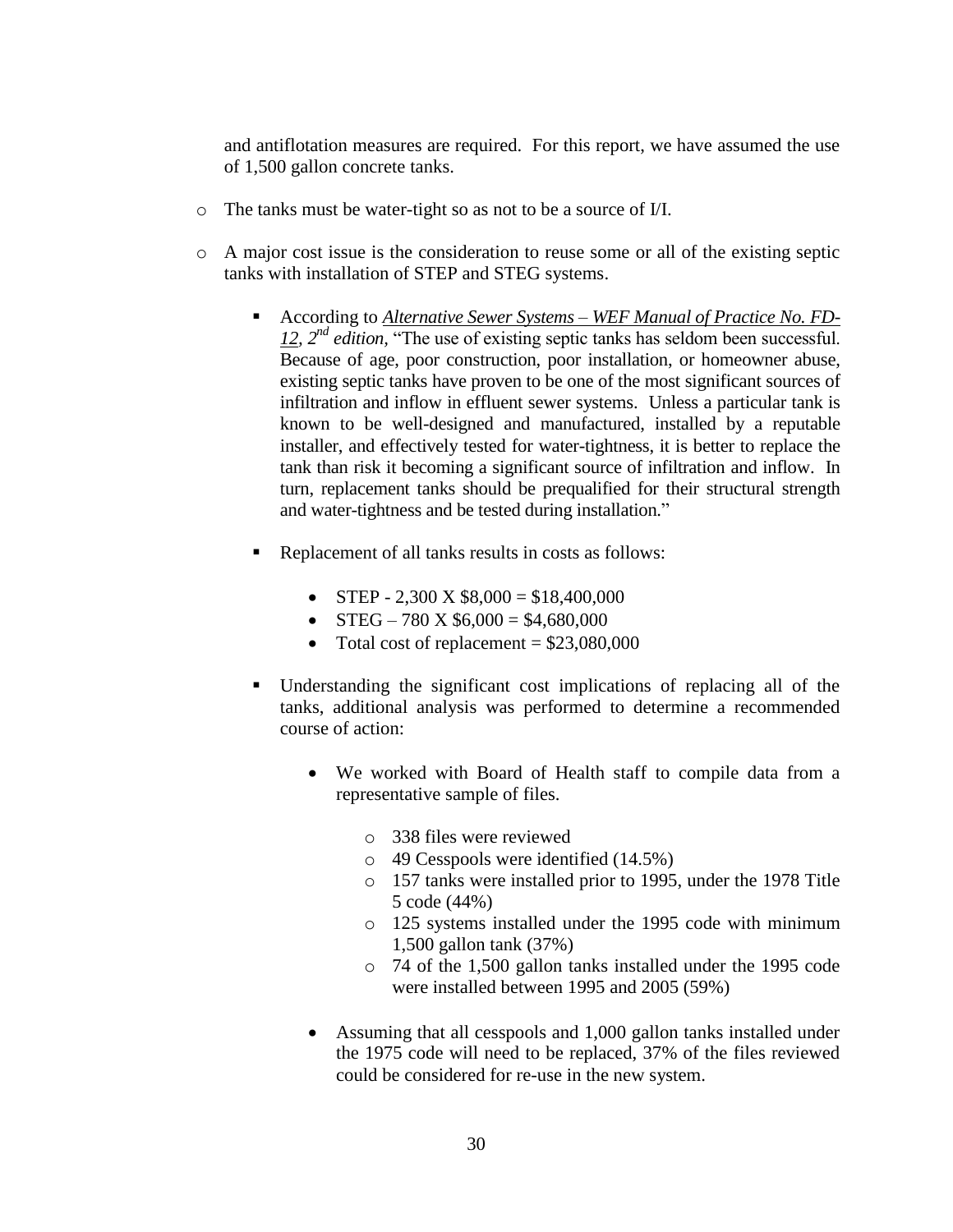- Extrapolating this over the entire project area, we could assume that 1,140 tanks could be considered for re-use (3,080 X .37).
- As part of the consideration, each tank would need to be inspected to confirm watertightness. This cost is estimated at \$500 per tank, including a pump out and visual on-site inspection by Town staff, for a total cost of \$570,000 (1,140 X 500).
- Assuming 75% of the tanks pass the inspection, that would leave 855 tanks that could be re-used.
- Considering that 75% of the tanks would need to be converted to STEP tanks (2,300 STEP tanks/3,080 total tanks), 641 tanks (855 X .75) would need to be retrofitted with pumps and effluent screens at an estimated cost of \$3,000 per tank (including system pump out, construct baffle wall, install and hook up pump, install effluent filter) for a total cost of \$1,923,000.
- The remaining 214 STEG tanks would need to be retrofitted with effluent screens at an estimated cost of \$700 (including pump out and effluent filter installation) per tank for a total cost of \$149,800.
- Based on the above assumptions, the total cost savings of re-using some of the tanks is estimated as follows:
	- $\circ$  1,659 new STEP tanks @ \$8,000 each = \$13,272,000
	- $\circ$  566 new STEG tanks @ \$6,000 each = \$3,396,000
	- $\circ$  Inspections = \$570,000
	- $\circ$  641 retrofitted STEP tanks = \$1,923,000
	- $\degree$  214 retrofitted STEG tanks = \$149,800
	- $\circ$  Total cost = \$19,310,800
	- o Total savings =  $$23,080,000 $19,310,800 = $3,769,200$
- Considering that the cost of replacing the re-used tanks at some later date would need to be included in the life cycle cost analysis, we recommend that the Town consider replacement of all tanks as part of the construction project.
- o As previously discussed, the recommended pump out interval varies widely within the industry but the *Water Environment Federation Manual of Practice FD-12, Alternative Sewer Systems* states that for residential systems, the septage is typically removed at an interval of approximately five to ten years, depending on system usage. This interval is more frequent for certain commercial establishments. For this analysis, we have assumed a pump out interval of seven (7) years.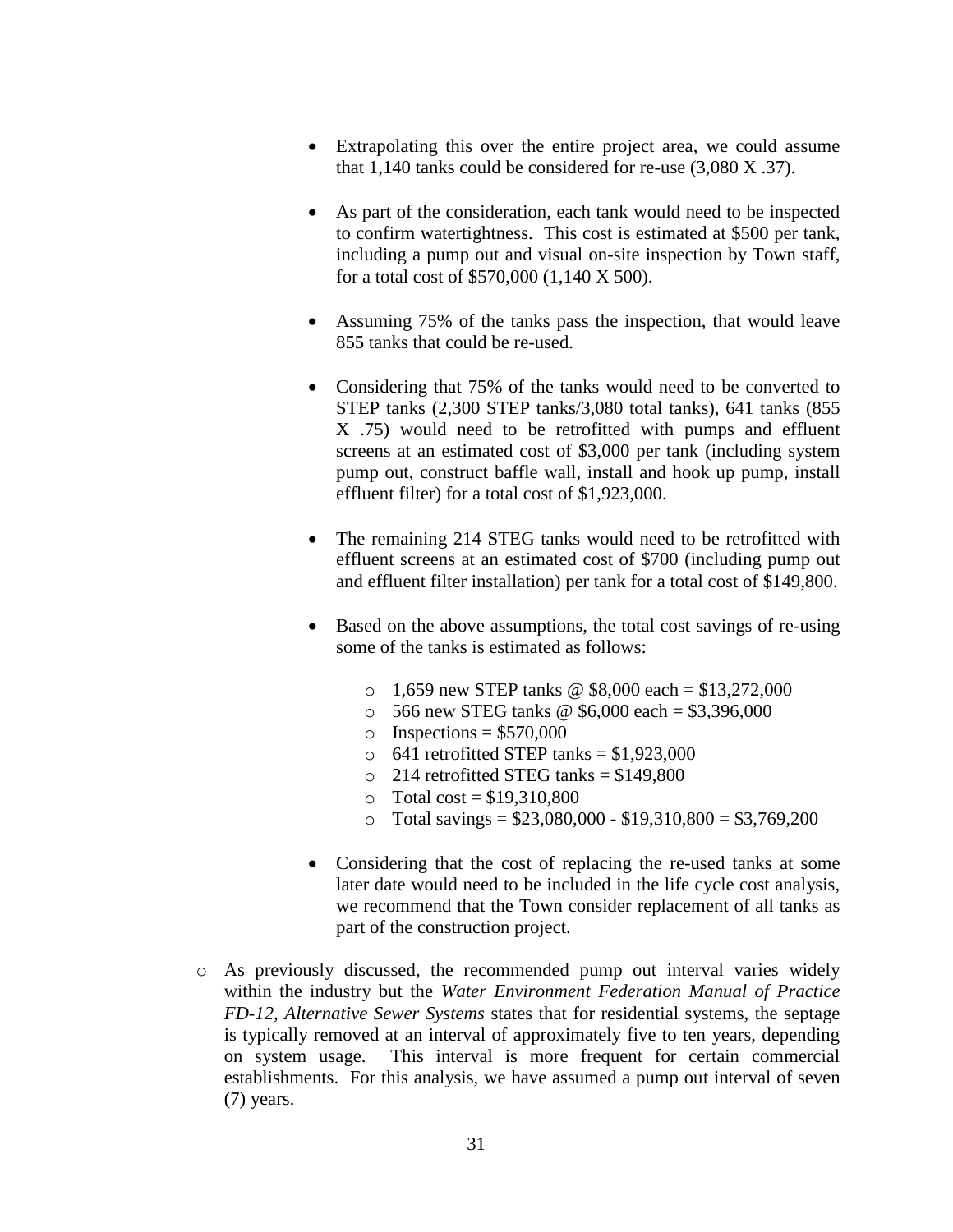#### Police Details

- As previously discussed, the following requirements were used in determining the cost for police details:
	- o State Highway assume 3 police officers per day
	- o Town Roads assume 2 police officers per day
- Based on the current hourly rates for the Orleans police (plus a 10% administrative fee), the cost for one police officer is approximately \$400 per day.
- For each alternative, we estimated the approximate number of days of construction (both in the state highway and in town roads) based on assumed construction rates. Tables 6-4 and 6-5 present the estimated daily production rates and estimated time of construction for each alternative.
- Depending on the location of work, the number of days was multiplied by the number of officers per day and multiplied by \$400 per officer. An additional 10% contingency was also added to the estimate. The following is a summary of the estimated police costs for both alternatives.

# **Hybrid Collection System** –

- o State Highway 527 days x 3 officers/day x  $$400/$ officer = \$632,400
- o Town Roads 3,845 days x 2 officers/day x  $$400/$ officer = \$3,076,00
- o Total =  $$3,708,400 \text{ x } 1.10 = $4,079,240$
- o Assume \$4.1 million

# **Decentralized STE Collection System** –

- o State Highway 334 days x 3 officers/day x  $$400/$ officer =  $$400,800$
- o Town Roads 2,970 days x 2 officers/day x  $$400/$ officer = \$2,376,000
- o Total =  $$2,776,800 \times 1.10 = $3,054,480$
- o Assume \$3.1 million

# Easements/Land Takings

- During the preliminary design of both options, we identified the proposed pump station locations. Under the centralized hybrid collection system, we identified 19 proposed pump station locations while under the decentralized STE collection system we reduced the pump stations down to 6 locations. Whenever possible, we chose town-owned land to minimize the cost of land acquisition. If a pump station was located on private property, we estimated a cost for the land acquisition based on current land values obtained from the Orleans Assessors office, the total value of the land per square foot, and square footage required for the pump station.
- Table 6-6 presents the estimated land acquisition costs for the proposed pump stations in the centralized hybrid collection system. Additional costs associated with the land takings include land surveyor fees, easement plan preparation, recording fees at the registry of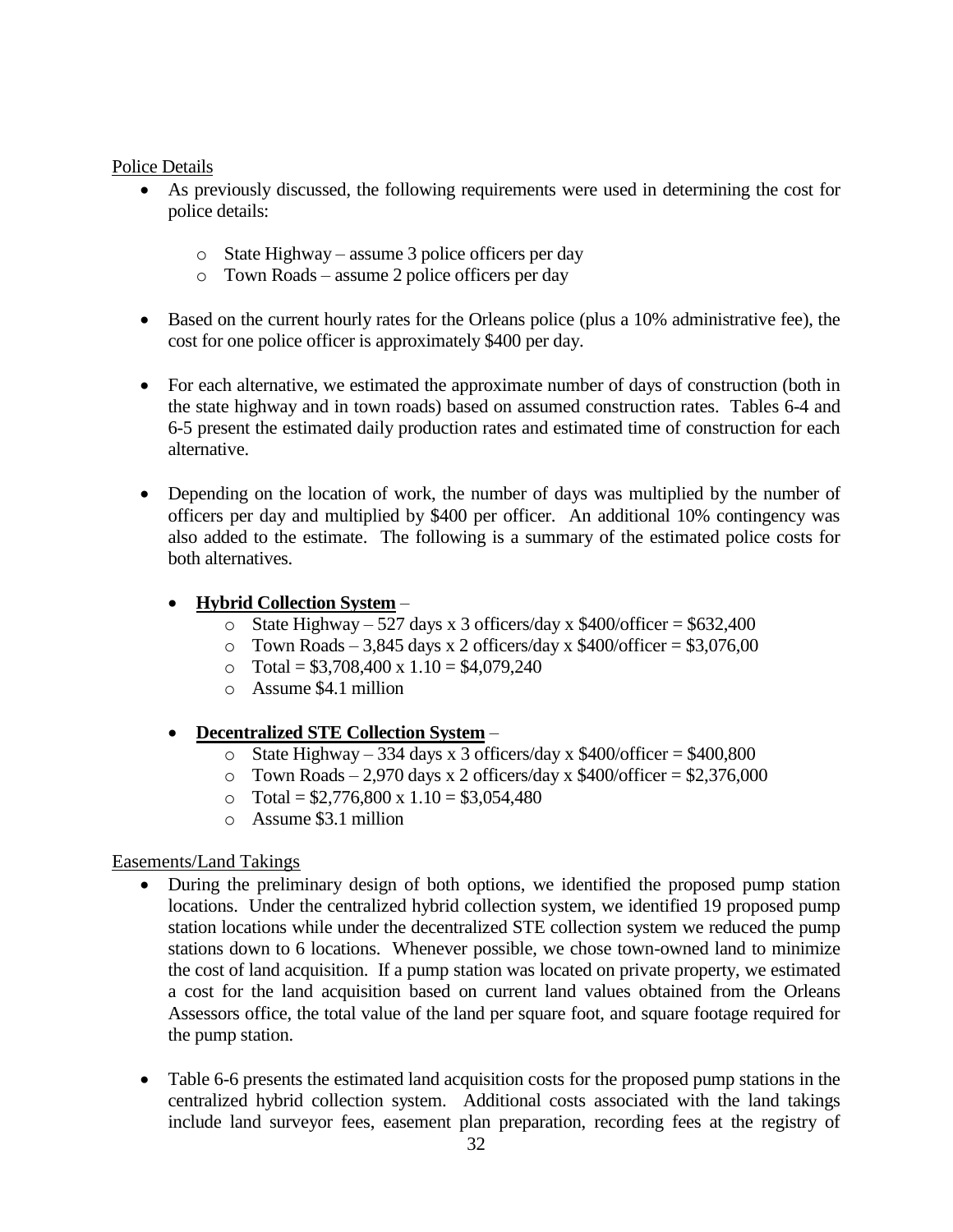deeds, pump station site stakeout, and legal fees. For the purposes of our preliminary design, we estimated a cost of \$5,000 per pump station and included an additional 25% contingency for additional fees.

- In addition to the pump station land takings, there are perpetual easement and public access requirements for town appurtenances on private property (i.e. grinder pumps and interceptor tanks) assuming the Town chooses to own, operate, and maintain these units. The cost of acquiring these easements can be accomplished several ways with varying cost implications. For example, the Town could do a blanket easement town-wide at very low cost, depending upon advice of legal counsel. For this report, we have assumed a nominal cost of approximately \$200 per property, which translates to total cost of \$220,000 for the homes on grinder pumps  $(1,100 \text{ X } $200)$ .
- Therefore, the total land and legal costs associated with the pump stations and grinder pumps under the centralized hybrid collection system, as presented in Table 6-2, is:
	- Pump Station Land Acquisition = approximately  $$160,000$
	- Additional land and legal costs 19 pump stations x  $$5,000/pump$  station = \$95,000
	- Contingency =  $25\%$  of \$255,000 = approximately \$64,000
	- Grinder Pump Easements  $= $220,000$
	- Total = approximately  $$540,000$
- Table 6-7 presents the estimated land acquisition costs for the proposed pump stations in the decentralized STE system. Additional costs associated with the land takings again, include land surveyor fees, easement plan preparation, recording fees at the registry of deeds, pump station site stakeout, and legal fees. Utilizing the same cost parameters as above, the total land and legal costs associated with the pump stations and interceptor tanks under the decentralized STE collection system, as presented in Table 6-3, is:
	- Land Acquisition = approximately  $$41,000$
	- Additional land and legal costs 6 pump stations x  $$5,000$ /pump station = \$30,000
	- Contingency =  $25\%$  of \$71,000 = approximately \$18,000
	- $\bullet$  Interceptor Tank Easements = \$616,000
	- Total = approximately  $$700,000$
- Appendix F includes copies of the current land values, obtained on-line from the Orleans Assessors Office website, for each of the proposed pump station locations.
- Table 6-7 also presents the estimated land acquisition costs for the proposed wastewater treatment facilities (Site #163 and Site #111) as well as the associated effluent disposal sites, which are discussed further in Section 6.2 below.

Other Cost Considerations

 Once the total opinion of probable construction cost was determined for each alternative, it was necessary to estimate a cost for the design, permitting, and construction services. Based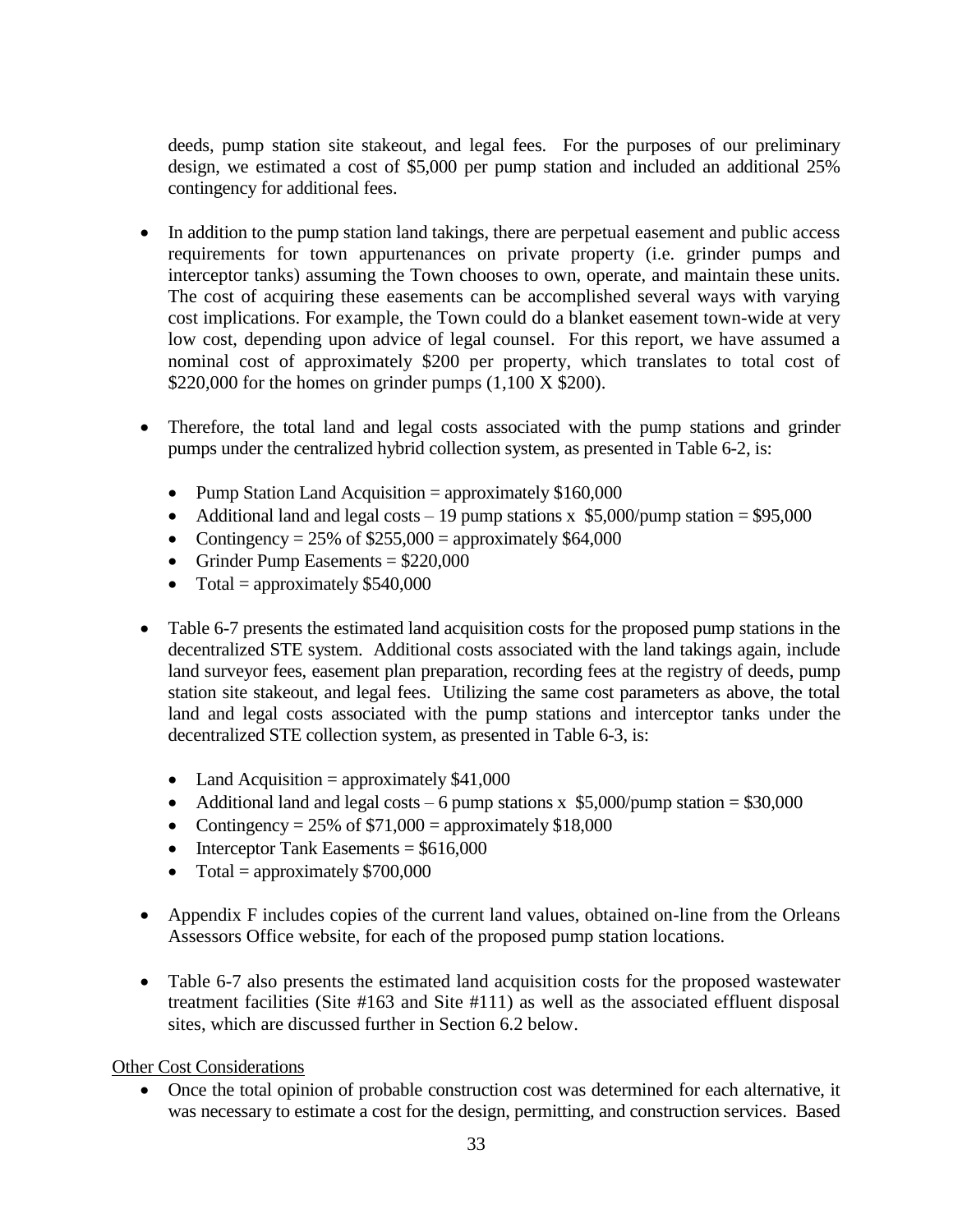on our experience, the cost for these services are typically approximately 25% of the total construction costs. Therefore, as presented in Tables 6-2 and 6-3, we included 25% of the total construction cost for engineering services.

 We also carried an additional 25% construction contingency for each alternative to account for additional costs that may arise during construction due to differing subsurface conditions, expanded scope, and other factors that could arise during the final design, permitting, and construction of the project.

#### Collection System Cost Summaries

Tables 6-8 through 6-12 below provide summaries of the collection system costs. The complete breakdown is provided in Tables 6-2 and 6-3 at the end of this Chapter.

| Concenton System Capital Costs        |                           |                   |  |  |
|---------------------------------------|---------------------------|-------------------|--|--|
|                                       | <b>CENTRALIZED HYBRID</b> | DECENTRALIZED STE |  |  |
| Public Way Infrastructure             | \$58,145,000              | \$36,070,000      |  |  |
| Private On-Lot Infrastructure         | \$18,125,000              | \$33,078,000      |  |  |
| Construction Contingency (25%)        | \$19,067,000              | \$17,287,000      |  |  |
| Engineering Costs (25%)               | \$19,067,000              | \$17,287,000      |  |  |
| <b>Public Safety (Police Details)</b> | \$4,100,000               | \$3,100,000       |  |  |
| Land and Legal Costs                  | \$540,000                 | \$700,000         |  |  |
| <b>TOTAL</b>                          | \$119,044,000             | \$107,522,000     |  |  |

#### **Table 6-8 Collection System Capital Costs**

#### **Table 6-9**

**Public Way Infrastructure Costs**

|                                      | <b>CENTRALIZED HYBRID</b> | DECENTRALIZED STE |
|--------------------------------------|---------------------------|-------------------|
| Pipe and Appurtenances               | \$24,545,000              | \$16,096,000      |
| <b>Pump Stations and Force Mains</b> | \$12,605,000              | \$5,366,000       |
| <b>Subsurface Conditions</b>         | \$3,861,000               | \$2,757,000       |
| <b>Surface Restoration</b>           | \$14,365,000              | \$10,134,000      |
| Mobilization                         | \$2,769,000               | \$1,718,000       |
| <b>TOTAL</b>                         | \$58,145,000              | \$36,070,000      |

| <b>Table 6-10</b>                                            |
|--------------------------------------------------------------|
| Average Cost per Property Served (Public Way Infrastructure) |

|                                  | <b>CENTRALIZED HYBRID</b> | <b>DECENTRALIZED STE</b> |
|----------------------------------|---------------------------|--------------------------|
| <b>Total Infrastructure Cost</b> | \$58,145,000              | \$36,070,000             |
| Number of Properties             | 2,830                     | 3,080                    |
| <b>TOTAL</b>                     | \$20,546                  | \$11,711                 |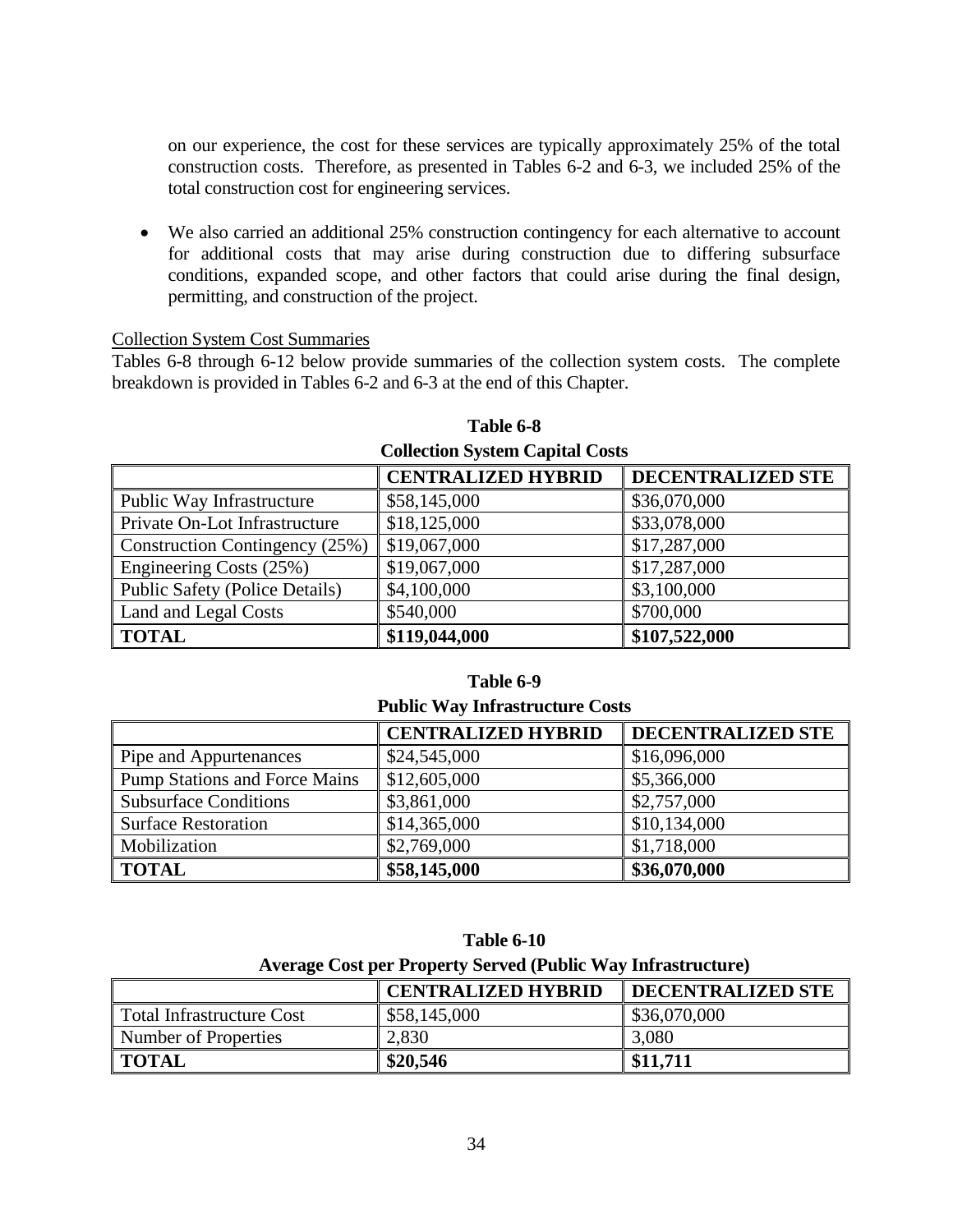# **Table 6-11 Private On-Lot Infrastructure Costs**

|                        | <b>CENTRALIZED HYBRID</b> | <b>DECENTRALIZED STE</b> |
|------------------------|---------------------------|--------------------------|
| Pipe and Appurtenances | \$10,200,000              | $\$\,9,825,000$          |
| Pumps/Tanks            | \$7,925,000               | \$23,253,000             |
| <b>TOTAL</b>           | \$18,125,000              | \$33,078,000             |

#### **Table 6-12**

#### **Average Cost per Property Served (Private On-Lot Infrastructure)**

|                           | <b>CENTRALIZED HYBRID</b> | <b>DECENTRALIZED STE</b> |
|---------------------------|---------------------------|--------------------------|
| Total Infrastructure Cost | \$18,125,000              | \$33,078,000             |
| Number of Properties      | 2,830                     | 3,080                    |
| <b>TOTAL</b>              | \$6,404                   | \$10,740                 |

# **6.2 Treatment & Disposal Systems**

Detailed information with regard to the costing of the WWTFs, including anticipated O&M costs, Equivalent Uniform Annual Costs (EUAC), and basis of design, are included in Appendix I – Tables 1 thru 17.

Tables 6-13 & 6-14 below provide summaries of the WWTF costs.

# **Table 6-13**

|  |  | <b>Wastewater Treatment Cost Summary</b> |
|--|--|------------------------------------------|
|--|--|------------------------------------------|

|                              | <b>CENTRALIZED</b> | <b>DECENTRALIZED</b> |              |              |              |
|------------------------------|--------------------|----------------------|--------------|--------------|--------------|
|                              |                    | Site $#163$          | Site $#111$  | Site #241    | Total        |
| <b>Construction Subtotal</b> | \$16,155,000       | \$5,673,000          | \$6,321,000  | \$8,824,000  | \$20,818,000 |
| Engineering,                 |                    |                      |              |              |              |
| Permitting,                  | \$4,039,000        | \$1,418,000          | \$1,580,000  | \$2,206,000  | \$5,204,000  |
| <b>Project Development</b>   |                    |                      |              |              |              |
| Construction                 | \$4,039,000        | \$1,418,000          | \$1,580,000  | \$2,206,000  | \$5,204,000  |
| Contingencies                |                    |                      |              |              |              |
| Land and Legal               | N/A                | \$800,000            | \$2,500,000  | N/A          | \$3,300,000  |
| <b>TOTAL</b>                 | \$24,240,000       | \$9,310,000          | \$11,990,000 | \$13,240,000 | \$34,540,000 |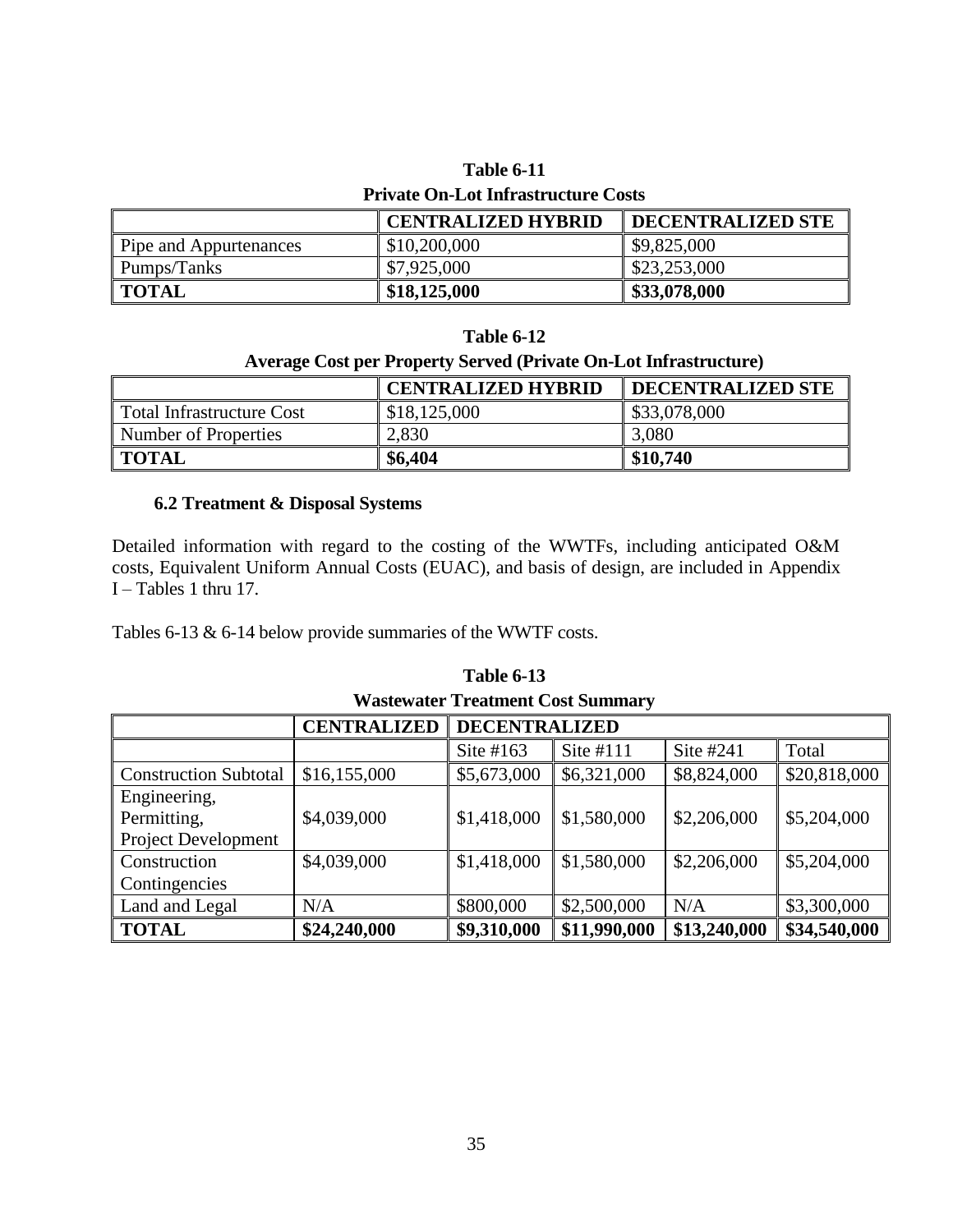|                                       | <b>CENTRALIZE</b> | <b>DECENTRALIZED</b> |             |             |
|---------------------------------------|-------------------|----------------------|-------------|-------------|
|                                       | D                 |                      |             |             |
|                                       |                   | Site $#163$          | Site #111   | Site #241   |
| <b>Primary Treatment</b>              | \$1.283,000       | N/A                  | N/A         | N/A         |
| <b>Septage Receiving</b>              | \$693,000         | N/A                  | N/A         | N/A         |
| <b>Biological Treatment</b>           | \$2,777,000       | \$1,548,000          | \$1,688,000 | \$1,548,000 |
| <b>Chemical Addition</b>              | \$65,000          | \$35,000             | \$35,000    | \$35,000    |
| Solids Handling                       | \$424,000         | \$25,000             | \$25,000    | \$25,000    |
| Disinfection                          | \$260,000         | \$131,000            | \$131,000   | \$131,000   |
| Pumping                               | \$235,000         | \$321,000            | \$321,000   | \$321,000   |
| <b>Odor Control</b>                   | \$340,000         | \$50,000             | \$50,000    | \$50,000    |
| <b>Wastewater Effluent Disposal</b>   | \$767,000         | \$1,013,000          | \$1,400,000 | \$270,000   |
| Site Work                             | \$2,588,000       | \$163,000            | \$163,000   | \$968,000   |
| Miscellaneous Work                    | \$3,702,000       | \$1,326,000          | \$1,326,000 | \$1,326,000 |
| <b>Update Septage Treatment Plant</b> | N/A               | N/A                  | N/A         | \$2,500,000 |
| General                               | \$3,021,000       | \$1,061,000          | \$1,182,000 | \$1,650,000 |

**Table 6-14 Wastewater Treatment Construction Cost Breakdown**

# **6.3 Total Costs & Life Cycle Analysis**

Total estimated system costs are presented below in Table 6-15.

| Tutai Estimateu System Capital Costs |                           |                   |  |
|--------------------------------------|---------------------------|-------------------|--|
|                                      | <b>CENTRALIZED HYBRID</b> | DECENTRALIZED STE |  |
| <b>Collection System</b>             | \$119,044,000             | \$107,522,000     |  |
|                                      |                           |                   |  |
| Treatment Plant(s)                   | \$24,240,000              | \$34,540,000      |  |
|                                      |                           |                   |  |
| <b>Total</b>                         | \$143,284,000             | \$142,062,000     |  |
|                                      |                           |                   |  |
| Number of Properties                 | 2,830                     | 3,080             |  |
|                                      |                           |                   |  |
| <b>Capital Cost per Property</b>     | \$51,000                  | \$46,000          |  |

| <b>Table 6-15</b>                           |
|---------------------------------------------|
| <b>Total Estimated System Capital Costs</b> |

# Operation and Maintenance

Anticipated annual O&M costs for the proposed collection systems can be found in Tables 6-17 & 6-18 at the end of this section. For the WWTFs, this information is included in Appendix I as Tables 2, 5, 8, and 11.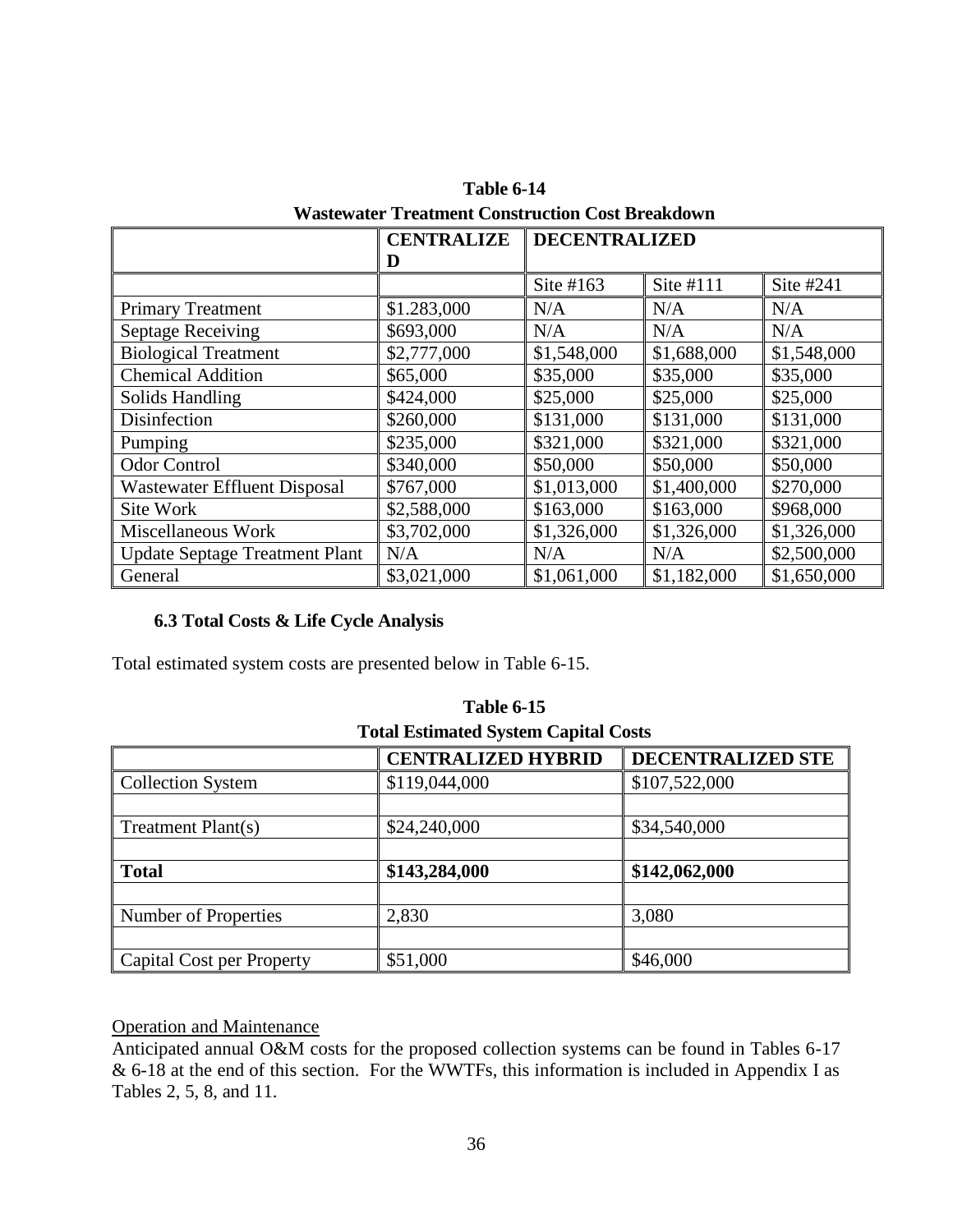| <b>Table 6-18</b>                               |
|-------------------------------------------------|
| <b>Annual Operation &amp; Maintenance Costs</b> |

|                          | <b>CENTRALIZED HYBRID</b> | DECENTRALIZED STE |
|--------------------------|---------------------------|-------------------|
| <b>Collection System</b> | \$736,000                 | \$654,000         |
|                          |                           |                   |
| Treatment Plant(s)       |                           |                   |
| Site #241                | \$1,216,000               | \$1,447,700       |
| Site $#163$              | N/A                       | \$548,700         |
| Site $#111$              | N/A                       | \$556,500         |
|                          |                           |                   |
| <b>Total</b>             | \$1,960,000               | \$3,210,000       |

# Equivalent Uniform Annual Costs (EUAC)

Anticipated EUAC for the proposed collection systems can be found in Tables 6-19 & 6-20 at the end of this section. For the WWTFs, this information is included in Appendix I as Tables 3, 6, 9, and 12.

**Table 6-21 Equivalent Uniform Annual Cost (EUAC)**

|                          | <b>CENTRALIZED HYBRID</b> | <b>DECENTRALIZED STE</b> |  |
|--------------------------|---------------------------|--------------------------|--|
| <b>Collection System</b> | \$8,762,000               | \$7,914,000              |  |
|                          |                           |                          |  |
| Treatment Plant(s)       | \$1,790,000               | \$2,560,000              |  |
|                          |                           |                          |  |
| Operation & Maintenance  | \$1,960,000               | \$3,210,000              |  |
|                          |                           |                          |  |
| <b>Total</b>             | \$12,512,000              | \$13,684,000             |  |